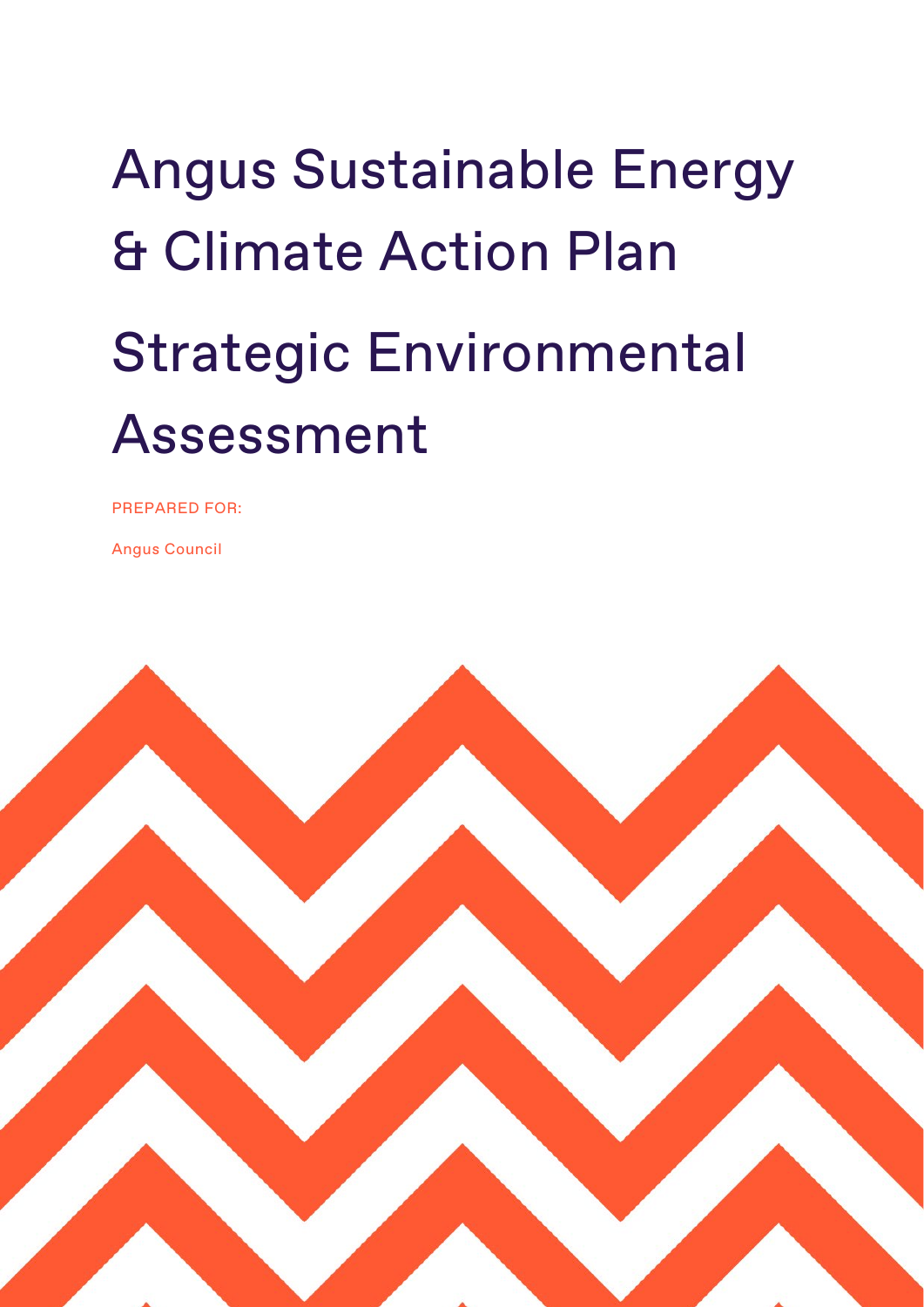Issued: 18th October 2021 Version: V.FINAL Report ref: 2006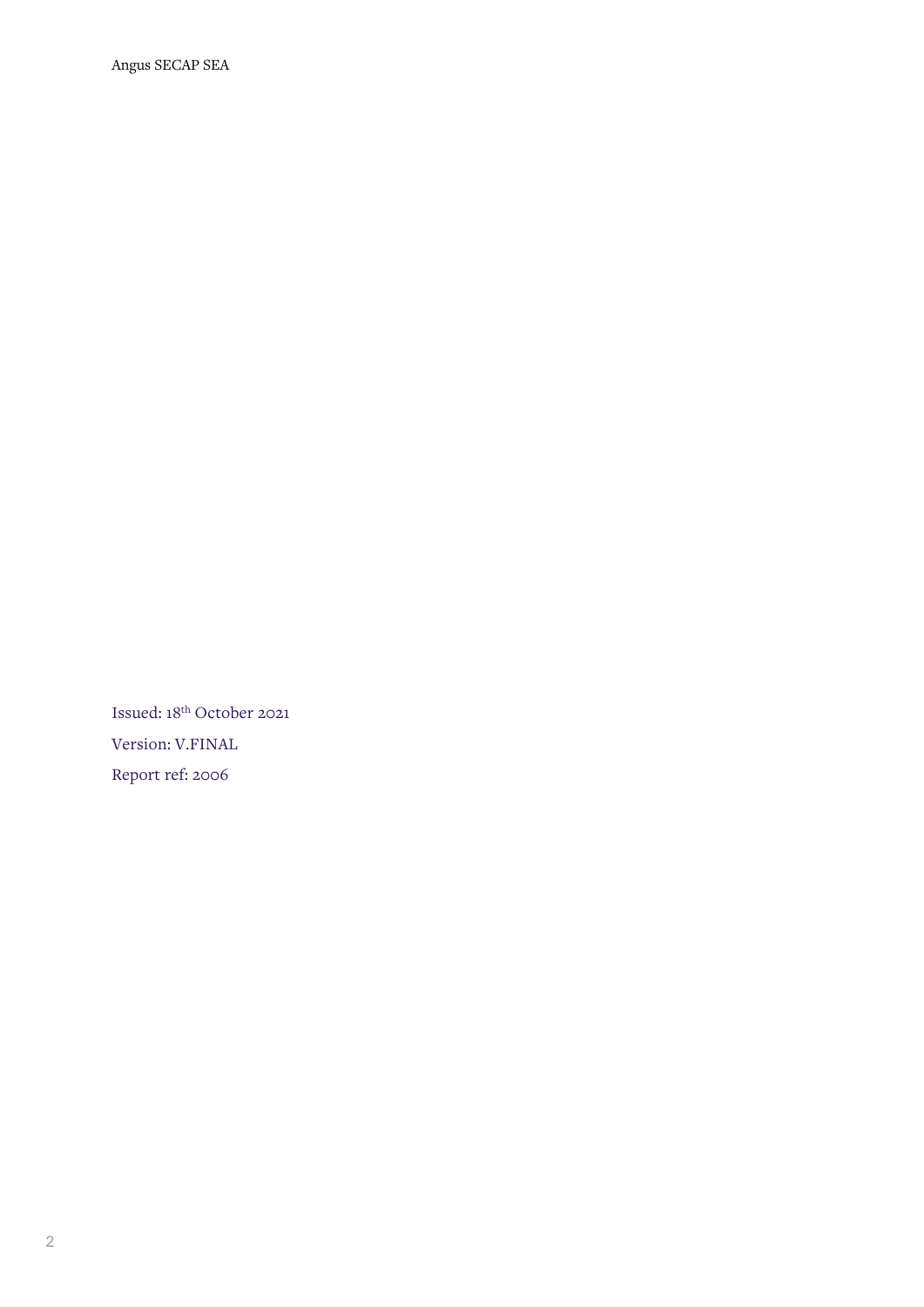## <span id="page-2-0"></span>Contents

| 1.  |                                                                              |  |  |  |
|-----|------------------------------------------------------------------------------|--|--|--|
|     |                                                                              |  |  |  |
| 2.  |                                                                              |  |  |  |
| 3.  |                                                                              |  |  |  |
|     |                                                                              |  |  |  |
| 4.  |                                                                              |  |  |  |
|     |                                                                              |  |  |  |
| 5.  |                                                                              |  |  |  |
|     |                                                                              |  |  |  |
| 6.  |                                                                              |  |  |  |
|     |                                                                              |  |  |  |
| 7.  |                                                                              |  |  |  |
| 8.  |                                                                              |  |  |  |
|     |                                                                              |  |  |  |
| 9.  |                                                                              |  |  |  |
| 10. |                                                                              |  |  |  |
|     | Comments Received from the Consultation Authorities on the Scoping Report 64 |  |  |  |
| 11. |                                                                              |  |  |  |
|     |                                                                              |  |  |  |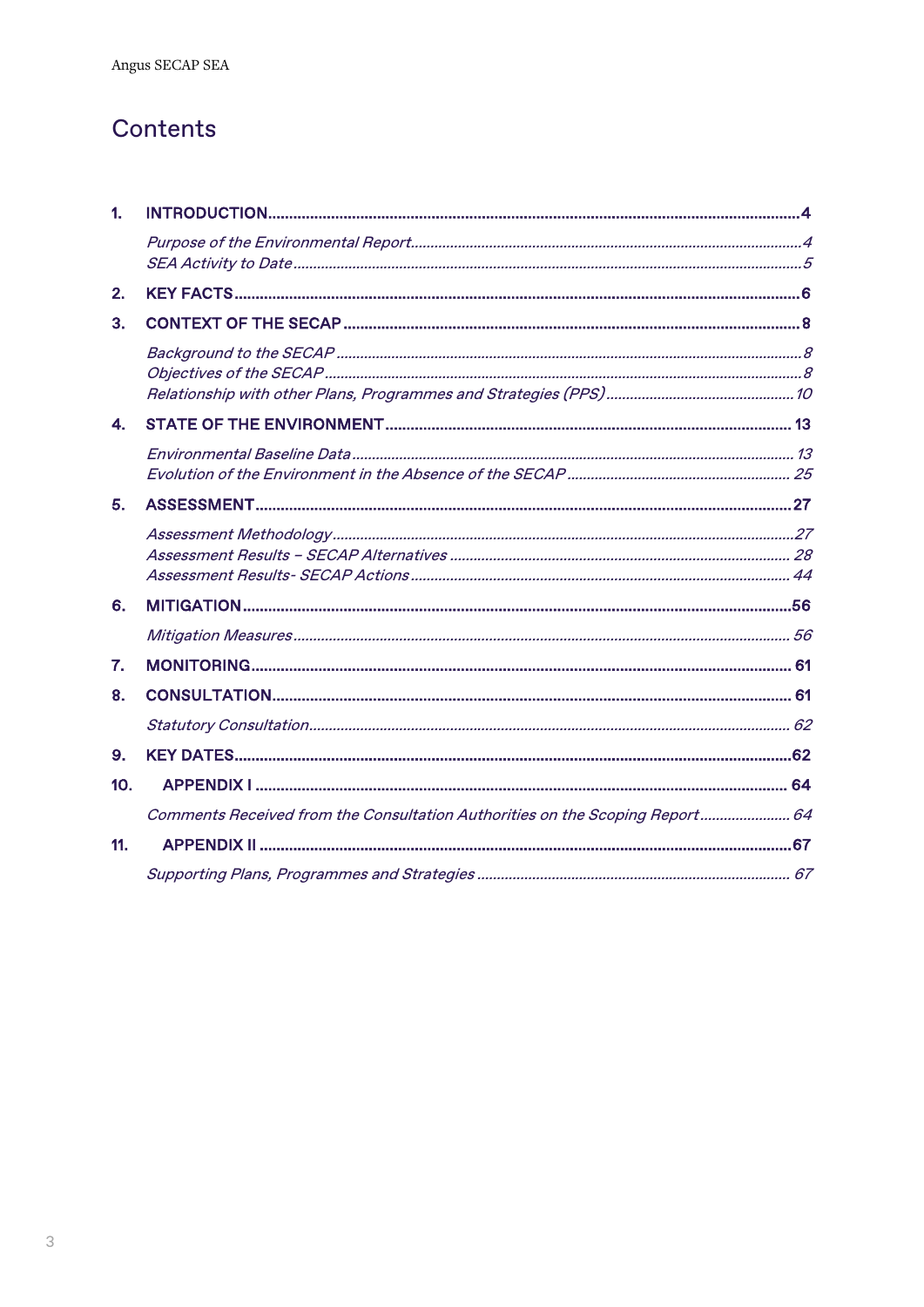## 1. [Introduction](#page-2-0)

#### Purpose of the Environmental Report

- 1.1 Angus Council has carried out a Strategic Environmental Assessment (SEA) as part of the preparation of the Angus Sustainable Energy and Climate Action Plan (SECAP). A SEA is a systematic method for considering the likely environmental effect of Plans, Programmes and Strategies (PPS). A SEA aims to:
	- Integrate environmental factors into PPS preparation and decision making;
	- Improve PPS and enhance environmental protection;
	- Increase public participation in decision making; and
	- Facilitate openness and transparency in decision making.

The SEA has been prepared in accordance with the Environmental Assessment (Scotland) Act 2005. The key stages of a SEA are:

Screening: Determining whether a PPS is likely to have significant environmental effects and whether a SEA is required.

Scoping: Deciding on the scope and level of detail of the Environmental Report, and the consultation period for the report. This is done in consultation with the Consultation Authorities including NatureScot (previously Scottish Natural Heritage), Historic Scotland and the Scottish Environment Protection Agency.

Environmental Report: Publishing an Environmental Report on the PPS and its environmental effects, and consulting on that report.

Adoption: Providing information on: the adopted PPS, how consultation comments have been taken into account, and the methods for monitoring the significant environmental effects of the implementation of the PPS.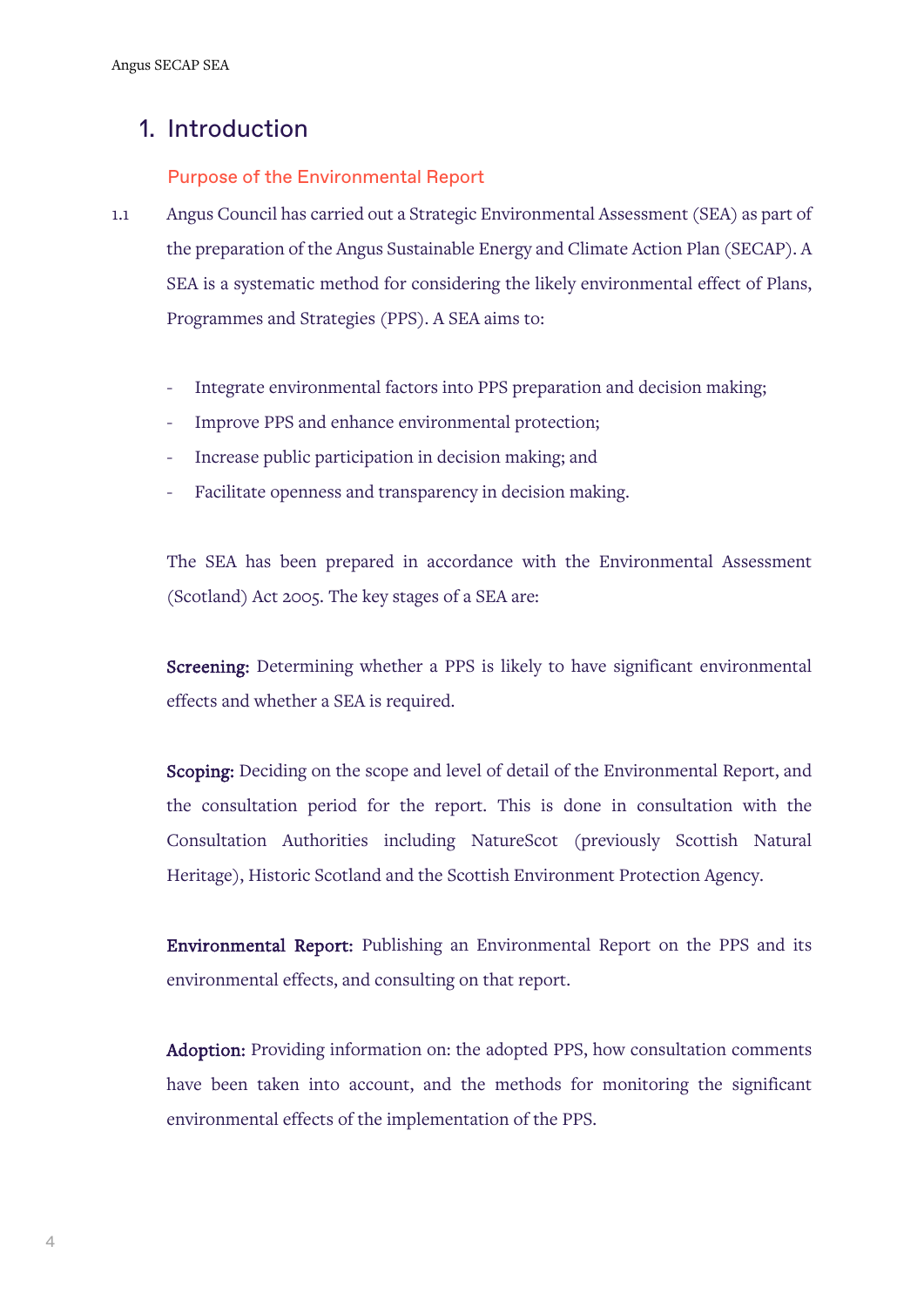Monitoring: Monitoring significant environmental effects in such a manner as to also enable the Responsible Authority to identify unforeseen adverse effects at an early stage and undertake appropriate remedial action.

- 1.2 The purpose of this Environmental Report is to:
	- Provide information on the Angus SECAP;
	- Identify, describe and evaluate the likely significant effects of the Angus SECAP and its reasonable alternatives;
	- Provide an early and effective opportunity for the Consultation Authorities and the public to offer views on any aspect of this Environmental Report.

#### SEA Activity to Date

- 1.3 An initial SEA Screening Report was submitted to the SEA Gateway on the 20<sup>th</sup> October 2020 and comments from the Consultation Authorities were received on the 9<sup>th</sup> November 2020. A full Scoping Report was then submitted to the SEA Gateway on the 27th July 2021 and comments from the Consultation Authorities were received on the 31<sup>st</sup> August 2021 These comments have been taken into account in the preparation of this Environmental Report and have been taken into account and influenced the preparation of the SECAP. Appendix I details Angus Council's response to the Consultation Authorities comments.
- 1.4 It should be noted that the majority of the SEA activity has been conducted during the backdrop of the COVID-19 pandemic. As such, the long-term environmental impact of this unprecedented global pandemic is unknown. Therefore, the SECAP should be aligned with Angus Council's latest COVID-19 Response, Recovery and Renew plans.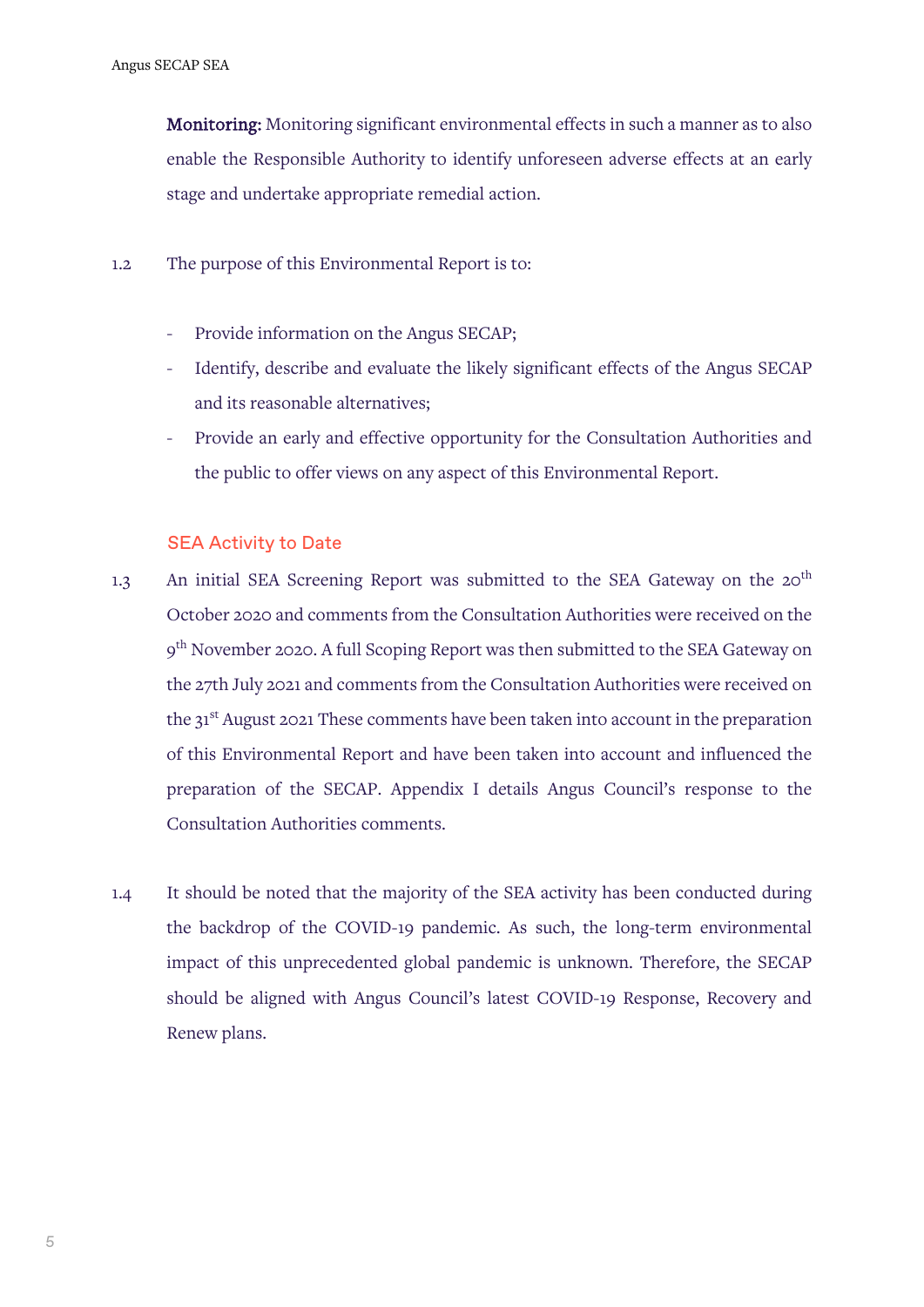# <span id="page-5-0"></span>2. Key Facts

| <b>Responsible Authority</b> | Angus Council                                                           |
|------------------------------|-------------------------------------------------------------------------|
| Title of Plan,               | Sustainable Energy and Climate Action Plan (SECAP)                      |
| Programme or                 |                                                                         |
| <b>Strategy (PPS)</b>        |                                                                         |
| What<br>Prompted<br>the      | Angus Council chose to develop the SECAP in response to the             |
| <b>PPS</b>                   | Scottish Government's declared climate emergency. Developing a          |
|                              | SECAP was proposed in Angus Council's 2019 Summary Report in            |
|                              | accordance with the Climate Change (Duties of Public Bodies:            |
|                              | Reporting Requirements) Scotland Order 2015. This was agreed and        |
|                              | approved by Angus Council on 17th October 2019.                         |
| Subject                      | Energy, Sustainability and Climate Change                               |
| Period Covered by the        | 2020-2030                                                               |
| <b>PPS</b>                   |                                                                         |
| <b>Frequency of Updates</b>  | The SECAP will be a flexible document which should be reviewed          |
|                              | regularly. A full review of the actions will take place every two years |
|                              | and annual progress will be reported as part of the Public Bodies       |
|                              | Duties report requirements.                                             |
| Area Covered by the          | The SECAP will cover, and include actions, across the local             |
| <b>PPS</b>                   | authority area. The area of Angus which resides within Cairngorms       |
|                              | National Park is excluded. This falls under the jurisdiction of the     |
|                              | Cairngorms National Park Authority (CNPA). However, the CNPA            |
|                              | is included as a partner in the SECAP.                                  |

## 2.1 The following table summarises the key facts relating to the SECAP.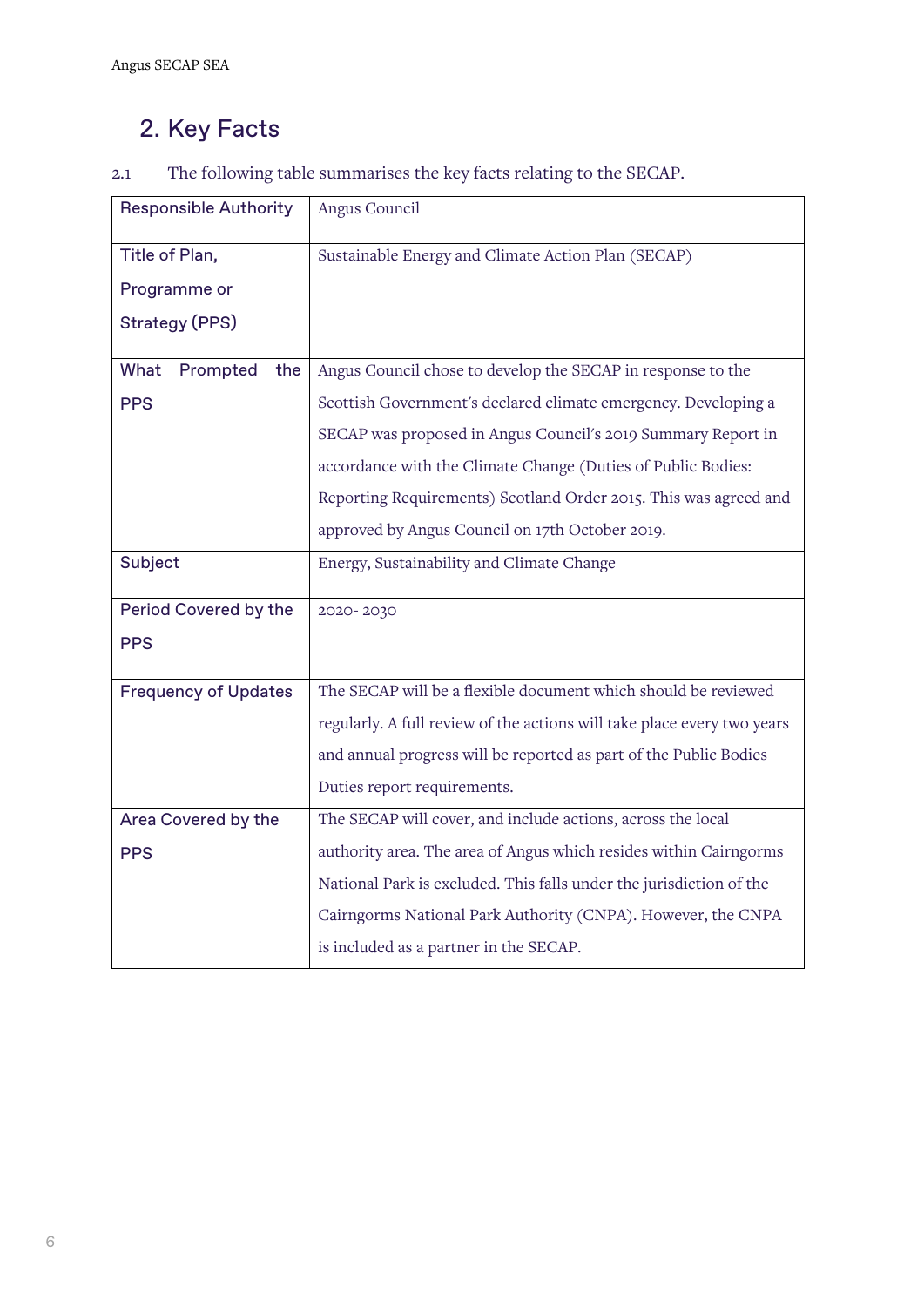| Purpose of the PPS      | ABERDEENSHIRE<br>Area of Angus with<br><b>BRECHIN</b><br><b>MONTROSE</b><br><b>KIRRIEMUIR</b><br>PERTH<br><b>FORFAR</b><br>& KINROSS<br><b>RBROATH</b><br><b>CARNOUSTIE</b><br><b>DUNDEE CIT</b><br><b>MONIFIETH</b><br>PERTH<br>FIFE<br>C) CROWN COPYRIGHT, ANGUS COUNCIL LA100023404, 2016<br>The purpose of the SECAP is to support Angus in its commitment to<br>sustainable development, environmental management and the                                                 |  |  |
|-------------------------|--------------------------------------------------------------------------------------------------------------------------------------------------------------------------------------------------------------------------------------------------------------------------------------------------------------------------------------------------------------------------------------------------------------------------------------------------------------------------------|--|--|
|                         | transition to a low carbon economy. It will provide a roadmap<br>demonstrating how Angus can meet its climate commitments. The<br>SECAP will concentrate on measures to reduce greenhouse gas<br>emissions as well as adaptation actions in response to the impacts<br>of climate change. The SECAP will cover 6 sectors including<br>Transport, Buildings, Energy, Waste, Agriculture & Food, Land Use<br>& Forestry with additional actions related to Governance & Process. |  |  |
| <b>Contact Name</b>     | Mark Davidson                                                                                                                                                                                                                                                                                                                                                                                                                                                                  |  |  |
| <b>Job Title</b>        | Manager Tay Cities Deal                                                                                                                                                                                                                                                                                                                                                                                                                                                        |  |  |
| <b>Address</b>          | Angus Council<br>Angus House,<br>Forfar,<br>DD8 1AN                                                                                                                                                                                                                                                                                                                                                                                                                            |  |  |
| <b>Telephone Number</b> | 01307 491904                                                                                                                                                                                                                                                                                                                                                                                                                                                                   |  |  |
| Email                   | davidsonma@angus.gov.uk                                                                                                                                                                                                                                                                                                                                                                                                                                                        |  |  |
| Signature               |                                                                                                                                                                                                                                                                                                                                                                                                                                                                                |  |  |
| <b>Date</b>             |                                                                                                                                                                                                                                                                                                                                                                                                                                                                                |  |  |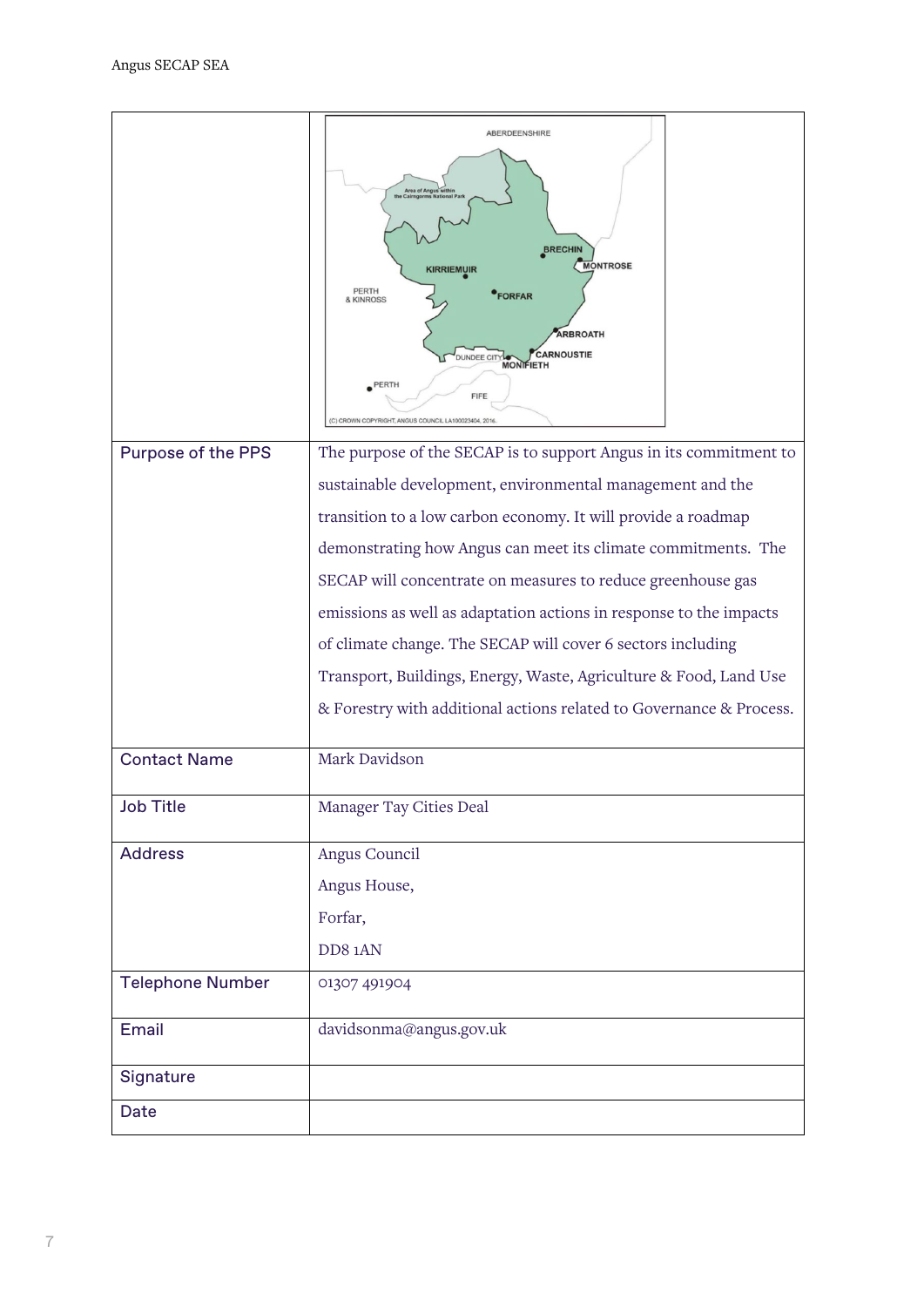## <span id="page-7-0"></span>3. Context of the SECAP

#### Background to the SECAP

- 3.1 Angus is committed to sustainable development, reducing greenhouse gas emissions and improving climate resilience. The Angus SECAP will supersede, and expand upon, the previous Angus Climate Change Strategy and Action Plan (2012-2016) and align with relevant international, national, regional and local legislation and policies.
- 3.2 The Council has a dedicated Climate Change Member Officer Group which comprises of elected members and senior staff. The group steer and monitor the delivery of work plans from three working groups focusing on Carbon Emissions, Adaptation and Sustainability. The SECAP has been developed so as to closely align with the work of these action groups to ensure a holistic and integrated approach.

#### Objectives of the SECAP

- 3.3 The aim of the SECAP is to provide strategic direction to Angus Council to help meet its climate commitments. The SECAP includes a strategic vision and objectives, an assessment of the current baseline (using a Baseline Emissions Inventory and a Risk and Vulnerabilities Assessment), governance arrangements, specific actions across a range of sectors as well as progress monitoring and reporting structures. The SECAP also includes a set of core principles informing how the SECAP, and the actions contained within it, should be delivered.
- 3.4 The SECAP is arranged according to six key sectors: Transport, Buildings, Energy, Waste, Agriculture & Food and Land Use & Forestry with additional actions related to Governance & Process. Each sector incudes a set of actions which together form a single integrated plan, designed to maximise positive interactions and synergies and minimise any negative interactions. The actions contained in each sector reflect the priorities of the SECAP to maximise emissions reductions and help Angus adapt to the impacts of climate change.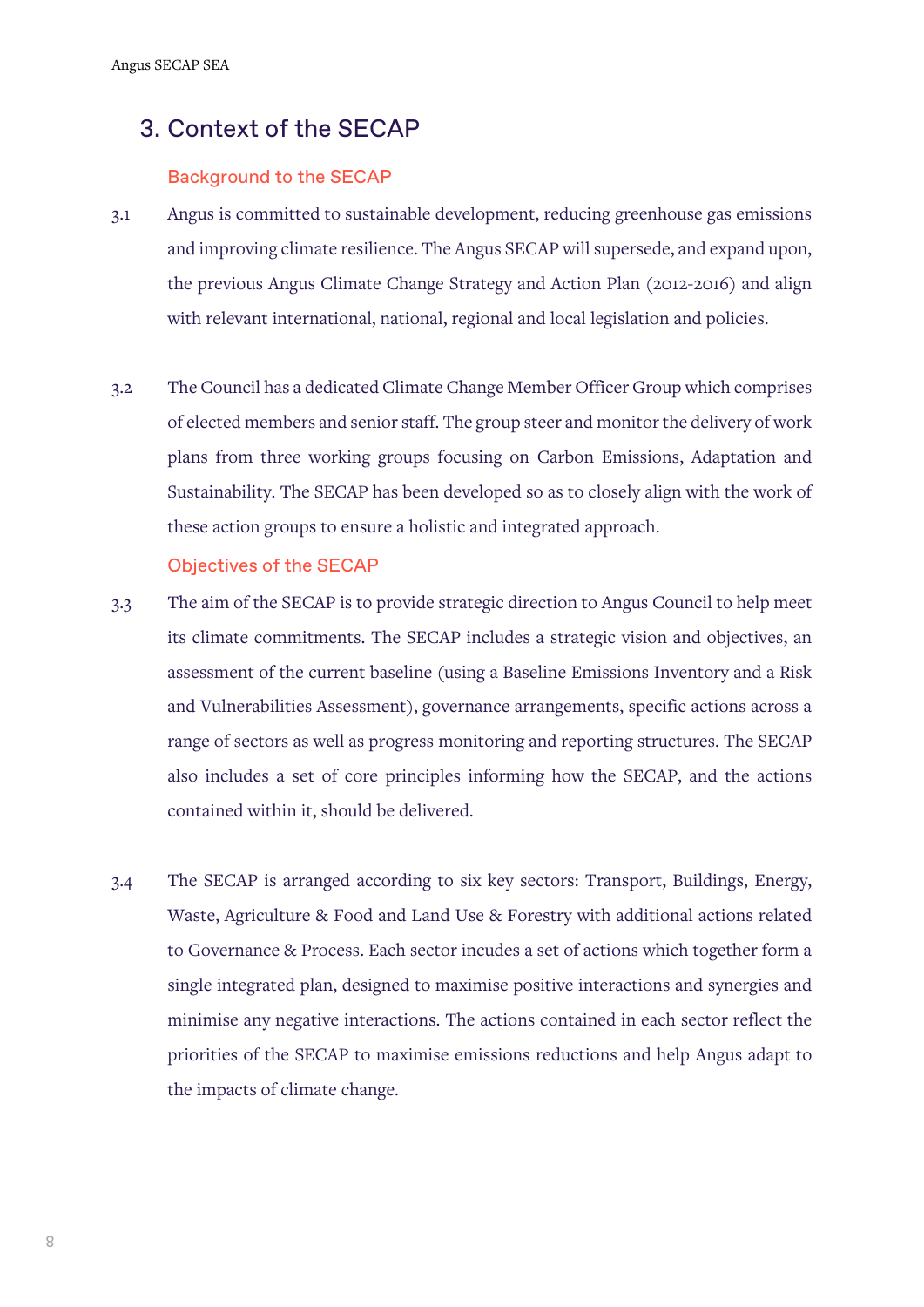| <b>Sector</b>    | <b>Objectives</b>                                                                               |  |
|------------------|-------------------------------------------------------------------------------------------------|--|
| <b>Buildings</b> | Support sustainable development in the region.                                                  |  |
|                  | Improve the energy efficiency of the existing building stock.                                   |  |
|                  | Support the adaptation of Angus' built environment to ensure it is resilient to                 |  |
|                  | the impacts of climate change.                                                                  |  |
| <b>Energy</b>    | Grow renewable energy generation from other sources in the region.                              |  |
|                  | Promote the uptake and use of cleaner and/ or alternative fuels.                                |  |
|                  | Ensure affordable access to energy and support sustainable energy projects.                     |  |
|                  | Improve the energy efficiency of public infrastructure.                                         |  |
| Transport        | Increase the proportion of journeys in Angus made via active modes.<br>$\overline{\phantom{0}}$ |  |
|                  | Increase the use of zero emission vehicles in Angus.                                            |  |
|                  | Reduce the carbon impact of freight and logistics in Angus.                                     |  |
|                  | Increase Angus' resilience to the impacts of climate change.                                    |  |
| Land Use &       | Provide access to good quality open space and natural environments to aid the                   |  |
| Forestry         | wellbeing of citizens and visitors.                                                             |  |
|                  | Increase Angus' resilience to flooding.                                                         |  |
|                  | Promote the development of sustainable neighbourhoods and communities.                          |  |
|                  | Enhance Angus' natural biodiversity.                                                            |  |
| Agriculture      | Support clean growth and innovation in the agricultural sector.                                 |  |
| & Food           | Promote the use of sustainable, local produce.                                                  |  |
|                  | Increase the provision of food growing facilities in Angus.                                     |  |
| Waste            | Make it as easy as possible for households and businesses to recycle waste.                     |  |
|                  | Reduce food waste in Angus.                                                                     |  |
|                  | Reduce the amount of waste going to landfill through repair and reuse                           |  |
|                  | initiatives.                                                                                    |  |
| Governance       | Ensure sustainability is a key priority in the council.<br>÷                                    |  |
| & Process        | Support sustainable procurement practices.                                                      |  |
|                  | Develop consistent approaches to measuring progress against climate goals<br>÷                  |  |
|                  | across the region.                                                                              |  |
|                  | Increase citizens' awareness of sustainability and the impacts of climate                       |  |
|                  | change.                                                                                         |  |

Table 1. SECAP objectives per sector.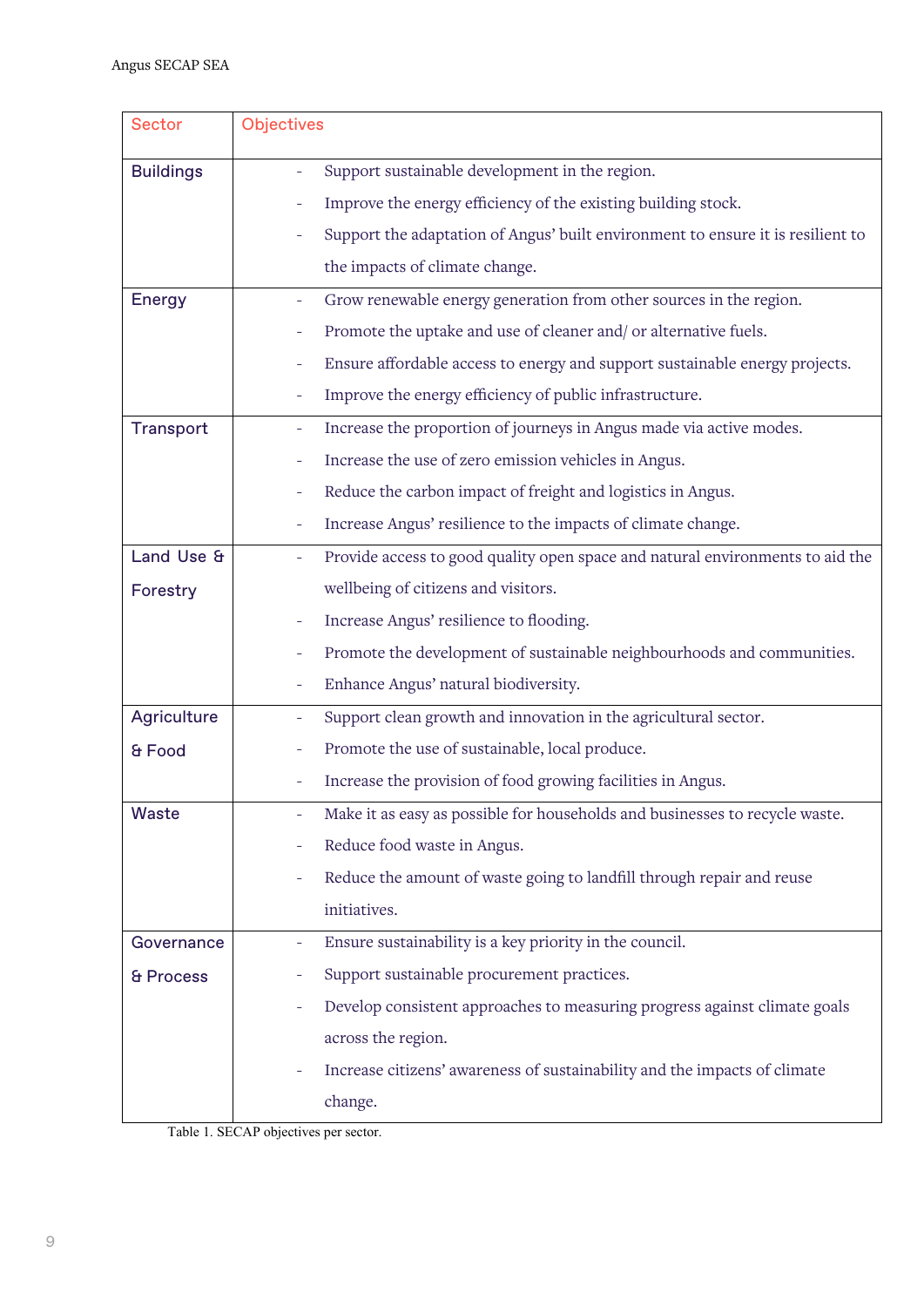#### Relationship with other Plans, Programmes and Strategies (PPS)

- 3.5 The Environmental Assessment (Scotland) Act 2005 requires that the Environmental Report includes an outline of the SECAP's relationships with other relevant plans, policies and strategies (PPS) and how environmental protection objectives have been taken into account in the SECAP's preparation.
- 3.6 Table 2. summarises how the SECAP affects, and is affected by, other relevant PPS and environmental protection objectives. A more detailed description of each relevant PPS and its implications for the SECAP can be found in Appendix II.
- 3.7 Figure 1. Illustrates the position of the SECAP in the plan hierarchy.

|       | Name of Plan, Programme or Strategy                                      |  |  |
|-------|--------------------------------------------------------------------------|--|--|
|       | <b>International Level</b>                                               |  |  |
|       | Sustainability, Climate Change and Energy                                |  |  |
| 1.    | EU 2030 Climate and Energy Framework                                     |  |  |
| 2.    | The Energy Performance of Buildings Directive                            |  |  |
| 3.    | National Emissions Ceilings Directive 2016/2284/EU                       |  |  |
| 4.    | Directive 2009/28/EC                                                     |  |  |
| 5.    | Energy Efficiency Directive 2018/2002 (amending directive to 2012/27/EU) |  |  |
|       | <b>Nature Conservation</b>                                               |  |  |
| 6.    | Habitats Directive 92/43/EEC                                             |  |  |
| 7.    | The Birds Directive 2009/147/EC.                                         |  |  |
| 8.    | EU Biodiversity Strategy 2030                                            |  |  |
| Water |                                                                          |  |  |
| 9.    | Water Framework Directive 2000/60/EC                                     |  |  |
| 10.   | Nitrates Directive 91/43/EC                                              |  |  |
| Waste |                                                                          |  |  |
| 11.   | Directive 99/31/EC (waste management of landfills)                       |  |  |
| 12.   | Waste Framework Directive 2008/98/EC                                     |  |  |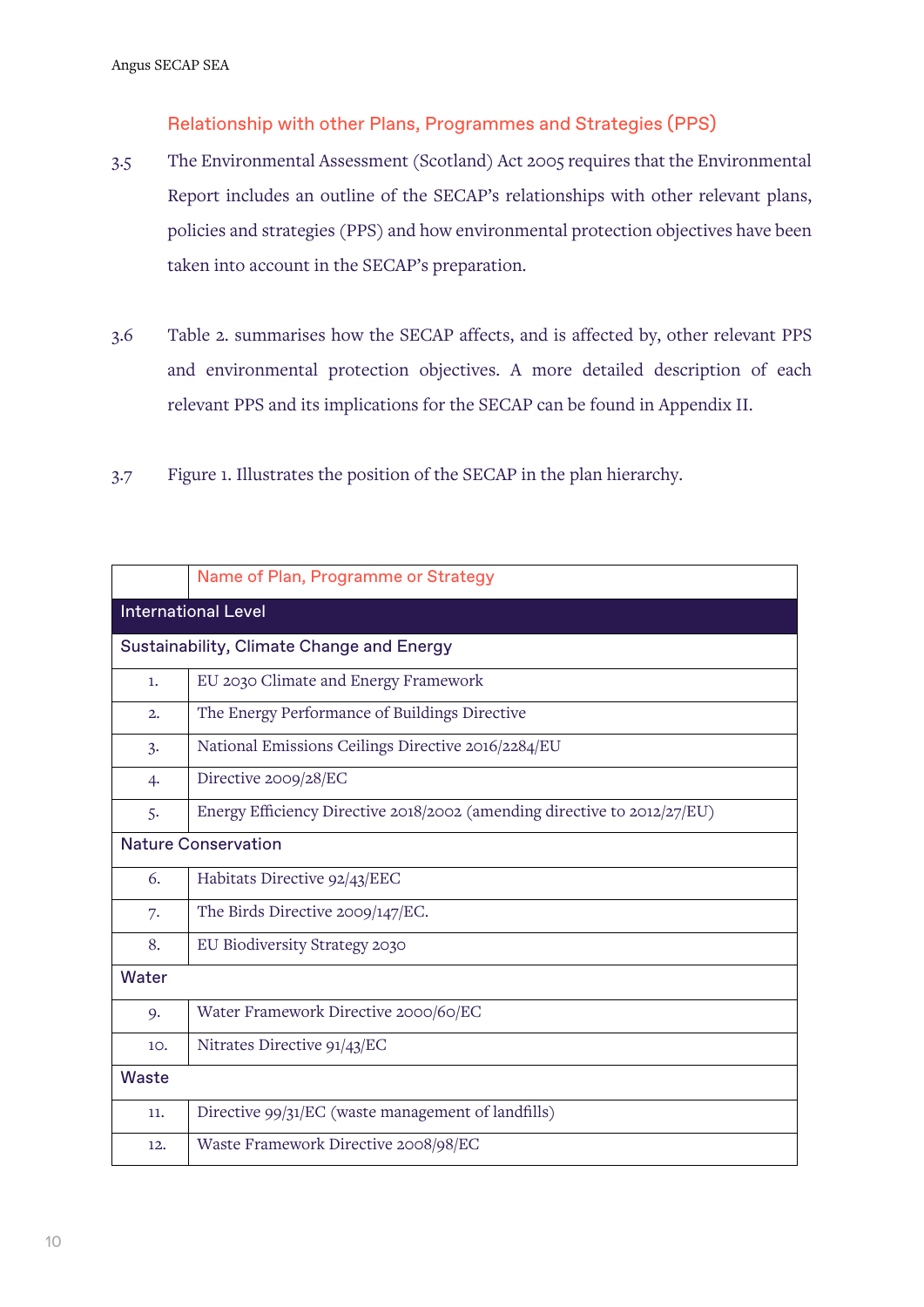| <b>National Level</b>  |                                                                                  |  |  |
|------------------------|----------------------------------------------------------------------------------|--|--|
| <b>Planning Policy</b> |                                                                                  |  |  |
| 13.                    | National Planning Framework (Scotland) and Scottish Planning Policy 2014         |  |  |
| 14.                    | Scotland's Land Use Strategy (2016)                                              |  |  |
| <b>Cross-Sectoral</b>  |                                                                                  |  |  |
| 15.                    | Local Government (Scotland) Act 2003                                             |  |  |
| 16.                    | Choosing our Future: Scotland's Sustainable Development Strategy (2005)          |  |  |
| 17.                    | Scotland's Economic Strategy (2015)                                              |  |  |
|                        | <b>Sustainable Transport</b>                                                     |  |  |
| 18.                    | National Transport Strategy (2020)                                               |  |  |
| 19.                    | A Long-Term Vision for Active Travel in Scotland 2030 (2014)                     |  |  |
| 20.                    | Let's Get Scotland Walking A National Walking Strategy for Scotland (2016)       |  |  |
|                        | Air and Climate Change                                                           |  |  |
| 21.                    | Climate Change (Scotland) Act 2019                                               |  |  |
| 22.                    | Climate Change Plan: The third Report on Proposals and Policies (2018) currently |  |  |
|                        | being updated to reflect the Climate Change Act (Scotland) 2019                  |  |  |
| 23.                    | Scottish Energy Strategy: The future of energy in Scotland (2017)                |  |  |
| 24.                    | Energy Efficient Scotland Programme (2018)                                       |  |  |
| 25.                    | Scottish Government Heat Policy Statement (2015)                                 |  |  |
| 26.                    | Cleaner Air for Scotland Strategy (2015)                                         |  |  |
| 27.                    | Climate Ready Scotland: Second Scottish Climate Change Adaptation Programme      |  |  |
|                        | 2019-2024                                                                        |  |  |
|                        | <b>Nature Conservation</b>                                                       |  |  |
| 28.                    | The Nature Conservation (Scotland) Act 2004                                      |  |  |
|                        | Wildlife and Countryside act 1981                                                |  |  |
| 29.                    | Scotland's Biodiversity Strategy- it's in your hands (2004)                      |  |  |
| 30.                    | The Conservation (Natural Habitats) Regulation and Subsequent Amendments         |  |  |
|                        | (Scotland) Regulations 2007                                                      |  |  |
| 31.                    | Scottish Forestry strategy (2019-2029)                                           |  |  |
| 32.                    | Making the Links: Greenspace for a more successful and sustainable Scotland      |  |  |
|                        | (2009)                                                                           |  |  |
| Water                  |                                                                                  |  |  |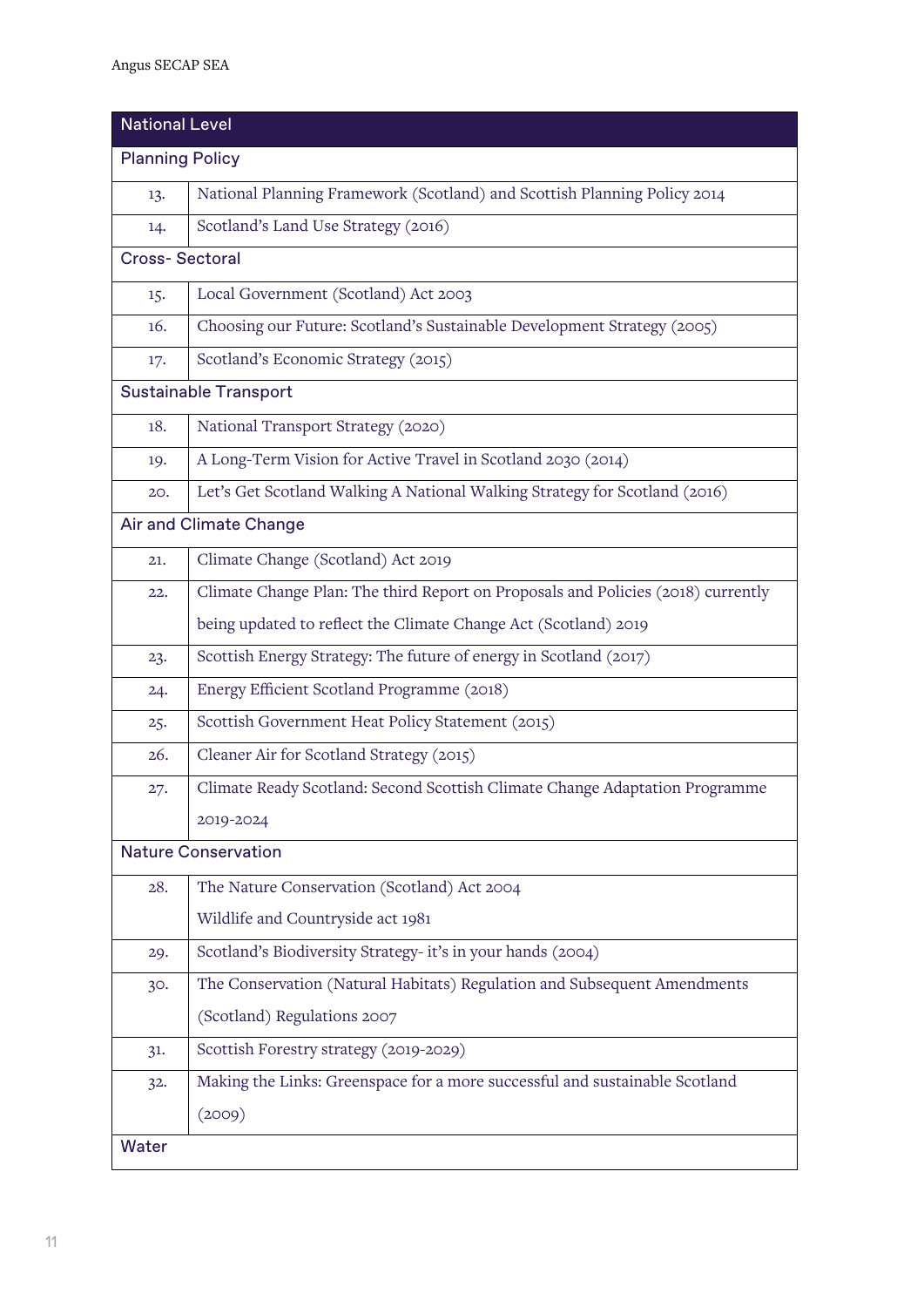| 33.                   | Water Environment (Controlled Activities) (Scotland) Regulations 2005    |  |  |  |  |
|-----------------------|--------------------------------------------------------------------------|--|--|--|--|
| 34.                   | Water Environment and Water Services (Scotland) Act 2003                 |  |  |  |  |
| $35 -$                | Flood Risk Management (Scotland) Act 2009                                |  |  |  |  |
| 36.                   | Scotland's River Basin Management Plan (2015)                            |  |  |  |  |
| 37.                   | Marine (Scotland) Act (2010)                                             |  |  |  |  |
| Waste                 |                                                                          |  |  |  |  |
| 38.                   | Scotland's Zero Waste Plan (2010)                                        |  |  |  |  |
| 39.                   | Scottish Government Charter for Household Recycling (2016)               |  |  |  |  |
| 40.                   | Making Things Last: A Circular Economy Strategy for Scotland (2016)      |  |  |  |  |
|                       | <b>Marine and Coastal</b>                                                |  |  |  |  |
| 41.                   | Marine (Scotland) Act 2010                                               |  |  |  |  |
| 42.                   | Scotland's National Marine Plan (2015)                                   |  |  |  |  |
| <b>Regional Level</b> |                                                                          |  |  |  |  |
| 43.                   | TAYPlan Strategic Development Plan (2016)                                |  |  |  |  |
| 44.                   | Tay Estuary and Montrose Basin (TEAMB) Local Flood Risk Management Plan  |  |  |  |  |
| 45.                   | Tay Cities Regional Economic strategy (2017)                             |  |  |  |  |
| 46.                   | TACTRAN Regional Transport Strategy refresh (2015-2036)                  |  |  |  |  |
| 47.                   | Tayside Local Biodiversity Action Plan (2016-26)                         |  |  |  |  |
| <b>Local Level</b>    |                                                                          |  |  |  |  |
| 48.                   | Angus Council Plan (2019-2024)                                           |  |  |  |  |
| 49.                   | Angus Local Outcomes Improvement Plan (2017-2030)                        |  |  |  |  |
| 50.                   | Angus Local Development Plan (ALDP) 2016. Currently under review will be |  |  |  |  |
|                       | updated in 2021                                                          |  |  |  |  |
| 51.                   | ALDP Renewable and Low Carbon Energy Development Supplementary Guidance  |  |  |  |  |
| 52.                   | Angus Community Plan (2017-2030)                                         |  |  |  |  |
| 53.                   | Angus Climate Change Strategy and Action Plan (2016)                     |  |  |  |  |
| 54.                   | An Active Travel Plan for Angus (2016) Currently being updated           |  |  |  |  |
| $55-$                 | Angus Local Climate Impact Profile 2 <sup>nd</sup> edition               |  |  |  |  |
| 56.                   | Mercury Programme                                                        |  |  |  |  |

Table 2. Relevant plans, programmes and strategies and environmental protection objectives of SECAP.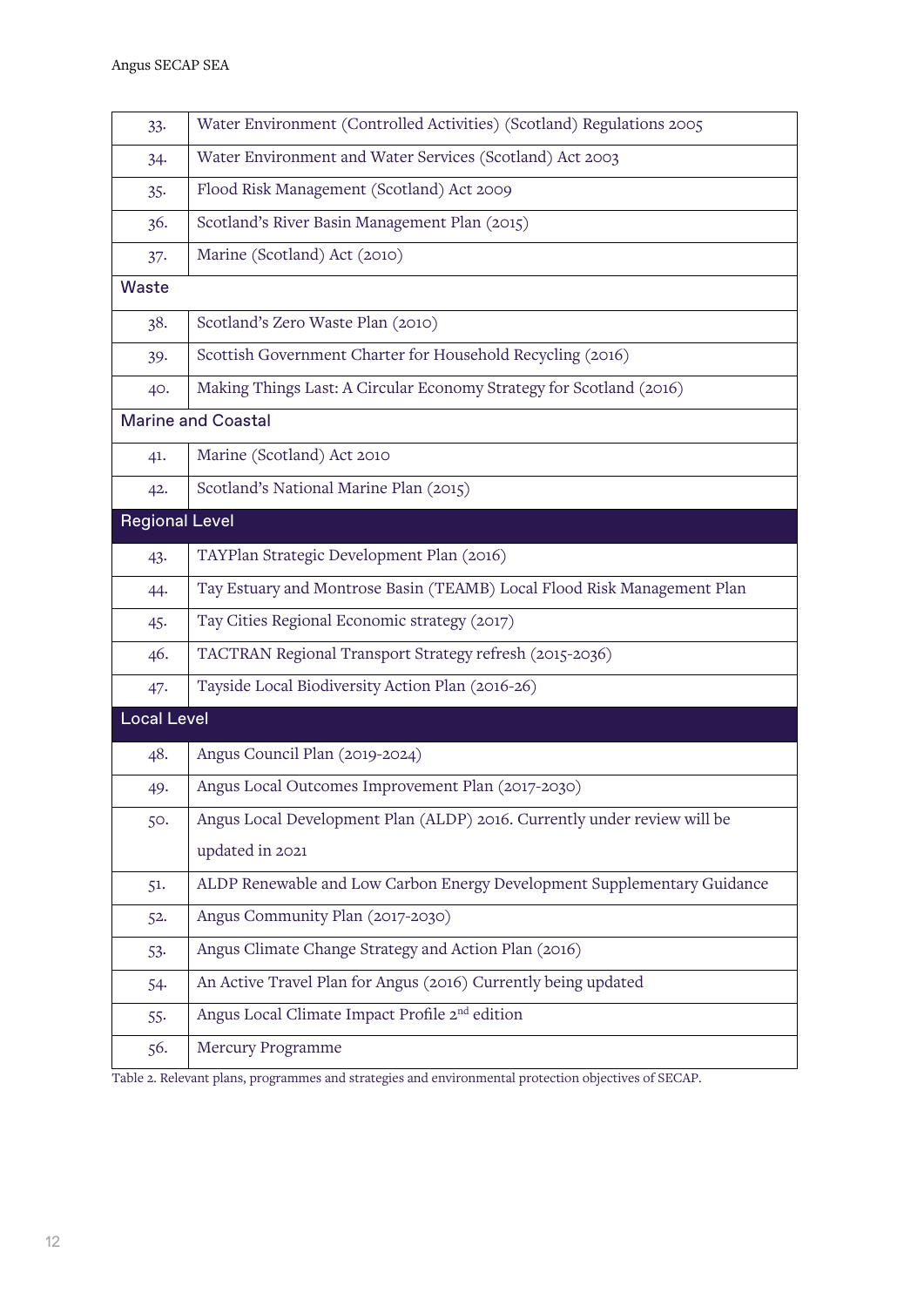<span id="page-12-0"></span>

Figure 1. SECAP placing within plans hierarchy.

## 4. State of the Environment

#### Environmental Baseline Data

- 4.1 The collation of baseline environmental data is an important part of the SEA process as it provides key information on the environment, highlights existing environmental issues, and can be used to predict the future impacts that the implementation of the SECAP may have on the environment. It also directly informs the development of the SEA objectives which the SECAP will be assessed against.
- 4.2 The Environmental Assessment (Scotland) Act 2005 Schedule 3, requires that the Environmental Report includes a description of the relevant aspects of the current state of the environment and the environmental characteristics likely to be significantly affected by the PPS. The SEA Scoping Report for the SECAP listed nine environmental topics for assessment. These are outlined in Table 3 below, together with the SEA objectives and proposed data sources which might allow for analysis and monitoring of the baseline.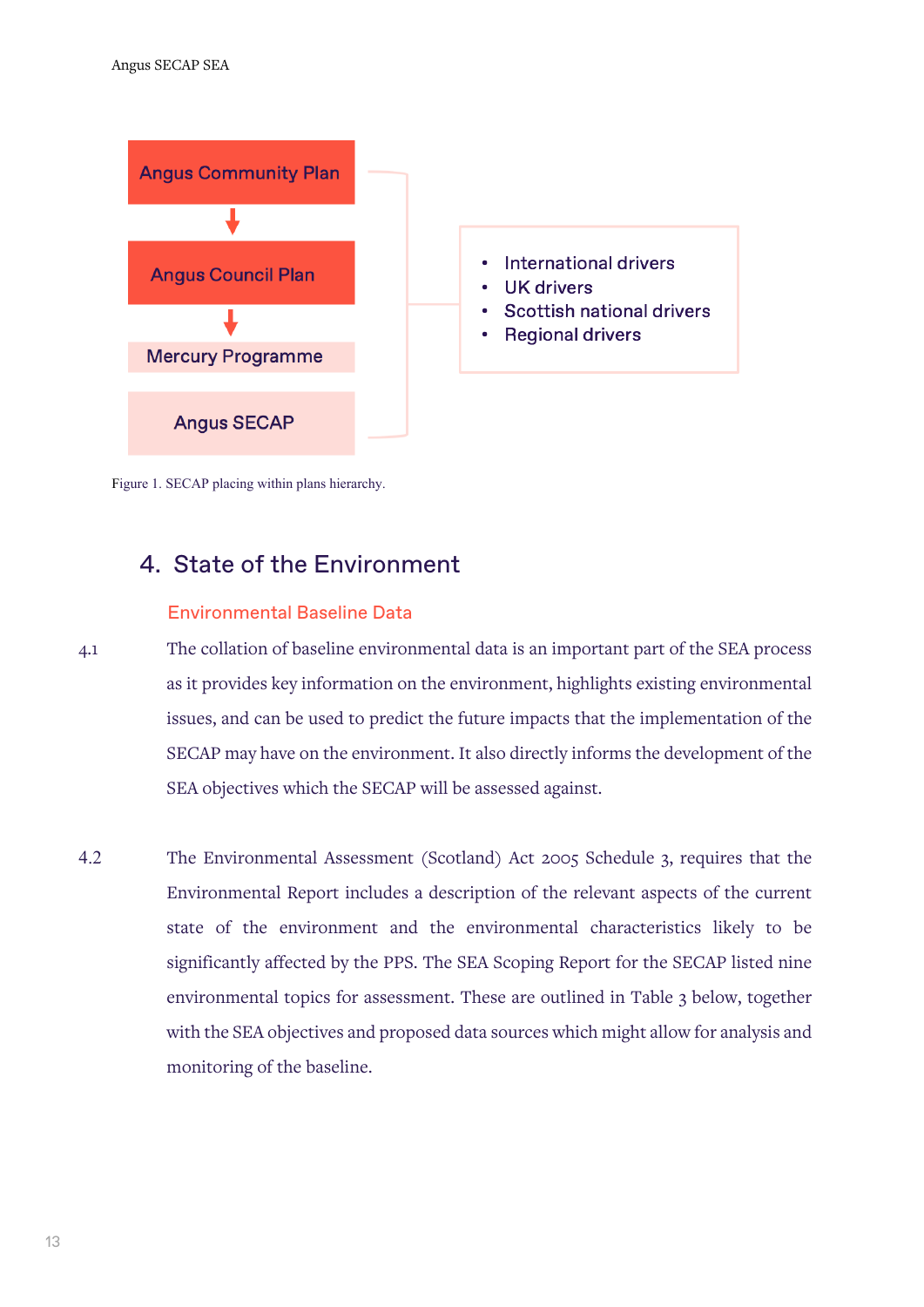| <b>SEA Topic</b><br><b>SEA Objective</b> | <b>Key Baseline Information</b>                                       | <b>Environmental Problems/</b> | <b>Data Sources</b> |
|------------------------------------------|-----------------------------------------------------------------------|--------------------------------|---------------------|
|                                          |                                                                       | <b>Issues</b>                  |                     |
| Biodiversity,<br>To conserve,            | A range of sites in Angus have been recognised for their wildlife and | Impact of individual           | Native Woodland     |
| flora and<br>protect and,                | geological interest. These include:                                   | and cumulative                 | Survey of           |
| fauna<br>where possible,                 |                                                                       | development pressure           | Scotland 2013       |
| enhance the                              | International Natural Heritage Designations:                          | on biodiversity                | Revised edition.    |
| diversity of                             | 4 Special Areas of Conservation (SAC's): Barry Links; Firth of Tay    | Impact of                      |                     |
| species and                              | and Eden Estuary (part); River South Esk; River Tay.                  | development on                 |                     |
| habitats.                                | 5 Special Protection Areas (SPA's): Firth of Tay and Eden Estuary;    | habitats and species,          |                     |
|                                          | Loch of Kinnordy; Loch of Lintrathen; Montrose Basin&                 | including                      |                     |
|                                          | Cairngorms Massif (part).                                             | international, national        |                     |
|                                          | 4 Ramsar Sites: Firth of Tay and Eden Estuary; Loch of Kinnordy;      | and local designated           |                     |
|                                          | Loch of Lintrathen; Montrose Basin.                                   | sites and European             |                     |
|                                          | 3 Marine Protection Areas (MPA's): Outer Firth of Forth & Tay         | Protected Species.             |                     |
|                                          | Bank Complex; Outer Firth of Forth & St Andrews Bay Complex;          | Potential loss of              |                     |
|                                          | Firth of Forth Banks Complex                                          | wildlife corridors and         |                     |
|                                          |                                                                       | species.                       |                     |
|                                          | National and Local Natural Heritage Designations:                     | Existence of non-              |                     |
|                                          | 36 Sites of Special Scientific Interest                               | native                         |                     |
|                                          | 1 Local Nature Reserve                                                | invasive species.              |                     |
|                                          | 14 Gardens and Designed Landscapes                                    |                                |                     |
|                                          |                                                                       |                                |                     |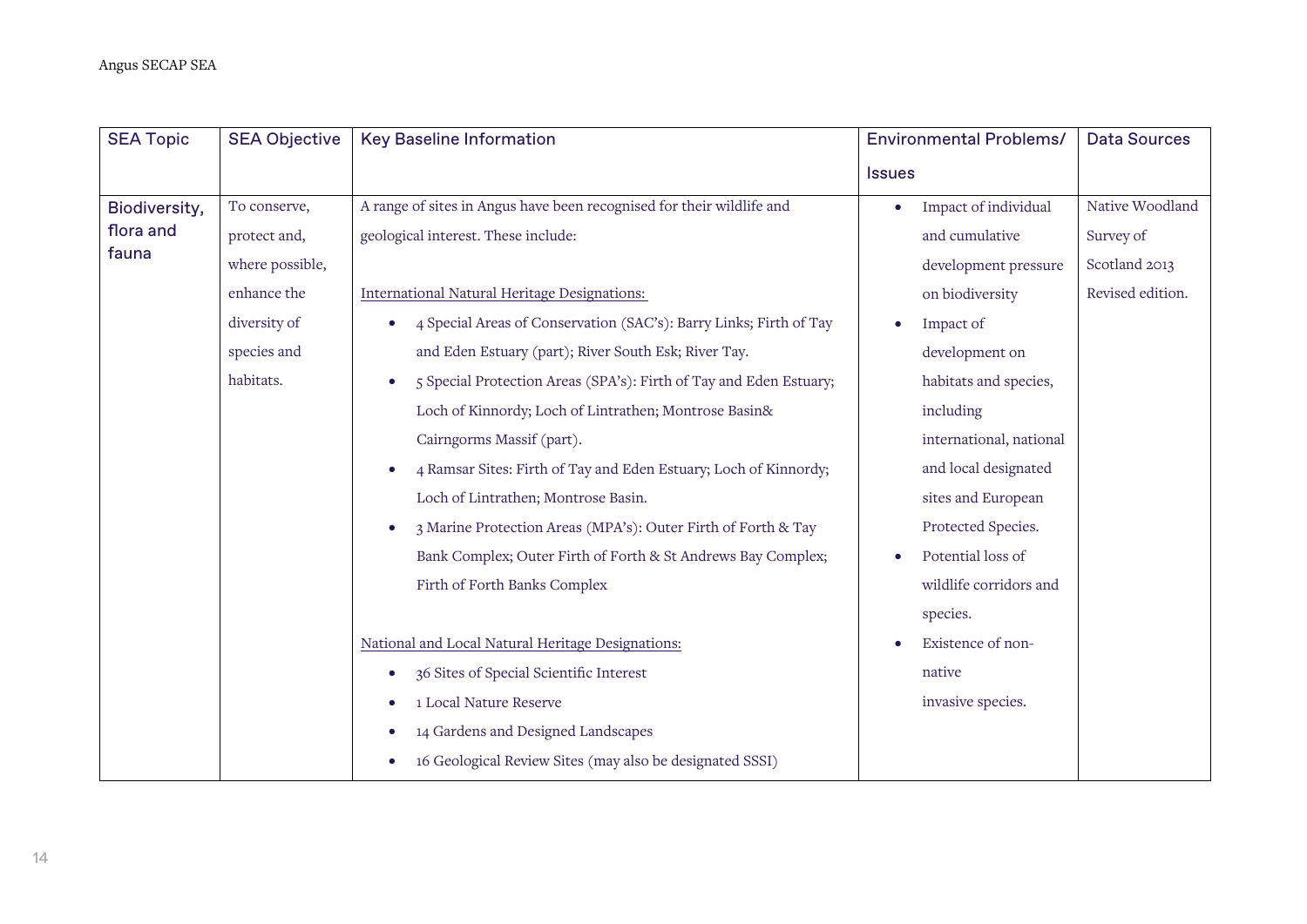| <b>SEA Topic</b> | <b>SEA Objective</b> | <b>Key Baseline Information</b>                                                      | <b>Environmental Problems/</b> | <b>Data Sources</b> |
|------------------|----------------------|--------------------------------------------------------------------------------------|--------------------------------|---------------------|
|                  |                      |                                                                                      | <b>Issues</b>                  |                     |
|                  |                      | The combined area of the above designated sites is around 4,100ha.                   |                                |                     |
|                  |                      | In 2017 75.3% of natural features on designated sites are classified as              |                                |                     |
|                  |                      | in favourable condition                                                              |                                |                     |
|                  |                      | 62,000ha of productive woodland in Angus. This equates to 70% of<br>$\bullet$        |                                |                     |
|                  |                      | total woodland cover in Angus.                                                       |                                |                     |
|                  |                      | Native woodland in Angus is 5,022ha, which is 21.7% of the total<br>$\bullet$        |                                |                     |
|                  |                      | woodland area or 2.3% of the total land area of Angus (2013).                        |                                |                     |
|                  |                      | 681ha of woodland now present is on ancient woodland sites, of                       |                                |                     |
|                  |                      | which 61% is native woodland (2013).                                                 |                                |                     |
|                  |                      |                                                                                      |                                |                     |
| Population &     | To improve the       | 116,040 people (National Records of Scotland mid-year                                | Aging population.              | National Records    |
| Human            | health and           | estimate June 2018)                                                                  | Fuel poverty is 43%            | of Scotland         |
| <b>Health</b>    | wellbeing of         | Population density of 53people/sq.km is markedly lower than the<br>$\bullet$         | and above the Scottish         | Angus Citizen       |
|                  | communities in       | average across Scotland of 69 people/sq km (mid-year 2016).                          | average of 34%. (Angus         | Survey 2017         |
|                  | Angus and reduce     | 23.5% of the population over 65 - this is significantly higher than the<br>$\bullet$ | Local Outcome                  |                     |
|                  | inequalities.        | national figure of 19% (National Records of Scotland mid-year                        | improvement plan)              |                     |
|                  |                      | estimates 2018). This is projected to rise to 36.9% by 2026.                         | Impact on human                |                     |
|                  |                      |                                                                                      | health if air                  |                     |
|                  |                      |                                                                                      |                                |                     |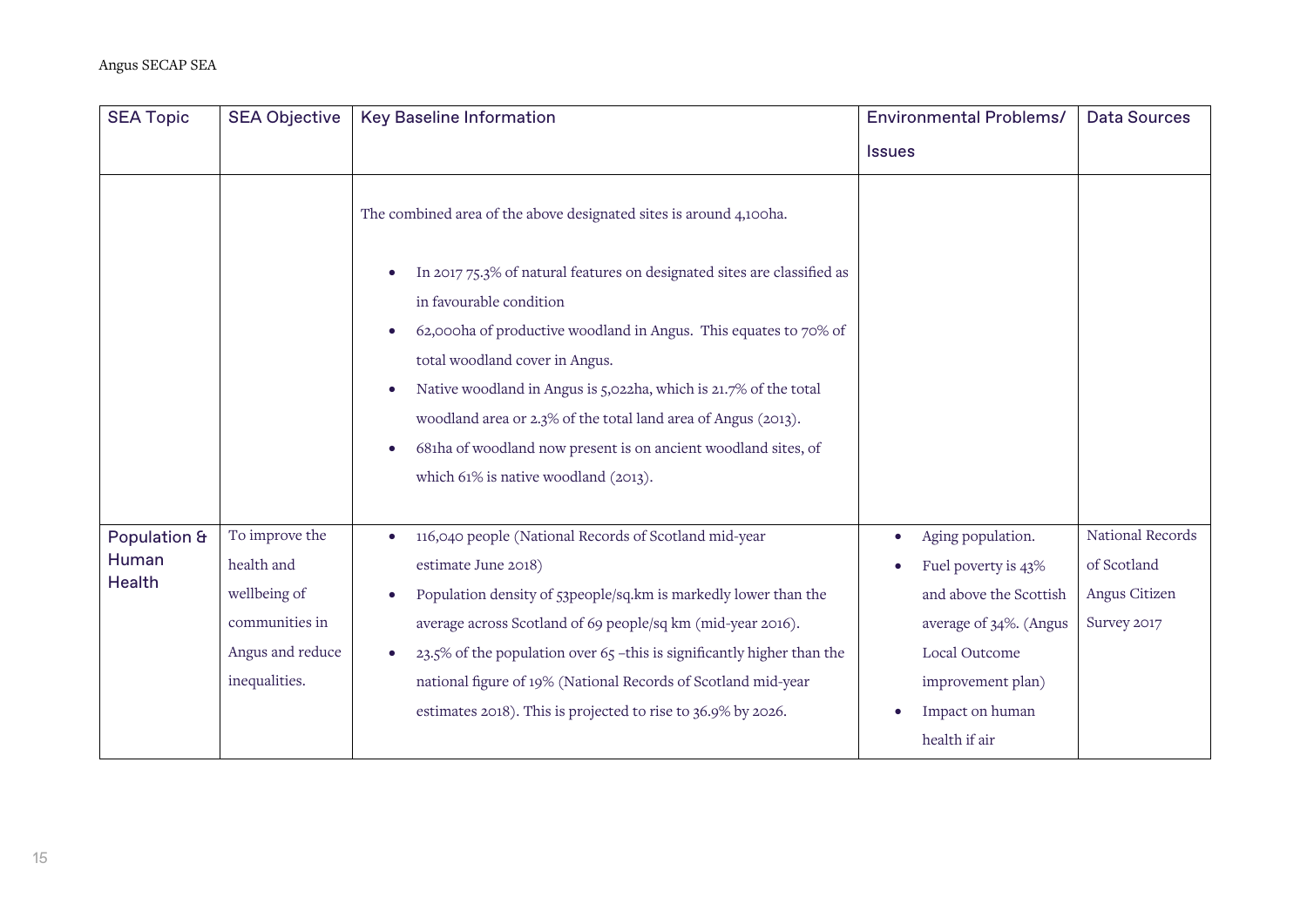| <b>SEA Topic</b> | <b>SEA Objective</b> | <b>Key Baseline Information</b>                                                | <b>Environmental Problems/</b> | <b>Data Sources</b> |
|------------------|----------------------|--------------------------------------------------------------------------------|--------------------------------|---------------------|
|                  |                      |                                                                                | <b>Issues</b>                  |                     |
|                  |                      | Life expectancy for both males and females is slightly above the<br>$\bullet$  | quality were                   |                     |
|                  |                      | Scottish average (2016-2018)                                                   | to deteriorate.                |                     |
|                  |                      | 97% of residents who responded to the Angus Citizens Survey in<br>$\bullet$    | Accessibility, quality         |                     |
|                  |                      | 2015 said they were either very or fairly satisfied with the quality of        | and distribution of            |                     |
|                  |                      | life in Angus. This level was maintained in 2017.                              | open space, play               |                     |
|                  |                      | Angus towns and villages are characterised by a range of open<br>$\bullet$     | areas, sports pitches          |                     |
|                  |                      | spaces, including coastal links, public parks, play areas, playing             | and playing fields,            |                     |
|                  |                      | fields and sports pitches, allotments, footpath networks and general           | footpath networks and          |                     |
|                  |                      | amenity areas                                                                  | general amenity                |                     |
|                  |                      | 3 Country Parks at Forfar Loch, Crombie and Monikie covering a                 | areas.                         |                     |
|                  |                      | total of 269 ha (including 111ha of water)                                     | Potential nuisance             |                     |
|                  |                      |                                                                                | caused by noise and            |                     |
|                  |                      |                                                                                | light pollution due to         |                     |
|                  |                      |                                                                                | development.                   |                     |
|                  |                      |                                                                                |                                |                     |
| Soil             | To ensure that       | 10% of Scotland's prime agricultural land is located in Angus and<br>$\bullet$ | Contamination or loss          | Angus Local         |
|                  | soil protection is   | 40% of Scotland's class 1 Agricultural land is located in                      | of soil from previous,         | development plan    |
|                  | taken into           | Angus (Angus Local development plan 2014-2024 main issues report               | current and future             | 2014-2024 main      |
|                  | account with         | 6).                                                                            | developments.                  | issues report 6     |
|                  | regard climate       |                                                                                |                                |                     |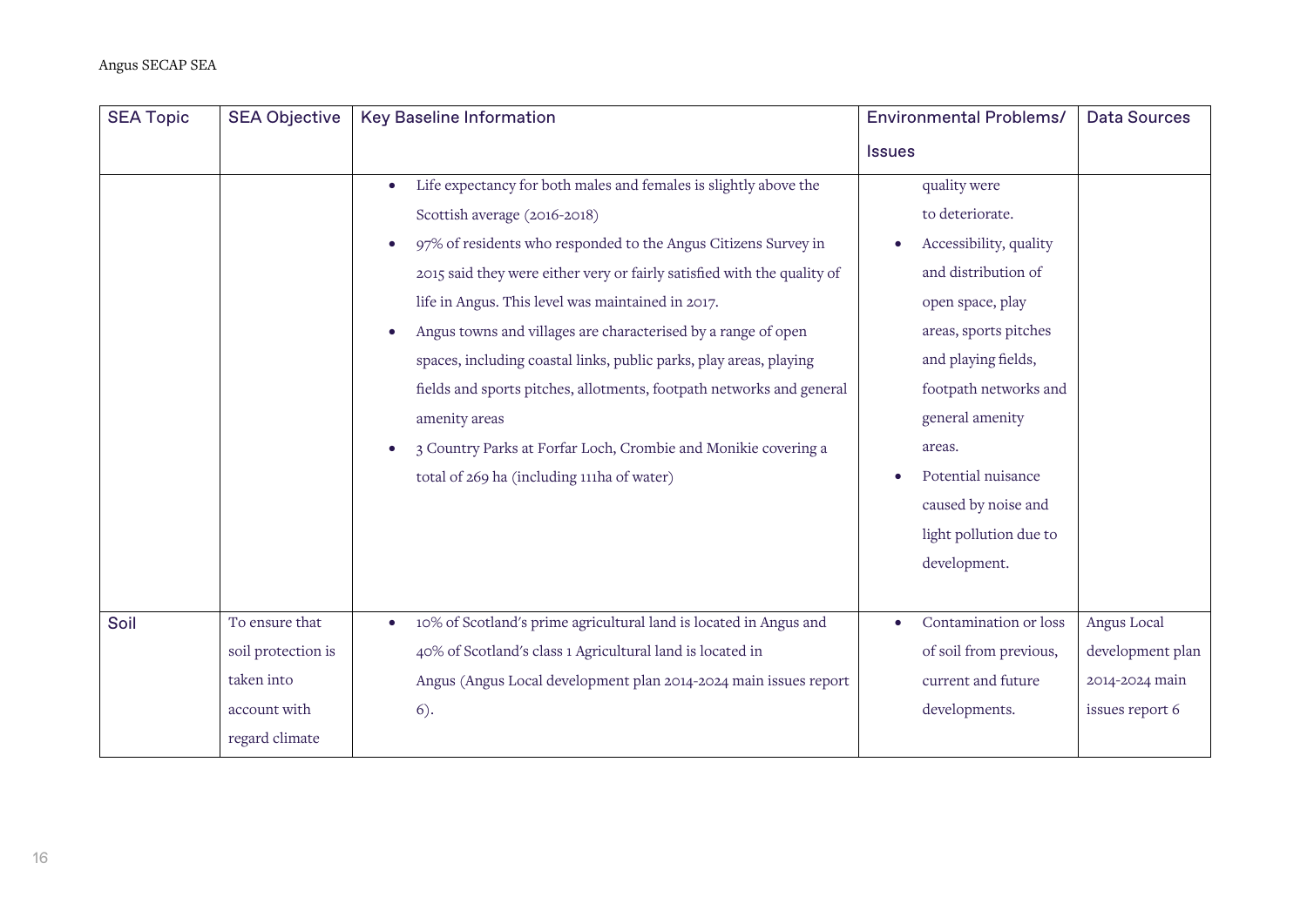| <b>SEA Topic</b> | <b>SEA Objective</b> | <b>Key Baseline Information</b>                                                   | <b>Environmental Problems/</b> | <b>Data Sources</b> |
|------------------|----------------------|-----------------------------------------------------------------------------------|--------------------------------|---------------------|
|                  |                      |                                                                                   | <b>Issues</b>                  |                     |
|                  | change and           | In 2018 there was 281ha of derelict and urban vacant land in<br>$\bullet$         | Potential loss of prime        | Scottish Vacant     |
|                  | energy activities    | Angus which accounted for around 3% of the area of Angus.                         | agricultural land.             | and Derelict Land   |
|                  | and as far as        |                                                                                   | Pockets of vacant and          | Survey 2018         |
|                  | possible prevent     |                                                                                   | derelict land.                 |                     |
|                  | the                  |                                                                                   | Impact of erosion and          |                     |
|                  | contamination of     |                                                                                   | run off from developed         |                     |
|                  | land. Reduce         |                                                                                   | hard surfaces and              |                     |
|                  | brownfield,          |                                                                                   | compacted land.                |                     |
|                  | derelict and         |                                                                                   |                                |                     |
|                  | contaminated         |                                                                                   |                                |                     |
|                  | land. SECAP          |                                                                                   |                                |                     |
|                  | activities should    |                                                                                   |                                |                     |
|                  | avoid disturbing     |                                                                                   |                                |                     |
|                  | peat or carbon       |                                                                                   |                                |                     |
|                  | rich soil.           |                                                                                   |                                |                     |
| Water            | To protect and       | 45% of the rivers in Angus are classified as being of a good to high<br>$\bullet$ | Impact of                      | <b>SEPA Water</b>   |
|                  | enhance the          | standard, 29.6% classified as being of moderate standard and 25.4%                | development on                 | Classification      |
|                  | status of the        | as a poor to bad standard. The majority of this latter group lie in               | quality of                     | Hub                 |
|                  | water                | lowland Angus where the predominant land use activity is arable                   | watercourses                   |                     |
|                  | environment and      | farming and the majority of the area's population is concentrated.                | and waterbodies.               |                     |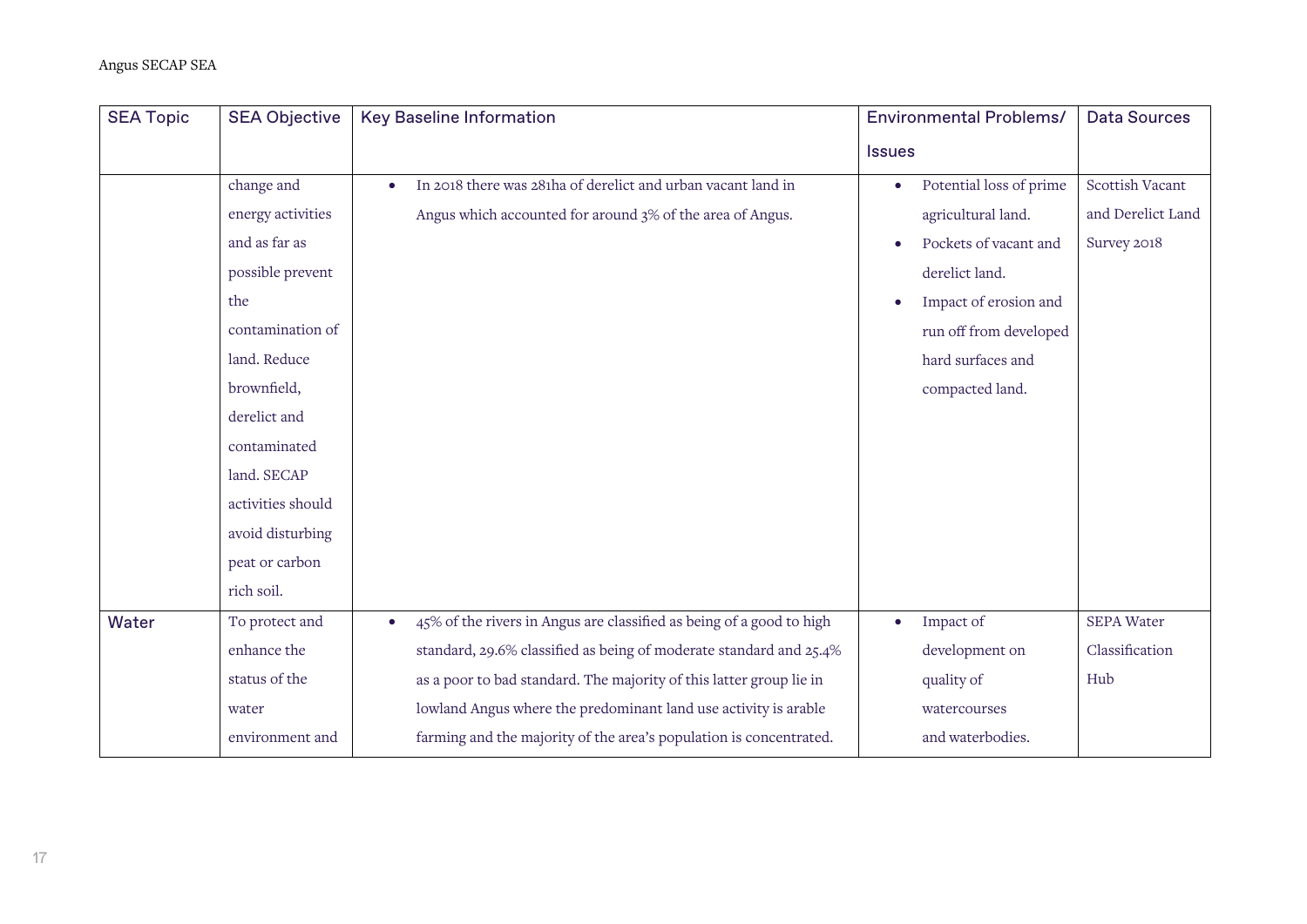| <b>SEA Topic</b> | <b>SEA Objective</b> | <b>Key Baseline Information</b>                                           | <b>Environmental Problems/</b> | <b>Data Sources</b> |
|------------------|----------------------|---------------------------------------------------------------------------|--------------------------------|---------------------|
|                  |                      |                                                                           | <b>Issues</b>                  |                     |
|                  | to avoid and         | 50.0% of lochs in Angus are classified as having a poor to<br>$\bullet$   | Drainage capacity and          |                     |
|                  | reduce flood risk.   | bad condition.                                                            | network constraints            |                     |
|                  |                      | 100% of transitional waters classified as good.<br>$\bullet$              | affect some parts of           |                     |
|                  |                      | In Angus the poor status ground water is concentrated in the<br>$\bullet$ | the Angus towns with           |                     |
|                  |                      | lowlands (SEPA 2018) where agriculture is the predominant land            | parts of the rural area        |                     |
|                  |                      | use and the majority of the population is located.                        | without access to              |                     |
|                  |                      | Key pressures adversely affecting the ecological status of<br>$\bullet$   | either public drainage         |                     |
|                  |                      | groundwater are:                                                          | or public water supply.        |                     |
|                  |                      | abstraction for arable farming purposes                                   | Potential pollution            |                     |
|                  |                      | diffuse pollution from farming and sewage                                 | issues from increased          |                     |
|                  |                      | disposal sources                                                          | use of private drainage        |                     |
|                  |                      | point source pollution from sewage disposal.                              | solutions.                     |                     |
|                  |                      |                                                                           | Threat of flooding             |                     |
|                  |                      |                                                                           | from rising coastal and        |                     |
|                  |                      |                                                                           | fluvial water levels.          |                     |
|                  |                      |                                                                           | Varying ecological             |                     |
|                  |                      |                                                                           | status of different            |                     |
|                  |                      |                                                                           | water courses.                 |                     |
|                  |                      |                                                                           |                                |                     |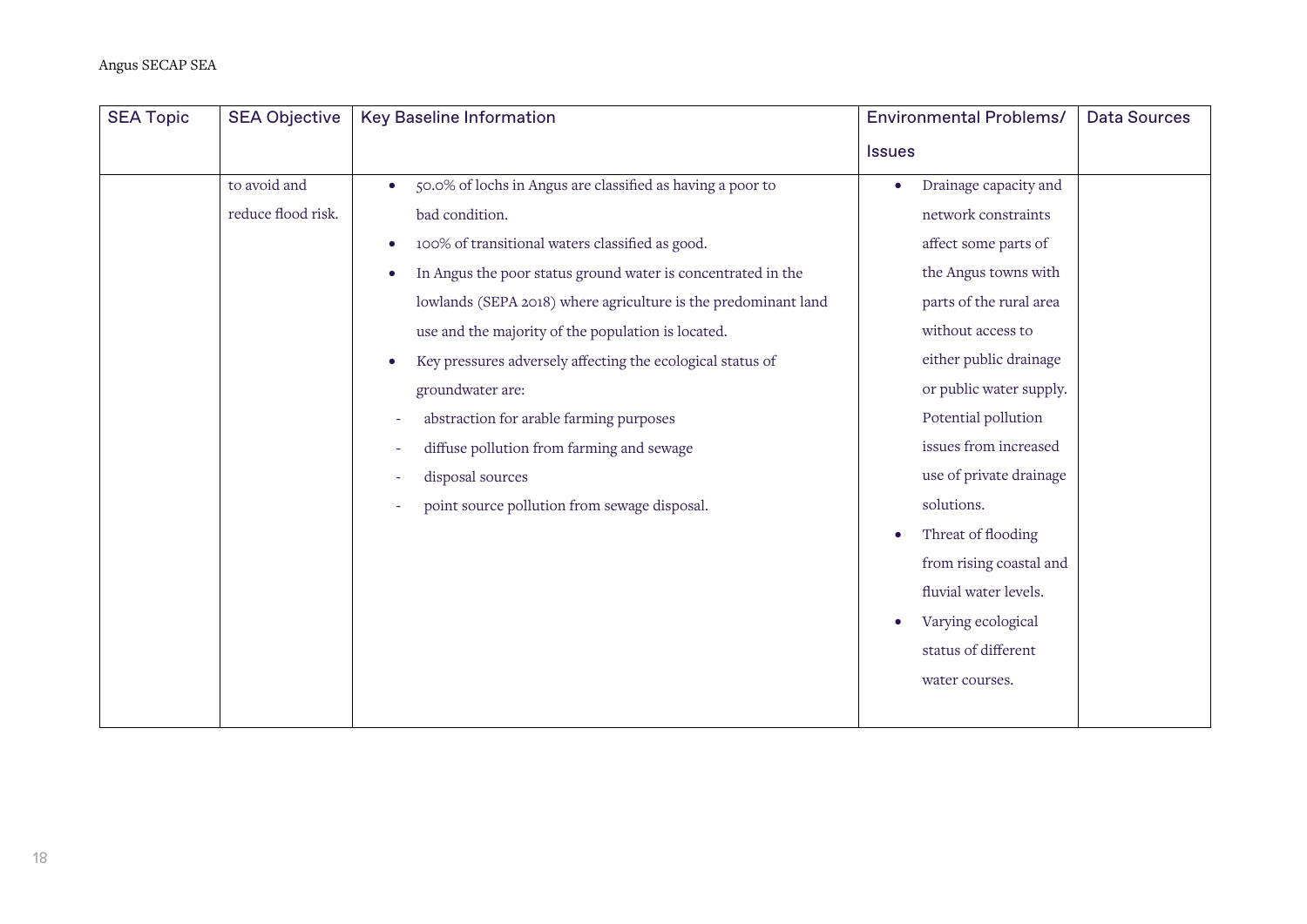| <b>SEA Topic</b> | <b>SEA Objective</b> | <b>Key Baseline Information</b>                                   | <b>Environmental Problems/</b> | <b>Data Sources</b>    |
|------------------|----------------------|-------------------------------------------------------------------|--------------------------------|------------------------|
|                  |                      |                                                                   | <b>Issues</b>                  |                        |
| Air              | Keep air pollution   | Air quality monitoring data available for 2018 confirm that air   | Current air quality is         | Angus Air Quality      |
|                  | below Local Air      | quality across the administrative area of Angus remains good.     | good with no declared          | <b>Annual Progress</b> |
|                  | Quality              | Previous reviews and assessments have concluded that<br>$\bullet$ | Air Quality                    | report (2019)          |
|                  | Management           | concentrations of carbon monoxide, benzene, 1,3-butadiene, lead,  | Management Areas               |                        |
|                  | thresholds and       | sulphur dioxide, PM10 and NO2 are compliant with the relevant     | and no Air Quality             |                        |
|                  | enhance air          | objectives, and no Air Quality Management Areas (AQMAs) have      | Standards exceeded.            |                        |
|                  | quality.             | been declared.                                                    | Individual renewable           |                        |
|                  |                      | No new significant sources of pollutant emissions have been       | energy technologies co         |                        |
|                  |                      | identified within the Angus Council area. (2019 Angus Air Quality | uld have                       |                        |
|                  |                      | Annual Progress report)                                           | negative impacts on            |                        |
|                  |                      |                                                                   | air quality.                   |                        |
|                  |                      |                                                                   |                                |                        |
| <b>Climatic</b>  | Reduce               | Angus Carbon Dioxide Emissions 2017:<br>$\bullet$                 | Increased energy               | UK local               |
| <b>Factors</b>   | greenhouse gas       | Total emissions 679.9 kt. Co2.                                    | consumption of new             | authority and          |
|                  | emissions and        | Industry and Commercial 32.2%                                     | developments.                  | regional carbon        |
|                  | ensure resilience    | Domestic 29.8%                                                    | Increased threat from          | dioxide emissions      |
|                  | to a changing        | Transport 38%                                                     | fluvial, pluvial and           | national               |
|                  | climate.             |                                                                   | coastal flooding.              | statistics: 2005-      |
|                  |                      |                                                                   |                                | 2017                   |
|                  |                      |                                                                   |                                |                        |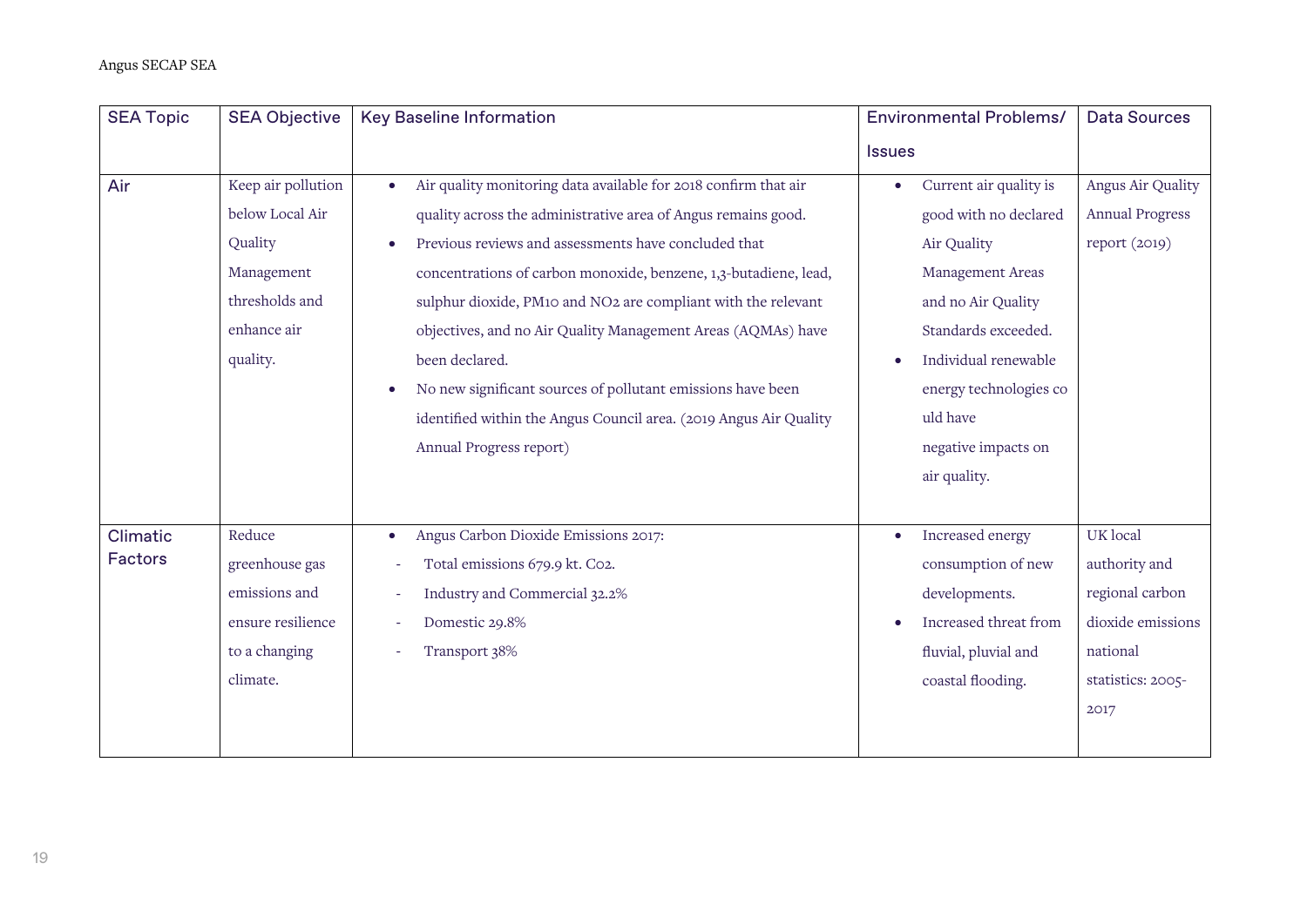| <b>SEA Topic</b> | <b>SEA Objective</b> | <b>Key Baseline Information</b>                                                  | <b>Environmental Problems/</b> | <b>Data Sources</b> |
|------------------|----------------------|----------------------------------------------------------------------------------|--------------------------------|---------------------|
|                  |                      |                                                                                  | <b>Issues</b>                  |                     |
|                  |                      | The number of approved/operational renewable energy schemes<br>$\bullet$         | Continued reliance on          | Regional            |
|                  |                      | within Angus is increasing. The number of renewable electricity                  | cars and associated            | Renewable           |
|                  |                      | installations at the end of 2018 in Angus:                                       | emissions.                     | Statistics.         |
|                  |                      | Photovoltaics: 2024                                                              | Effect on greenhouse           | Gov.UK              |
|                  |                      | Onshore wind: 88                                                                 | gas emissions, climate         | State of the        |
|                  |                      | Hydro: 15                                                                        | change and global              | Environment         |
|                  |                      | Anaerobic Digestion: 3                                                           | warming.                       | Report for Angus    |
|                  |                      | Sewage gas: 1                                                                    |                                | 2011                |
|                  |                      | Landfill gas: 3                                                                  |                                |                     |
|                  |                      | Plant Biomass: 7                                                                 |                                |                     |
|                  |                      | Around 11,120 hectares or 5.1% of land in Angus lies within 1:200<br>$\bullet$   |                                |                     |
|                  |                      | year flood zones and was considered to be at risk from fluvial                   |                                |                     |
|                  |                      | (10,340 hectares (4.7% of land)) and coastal (780 hectares (0.4% of              |                                |                     |
|                  |                      | land)) flooding.                                                                 |                                |                     |
|                  |                      | The latest data I can find is from 2011. Angus Council State of the<br>$\bullet$ |                                |                     |
|                  |                      | environment report. Fluvial flooding 103.5km2 (4.7% of area)                     |                                |                     |
|                  |                      | and coastal flooding 7.8km2 (0.4% of area). Angus re-used this data              |                                |                     |
|                  |                      | in 2015.                                                                         |                                |                     |
| <b>Material</b>  | To develop and       | Distinctive local vernacular architecture                                        | Constraints on                 | Angus Council       |
| <b>Assets</b>    | promote a more       |                                                                                  | infrastructure                 | website             |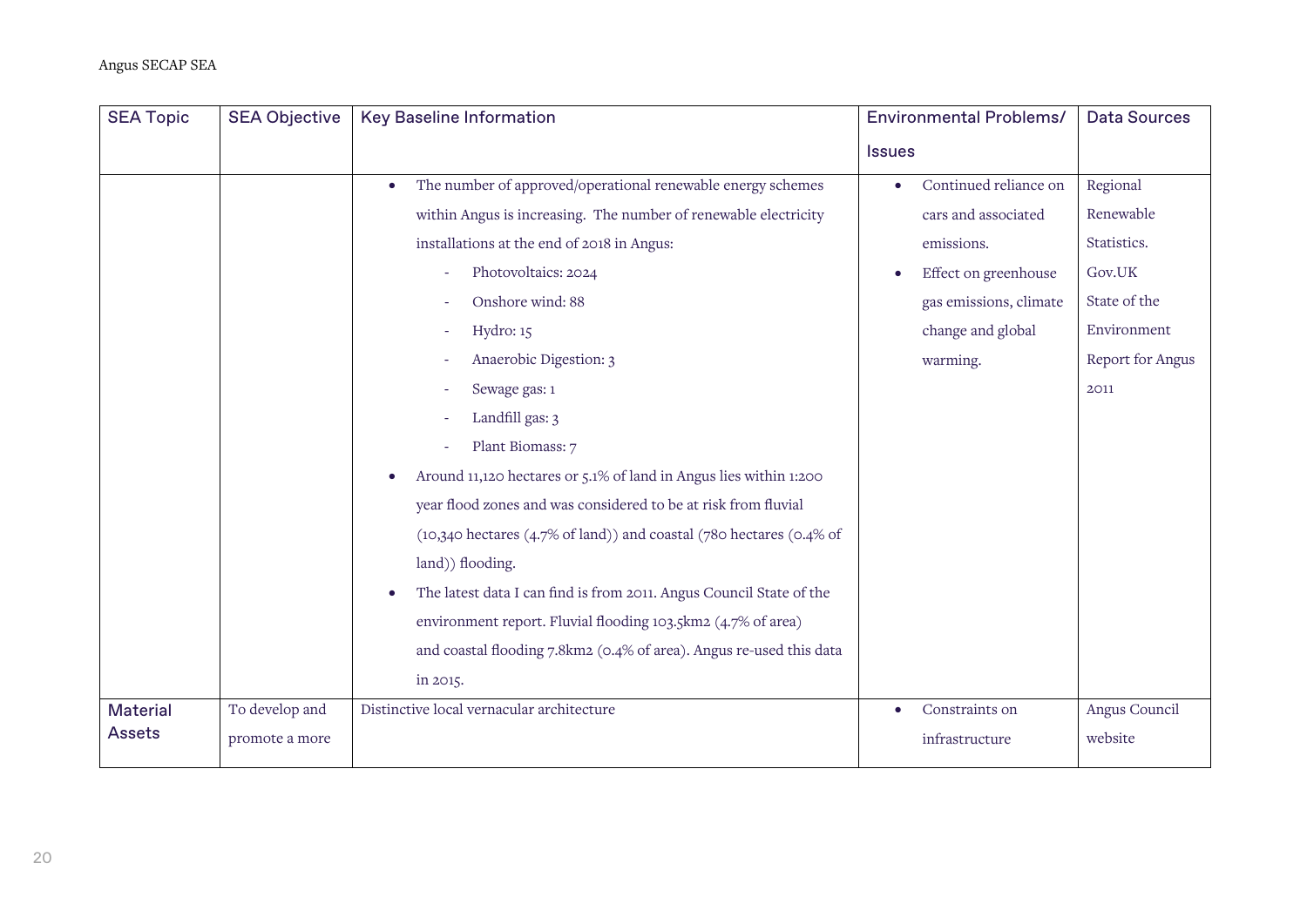| <b>SEA Topic</b> | <b>SEA Objective</b> | <b>Key Baseline Information</b>                                             | <b>Environmental Problems/</b> | <b>Data Sources</b> |
|------------------|----------------------|-----------------------------------------------------------------------------|--------------------------------|---------------------|
|                  |                      |                                                                             | <b>Issues</b>                  |                     |
|                  | efficient and        | 7 recycling centres and 23 recycling points distributed across<br>$\bullet$ | delivery, including            |                     |
|                  | sustainable use of   | Angus (Angus Council website 2020)                                          | economic                       | Angus Local         |
|                  | material assets      | Majority of waste material generated in the area was sent to<br>$\bullet$   | constraints.                   | Development         |
|                  |                      | destinations within Angus                                                   | Use of scarce natural          | Plan SEA Scoping    |
|                  |                      | 71,821tonnes of MSW (2016):<br>$\bullet$                                    | resources including            | Report 2017         |
|                  |                      | 30.0% of MSW disposed of to landfill (2016)                                 | minerals and the loss          |                     |
|                  |                      | 51.0% of MSW recycled and composted (2016)                                  | of prime quality               |                     |
|                  |                      | 19.0% of MSW disposed through DERL (Waste to Energy Plant)<br>$\bullet$     | agricultural land.             |                     |
|                  |                      |                                                                             | Current land uses have         |                     |
|                  |                      |                                                                             | the potential to be            |                     |
|                  |                      |                                                                             | affected by changes to         |                     |
|                  |                      |                                                                             | policy on renewable            |                     |
|                  |                      |                                                                             | energy.                        |                     |
|                  |                      |                                                                             | Impact of climate              |                     |
|                  |                      |                                                                             | change, on                     |                     |
|                  |                      |                                                                             | infrastructure, such as        |                     |
|                  |                      |                                                                             | increased flooding.            |                     |
|                  |                      |                                                                             |                                |                     |
| Cultural         | Ensure the           | Angus has a rich historic built environment of national, regional and local | Impact of increased            | Angus Local         |
| Heritage         | maintenance or       | importance including:                                                       | pressure for                   | Development         |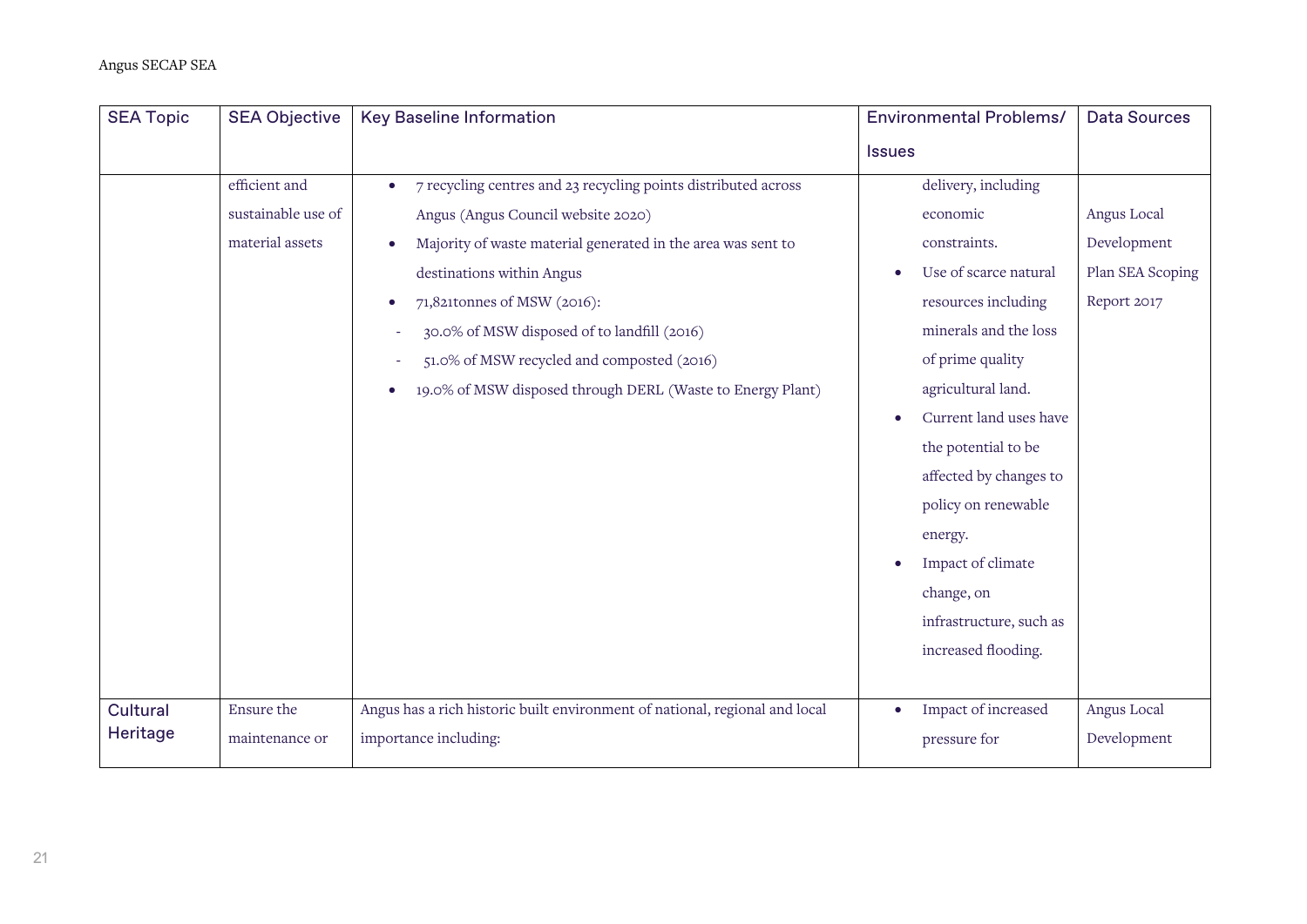| <b>SEA Topic</b> | <b>SEA Objective</b> | <b>Key Baseline Information</b>                                       | <b>Environmental Problems/</b>   | <b>Data Sources</b> |
|------------------|----------------------|-----------------------------------------------------------------------|----------------------------------|---------------------|
|                  |                      |                                                                       | <b>Issues</b>                    |                     |
|                  | (where possible)     |                                                                       | development on sites             | Plan SEA Scoping    |
|                  | enhancement of       | 392 Scheduled Ancient Monuments*<br>$\bullet$                         | of cultural, historical          | Report 2017         |
|                  | cultural heritage    | 2,151 Listed Buildings<br>$\bullet$                                   | and archaeological               |                     |
|                  | and avoid damage     | 19 Conservation Areas<br>$\bullet$                                    | importance, such as              |                     |
|                  | to designated        | 14 Gardens & Designed Landscapes<br>$\bullet$                         | battlefields and                 |                     |
|                  | sites and their      |                                                                       | historic landscapes,             |                     |
|                  | setting.             | * A single monument can appear in more than one category and there is | listed buildings,                |                     |
|                  |                      | therefore an element of double counting.                              | conservation areas,              |                     |
|                  |                      |                                                                       | scheduled ancient                |                     |
|                  |                      |                                                                       | monuments and areas              |                     |
|                  |                      |                                                                       | of archaeological                |                     |
|                  |                      |                                                                       | interest.                        |                     |
|                  |                      |                                                                       | Development on land<br>$\bullet$ |                     |
|                  |                      |                                                                       | adjacent to protected            |                     |
|                  |                      |                                                                       | sites can have an                |                     |
|                  |                      |                                                                       | impact on the sites              |                     |
|                  |                      |                                                                       | setting.                         |                     |
|                  |                      |                                                                       |                                  |                     |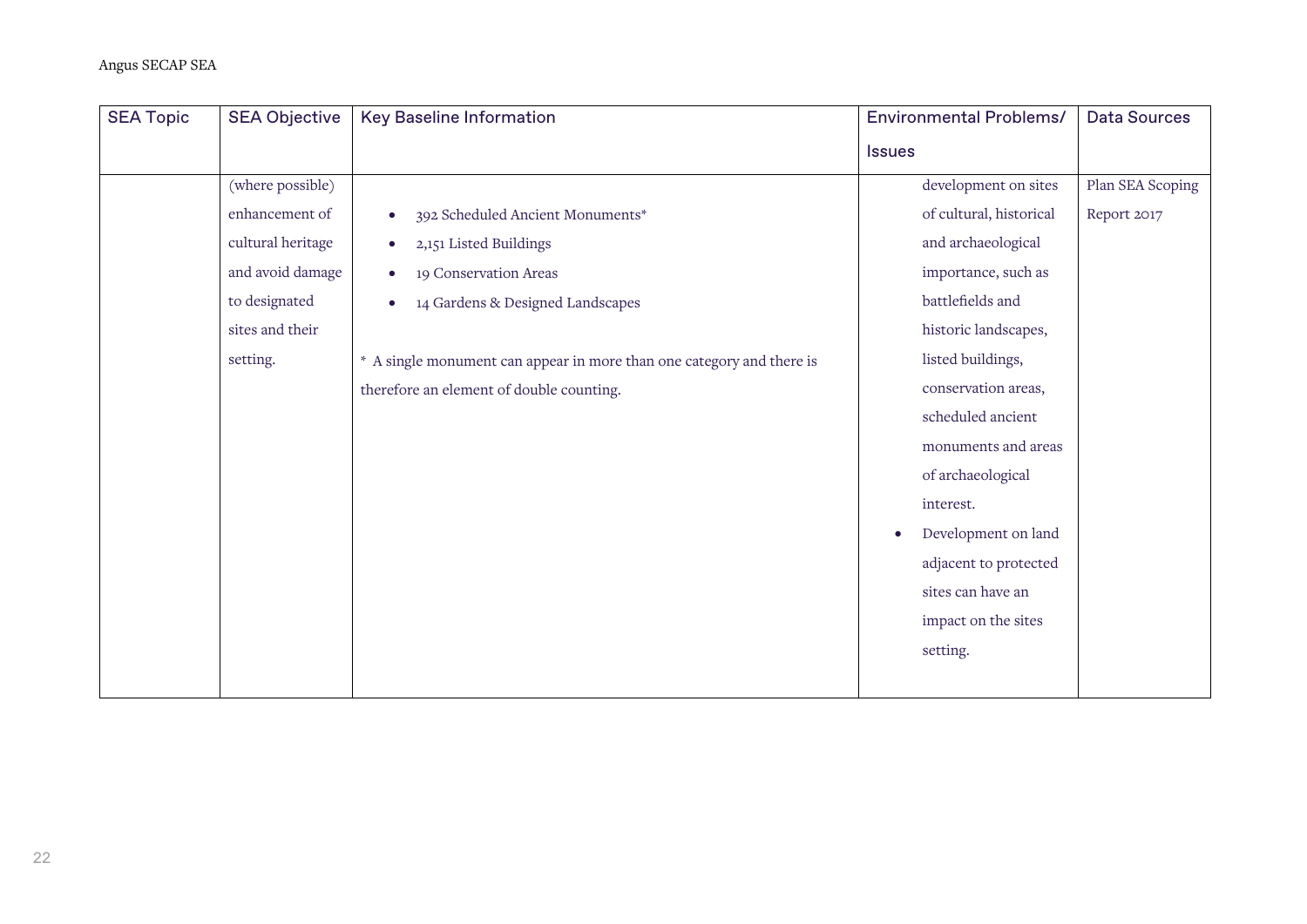| <b>SEA Topic</b> | <b>SEA Objective</b> | <b>Key Baseline Information</b>                                          | <b>Environmental Problems/</b>   | <b>Data Sources</b> |
|------------------|----------------------|--------------------------------------------------------------------------|----------------------------------|---------------------|
|                  |                      |                                                                          | <b>Issues</b>                    |                     |
| Landscape        | Ensure the           | None of the Angus Local Development Plan area is covered by<br>$\bullet$ | Current development<br>$\bullet$ | Angus Local         |
|                  | character,           | National Scenic Areas. The Deeside and Lochnagar NSA which               | forces and                       | Development         |
|                  | diversity and        | covers part of Angus lies wholly within the Cairngorms National          | pressures including:             | Plan SEA Scoping    |
|                  | special quality of   | Park boundary                                                            | Changes in                       | Report 2017         |
|                  | the Angus            |                                                                          | agricultural                     |                     |
|                  | landscape is         | Land Use/Land Cover (1988):                                              | practices                        |                     |
|                  | protected.           | Agriculture (33%)                                                        | Forestry and                     |                     |
|                  |                      | Forestry/Woodland (16%)                                                  | woodlands                        |                     |
|                  |                      | Scrub/Heath/Moor (45%)                                                   | development                      |                     |
|                  |                      | Water Bodies and Bog (3%)                                                | pressures in and                 |                     |
|                  |                      | Urban Industrial/Commercial (2%)                                         | around settlements a             |                     |
|                  |                      | Predominately residential areas (<1%)                                    | nd the Angus                     |                     |
|                  |                      |                                                                          | countryside.                     |                     |
|                  |                      | Key Landscape Character Areas in Angus*:<br>$\bullet$                    | Development in the               |                     |
|                  |                      | Highland Summits and Plateaux                                            | countryside                      |                     |
|                  |                      | <b>Highland Glens</b>                                                    | Windfarms, solar far             |                     |
|                  |                      | Mid Highland Glens                                                       | ms and run of river              |                     |
|                  |                      | <b>Highland Foothills</b>                                                | hydro.                           |                     |
|                  |                      | <b>Broad Valley Lowland</b>                                              | Mineral extraction               |                     |
|                  |                      | Low Moorland Hills                                                       | Tourism.                         |                     |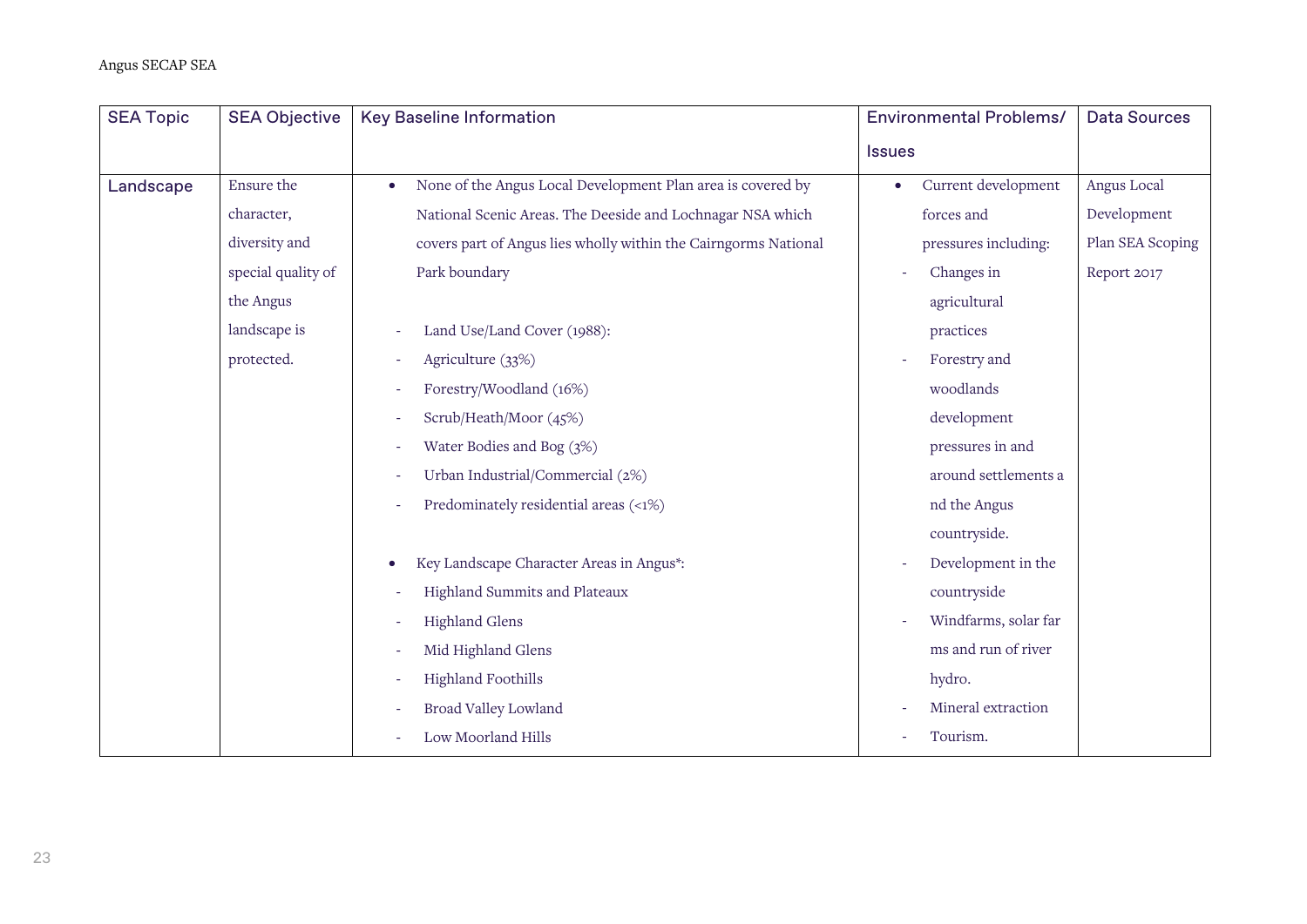| <b>SEA Topic</b> | <b>SEA Objective</b> | <b>Key Baseline Information</b>                                              | <b>Environmental Problems/</b> | <b>Data Sources</b> |
|------------------|----------------------|------------------------------------------------------------------------------|--------------------------------|---------------------|
|                  |                      |                                                                              | <b>Issues</b>                  |                     |
|                  |                      | Dipslope Farmland                                                            | Climate                        |                     |
|                  |                      | Igneous Hills                                                                | change, including              |                     |
|                  |                      | Lowland Basin                                                                | adaption measures              |                     |
|                  |                      | Coast with Sand & Cliffs                                                     | such as flood                  |                     |
|                  |                      |                                                                              | defences.                      |                     |
|                  |                      | * Source: Tayside Landscape Character Assessment, SNH (2001)                 |                                |                     |
|                  |                      |                                                                              |                                |                     |
|                  |                      | Current forces and pressures leading to change in the landscape<br>$\bullet$ |                                |                     |
|                  |                      | are:                                                                         |                                |                     |
|                  |                      | Change in agricultural practices                                             |                                |                     |
|                  |                      | Forestry and woodlands development pressures in and around                   |                                |                     |
|                  |                      | settlements                                                                  |                                |                     |
|                  |                      | Development in the countryside                                               |                                |                     |
|                  |                      | Windfarms                                                                    |                                |                     |
|                  |                      | Mineral extraction                                                           |                                |                     |
|                  |                      | Tourism                                                                      |                                |                     |
|                  |                      | Climate change                                                               |                                |                     |
|                  |                      |                                                                              |                                |                     |
|                  |                      | Development pressures concentrated in and around the main settlements        |                                |                     |
|                  |                      | along the Coastal Strip and Strathmore Valley.                               |                                |                     |

Table 3. Environmental characteristics and issues.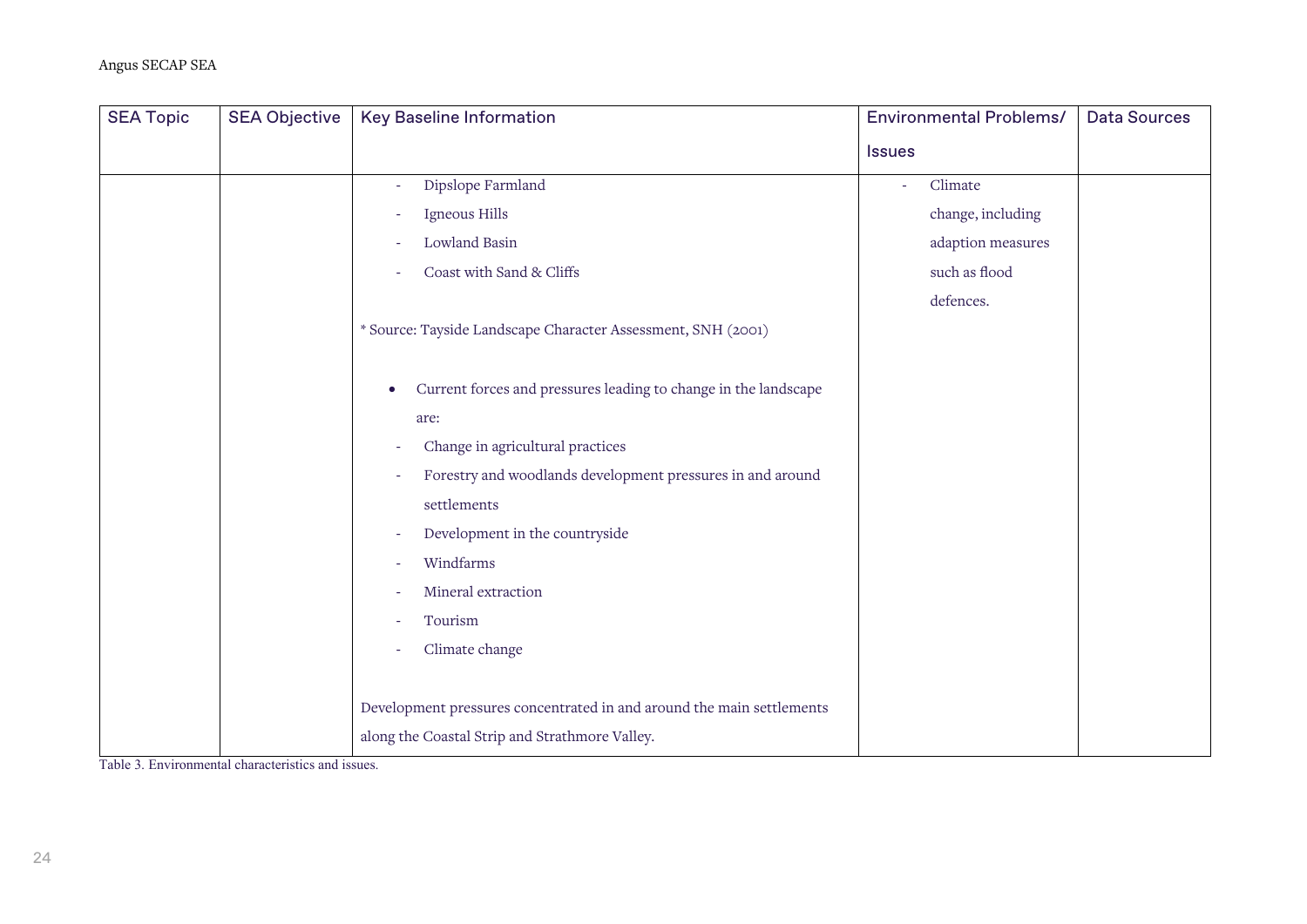#### Evolution of the Environment in the Absence of the SECAP

- 4.3 The SEA process requires that the likely impact on the environment, if the SECAP was not implemented, is assessed. It is considered that in the absence of the SECAP, any actions to reduce carbon emissions in Angus may be disjointed and may not lead to the integrated and coordinated action which is vital to drive down carbon emissions across Angus.
- 4.4 Existing strategies have environmental protection policies within them which would ensure that the current environmental issues and problems are not exacerbated. However, without the SECAP, there would be little or no co-ordinated action to reduce carbon emissions and help Angus to adapt to the potential impacts of climate change. This could lead to a loss of direction and enthusiasm to make the necessary changes to address climate change. Potential changes to the environmental baseline without the SECAP are listed below in Table 4.

| <b>SEA Topic</b>   | <b>Possible Changes Without SECAP</b>                                                                                                                    |  |  |
|--------------------|----------------------------------------------------------------------------------------------------------------------------------------------------------|--|--|
| Biodiversity,      | The SECAP, once agreed and adopted, will increase awareness of the role                                                                                  |  |  |
| flora and<br>fauna | biodiversity in helping Angus adapt to climate change and improve the way in                                                                             |  |  |
|                    | which biodiversity is viewed amongst the key stakeholders and the public.                                                                                |  |  |
|                    | Without impetus for co-ordinated action via the SECAP, opportunities may be<br>lost to promote and demonstrate better practice in biodiversity and Green |  |  |
|                    |                                                                                                                                                          |  |  |
|                    | Networks as important contributors to local climate change mitigation and                                                                                |  |  |
|                    | adaptation.                                                                                                                                              |  |  |
| Population         | Actions within the SECAP have the potential to improve human health in a                                                                                 |  |  |
| £<br>Human         | variety of different ways. These include:                                                                                                                |  |  |
| <b>Health</b>      | improving air quality;                                                                                                                                   |  |  |
|                    | the collection, handling and treatment of waste;<br>$\bullet$                                                                                            |  |  |
|                    | developing Green Networks;<br>$\bullet$                                                                                                                  |  |  |
|                    | promoting and facilitating active travel; and<br>$\bullet$                                                                                               |  |  |
|                    | improvements in the quality of residential, business and cultural<br>$\bullet$                                                                           |  |  |
|                    | environments.                                                                                                                                            |  |  |
|                    |                                                                                                                                                          |  |  |
|                    | Without the SECAP there is likely to be a potential negative impact on the                                                                               |  |  |
|                    | population with regards to green space and employment, as, without the SECAP                                                                             |  |  |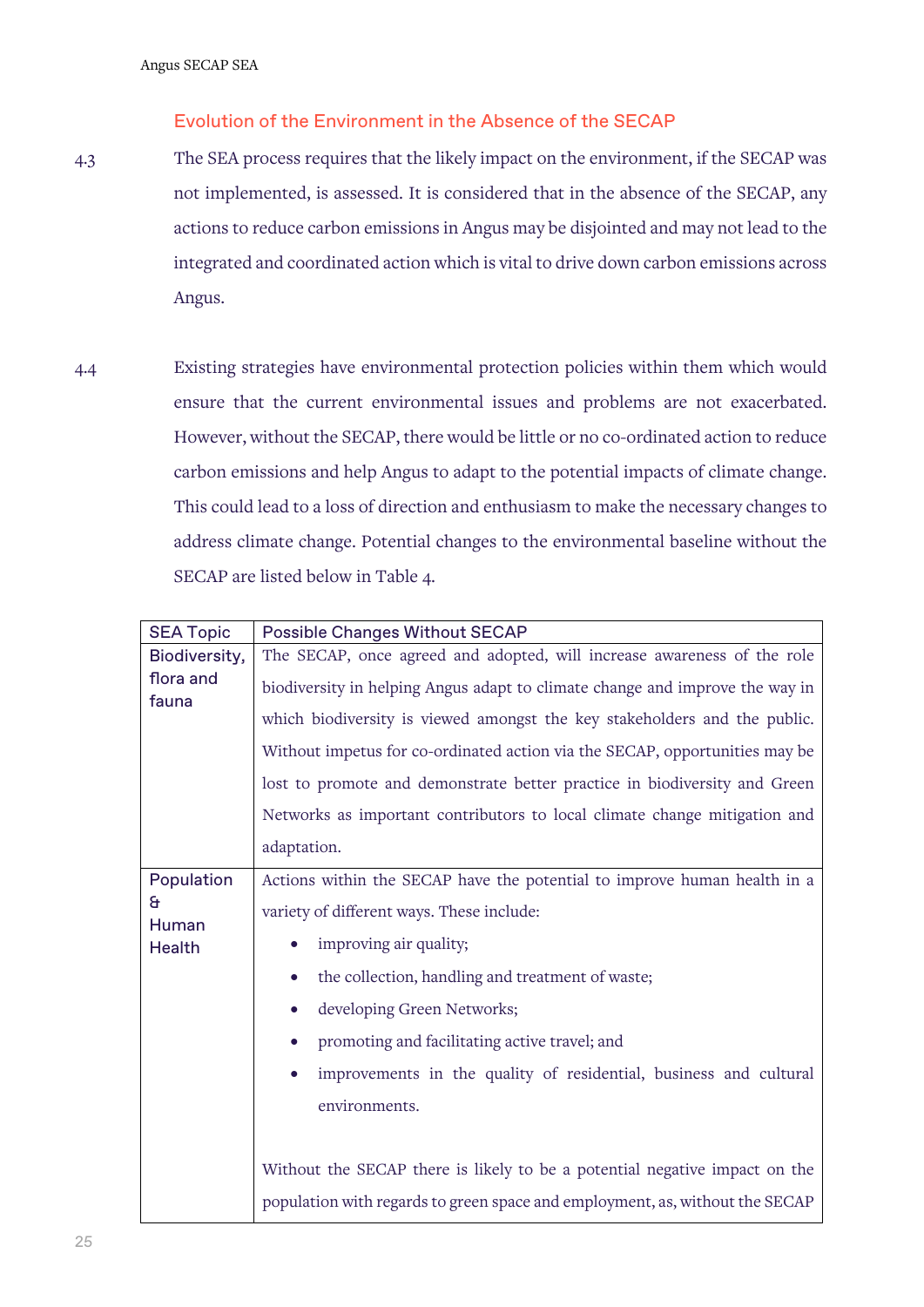|                 | there would not be the same impetus to enhance and expand green spaces and        |
|-----------------|-----------------------------------------------------------------------------------|
|                 | foster new 'green' employment opportunities. Without the SECAP's impetus to       |
|                 | reduce emissions, there could be a negative impact on human health through        |
|                 | reduced air quality. There could also be impacts on human health as a result of   |
|                 | climate change, including increased flooding and extreme weather events.          |
|                 | Without the SECAP there would be little or no co-ordinated action for             |
|                 | environmental improvements related to emissions reduction which may reduce        |
|                 | the opportunities to make behavioural and sustainable changes to current          |
|                 | practices.                                                                        |
| Soil            | Without the SECAP the effect is likely to be neutral as developments will         |
|                 | continue to be built under existing policies and regulations which control the    |
|                 | release of substances during construction, remediation of contaminated land       |
|                 | and the production and disposal of waste.                                         |
| Water           | Without the SECAP in place the increasing effects of climate change could result  |
|                 | in less awareness and community resilience to more frequent extreme weather       |
|                 | events and higher incidences of flooding.                                         |
| Air             | Without the SECAP there would be a neutral impact on air and climatic factors.    |
|                 | The Cleaner Air for Scotland Strategy draws together Scottish Government          |
|                 | policies which impact upon air quality into a single framework and sets out a     |
|                 | series of actions for delivering further improvements to air quality. Without the |
|                 | SECAP the release of particulate matter through construction and traffic will be  |
|                 | monitored/controlled through other strategies that are developed in isolation.    |
|                 | However, this is considered to be a disjointed approach and would not allow for   |
|                 | the effective co-ordination of climate change and air quality policies to deliver |
|                 | co-benefits.                                                                      |
| <b>Climatic</b> | Without the SECAP there would be a negative impact on climatic factors.           |
| <b>Factors</b>  | Existing climate action within Angus is fragmented and an opportunity would       |
|                 | be lost to ensure synergies between interventions and scale up activity in order  |
|                 | to achieve the required emissions reduction targets.                              |
| <b>Material</b> | Without the SECAP there would be a neutral impact on material assets. There       |
| <b>Assets</b>   | is existing work happening throughout Angus with regards to sustainable           |
|                 | transport, waste management and provision of safe pedestrian links and core       |
|                 | paths. Adequate employment land and community facilities are already              |
|                 | designated through the Angus Local Development Plan.                              |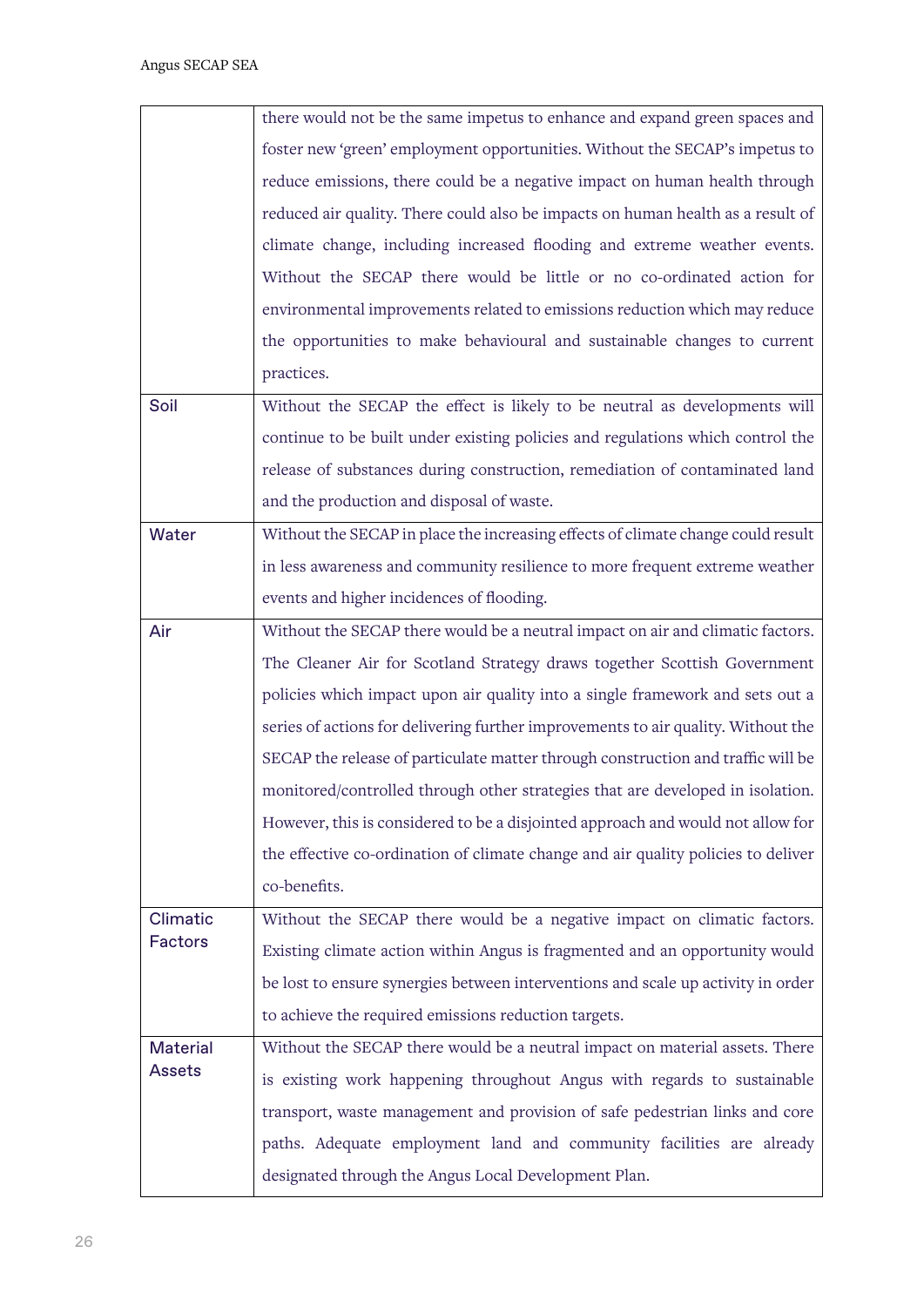<span id="page-26-0"></span>

| Cultural  | Without the SECAP there would be limited impact on the conservation and         |
|-----------|---------------------------------------------------------------------------------|
| Heritage  | enhancement of historic buildings, archaeological sites and conservation sites. |
| Landscape | Without the SECAP the effect is likely to be neutral as developments, and other |
|           | changes to the landscape, will continue to be made under existing policies and  |
|           | regulations which control where development can take place.                     |

Table 4. Potential changes to the Environmental Baseline without the SECAP.

## 5. Assessment

#### Assessment Methodology

5.1 In accordance with Schedule 2 of the Environmental Assessment (Scotland) Act 2005, this Environmental Report considers the potential positive and negative environmental impacts of the SECAP's Alternatives and Actions and whether they are likely to be significant. As prescribed in Schedule 3 of the Act, the following Environmental Issues will be considered systematically within the Assessment Matrix:

- Biodiversity, Flora and Fauna;
- Population and Human Health;
- Soil;
- Water;
- Air;
- Climatic Factors;
- Material Assets;
- Cultural Heritage; and
- Landscape.

Additionally, the following impacts will also be considered:

- Short, Medium- and Long-Term Effects;
- Permanent and Temporary Effects; and
- Secondary, Cumulative and Synergistic Effects.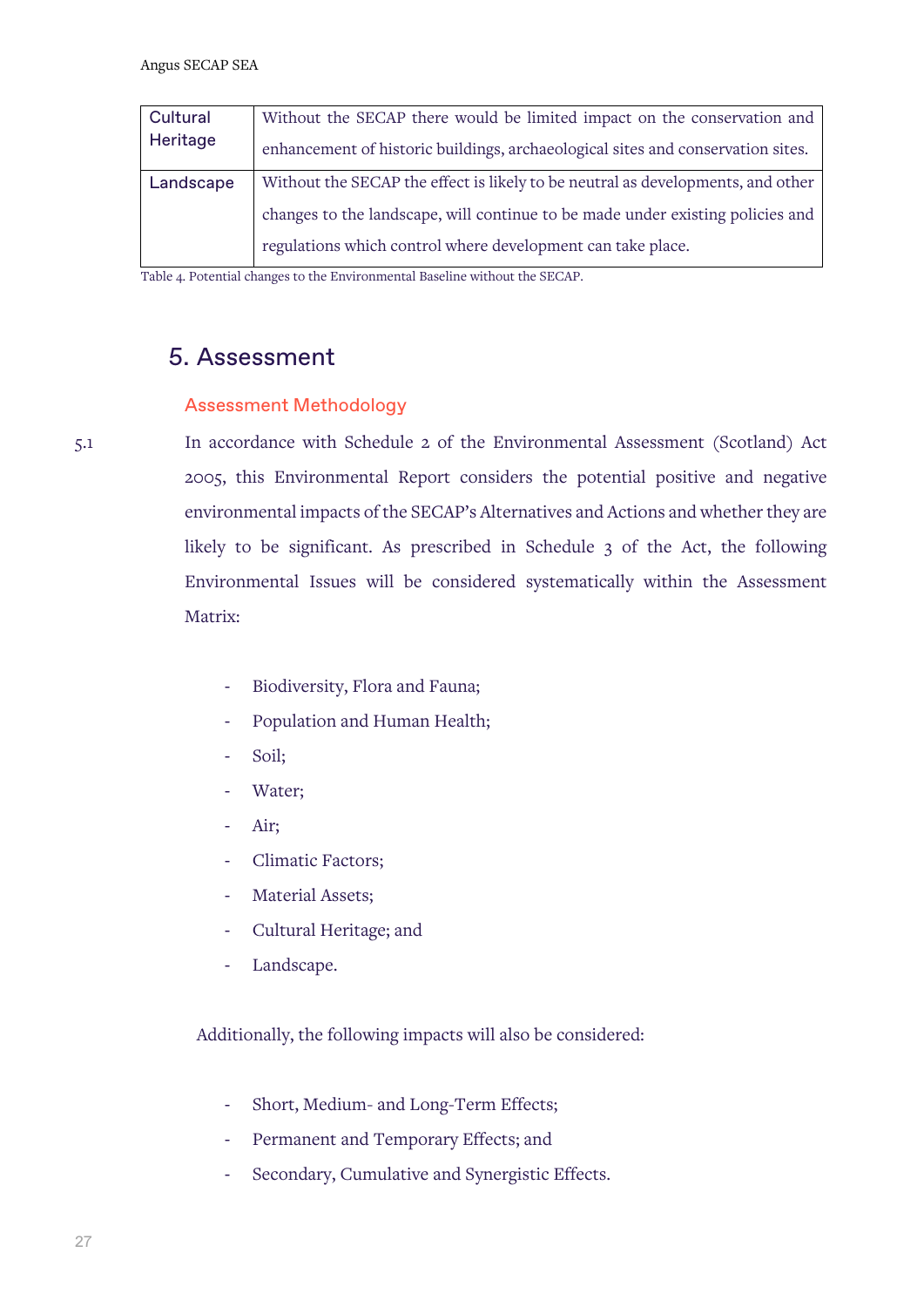5.2 In order to determine the environmental impact of the SECAP, it will be assessed against the SEA Objectives which reflect the broad visions for the area, as expressed by the Angus Community and Council Plans and objectives from other relevant plans, programmes and strategies, as well as environmental issues and problems identified from the environmental baseline.. To assist in determining the environmental impacts of the SECAP, assessment questions have also been devised. Each assessment will provide an overall score a described in Table 5 below. Additional commentary will provide a textual description for the reason on the impact selection.

| Symbol | Assessment                      |
|--------|---------------------------------|
| $++$   | Significant positive effect     |
|        | Moderate positive effect        |
|        | Significant negative effect     |
|        | Moderate negative effect        |
|        | No effect                       |
|        | Unknown or indeterminate effect |

Table 5. Assessment scoring.

5.3 It should be noted that the SECAP is a high-level, multi-organisational strategy and therefore does not go into detail on every individual project that is intended to be delivered. Individual projects will be subject to their own individual environmental assessments, where necessary. Therefore, the assessment included in this Environmental Report have been carried out at a strategic level.

#### Assessment Results – SECAP Alternatives

5.4 In developing the SECAP, we have considered and assessed the environmental impacts of three alternative approaches described in Tables 6-8 below. The preferred option, Option Three, is chosen as it offers the most positive effects on the environment, producing a coherent, long term vision and principles that will help guide sustainable development in the region. It will increase the impetus to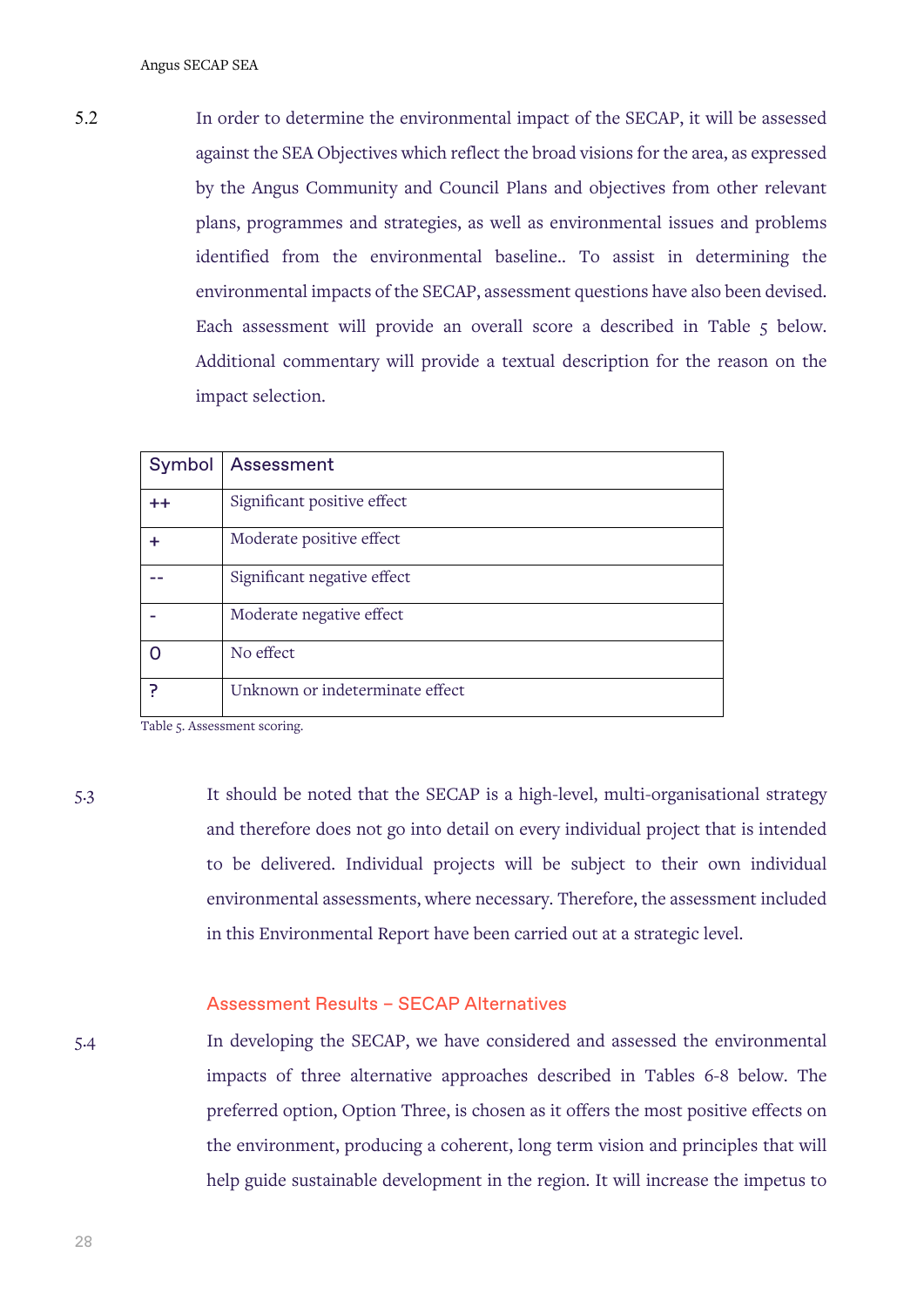reduce carbon emissions and improve the resilience of the region and help to avoid an ad-hoc approach to projects.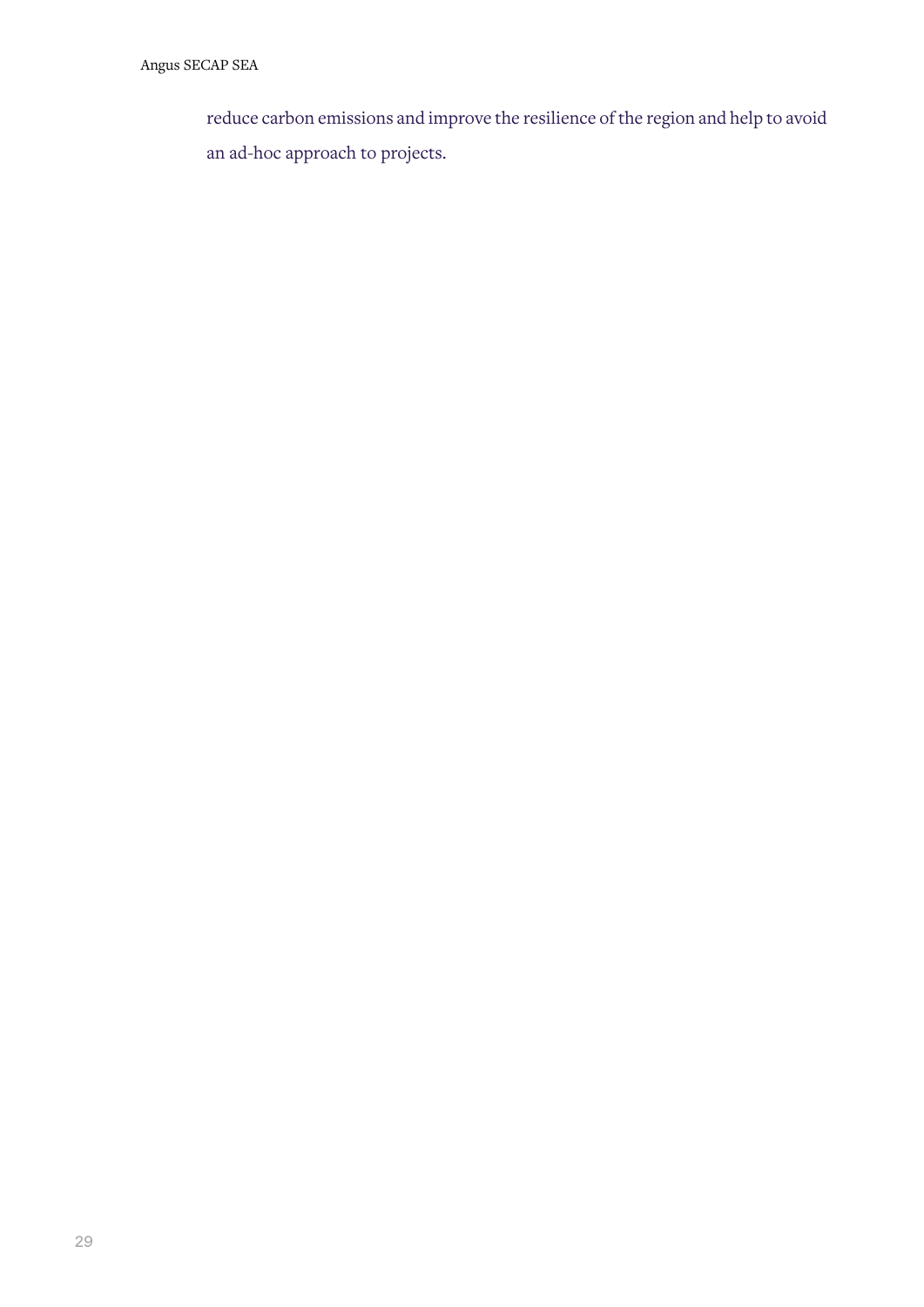#### OPTION ONE: Do Nothing

In the 'do nothing' approach, the opportunity for collaboration and transparency around actions from partner organisations, as well as accountability and measurement of progress is not conducted in a systematic manner. Carbon emissions and climate adaptation actions would not be strategically managed, and potential benefits would be lost.

| <b>SEA Theme</b> | <b>SEA Objective</b>  | Assessment Question (does the SECAP option)                      | Score | Commentary (including short/medium/long term reversibility/           |
|------------------|-----------------------|------------------------------------------------------------------|-------|-----------------------------------------------------------------------|
|                  |                       |                                                                  |       | irreversibility of affects, risks, permanent/temporary duration)      |
| Biodiversity,    | To conserve, protect  | Protect the diversity of species and habitats?                   |       | There would be a moderate, long term, negative impact on biodiversity |
| flora and        | and, where possible,  | Impact on any international, national or locally                 |       | through the impacts of climate change. This would impact greenspace,  |
| fauna            | enhance the diversity | designated sites?                                                |       | designated sites, protected habitats and species. Without impetus for |
|                  | of species and        | Avoid habitat fragmentation and increase green<br>$\bullet$      |       | co-ordinated action via the SECAP, opportunities to promote           |
|                  | habitats.             | network connectivity?                                            |       | biodiversity and habitats as important contributors to local climate  |
|                  |                       | Benefit natural heritage in the built environment and            |       | change mitigation and adaptation may be lost.                         |
|                  |                       | open countryside (e.g. improve biodiversity/                     |       |                                                                       |
|                  |                       | blue/green infrastructure)?                                      |       |                                                                       |
|                  |                       | Impact on areas of existing native trees, woodlands<br>$\bullet$ |       |                                                                       |
|                  |                       | and hedges?                                                      |       |                                                                       |
|                  |                       | Seek to promote watercourses as valuable landscape               |       |                                                                       |
|                  |                       | features and wildlife habitats?                                  |       |                                                                       |
|                  |                       | Promote restoration opportunities for peatlands?                 |       |                                                                       |
|                  |                       | Promote restoration opportunities for woodlands?                 |       |                                                                       |
|                  |                       |                                                                  |       |                                                                       |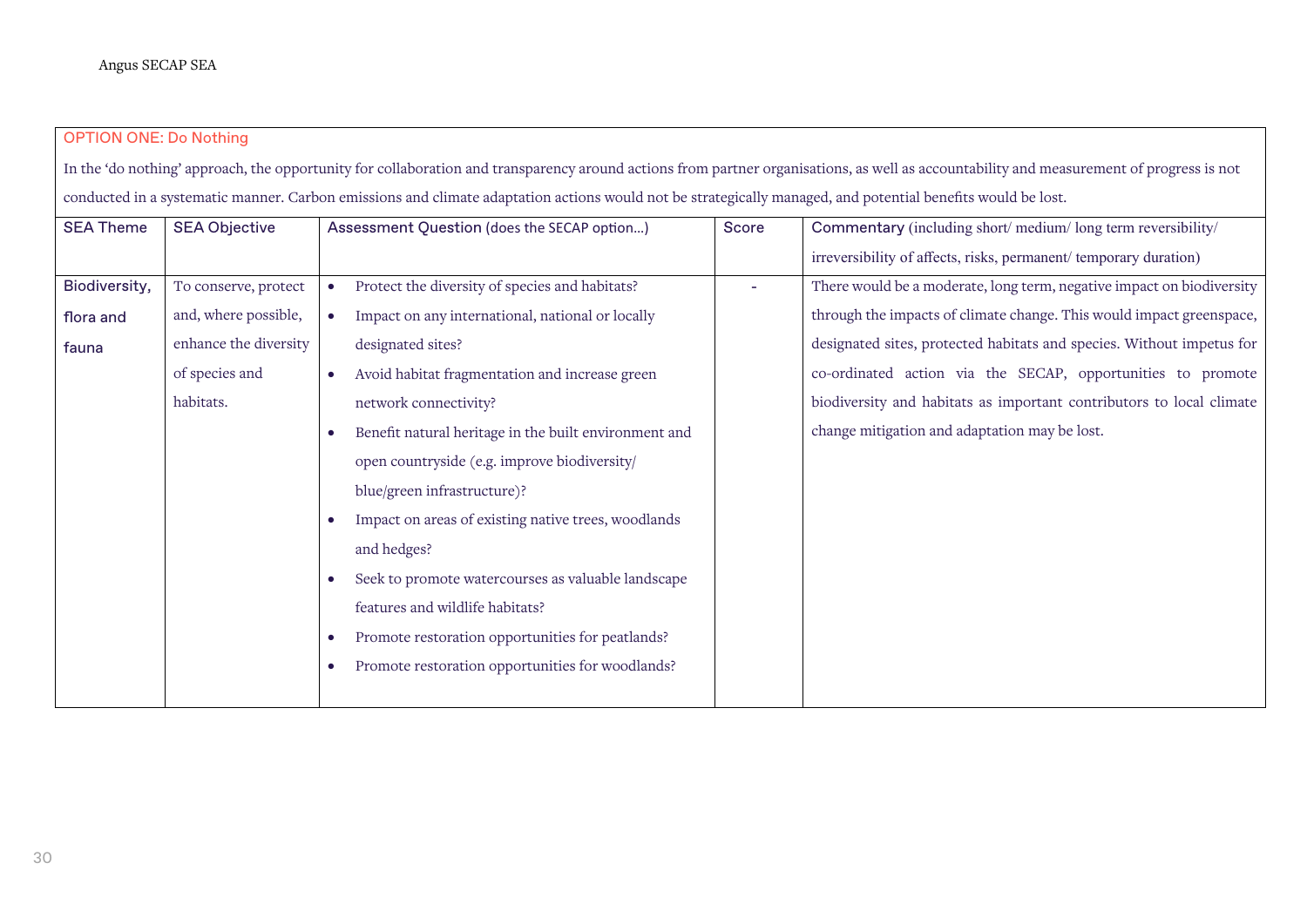#### Angus SECAP SEA

| Population &  | To improve the        | Support identified population needs?                                |         | This option is unlikely to have a negative effect on the population and |
|---------------|-----------------------|---------------------------------------------------------------------|---------|-------------------------------------------------------------------------|
| Human         | health and wellbeing  | Exacerbate or improve air, water or noise pollution in<br>$\bullet$ |         | there would be a neutral effect on the provision of open space. There   |
| <b>Health</b> | of communities in     | communities?                                                        |         | are possible short to medium term negative effects on human health,     |
|               | Angus and reduce      | Contribute towards the improvement of the<br>$\bullet$              |         | as without the SECAP the impetus to reduce emissions and improve        |
|               | inequalities.         | environment of communities?                                         |         | resilience to climate change, the impacts of extreme weather events,    |
|               |                       | Improve and make provision of open space?                           |         | flooding and air quality may affect the most vulnerable in Angus.       |
|               |                       | Impact on waste?<br>$\bullet$                                       |         |                                                                         |
|               |                       |                                                                     |         |                                                                         |
| Soil          | To ensure that soil   | Encourage the reduction of soil contamination?<br>$\bullet$         | $\circ$ | This option would have a neutral impact on soil. Without the SECAP,     |
|               | protection is taken   | Protect soil quality and quantity?<br>$\bullet$                     |         | development will continue within Angus under existing policies and      |
|               | into account with     | Impact on vacant and derelict land?<br>$\bullet$                    |         | regulations which control the release of substances during              |
|               | regard climate        | Impact an area of peat or carbon rich soil?<br>$\bullet$            |         | construction, remediation of contaminated land and the production       |
|               | change and energy     |                                                                     |         | and disposal of waste                                                   |
|               | activities and as far |                                                                     |         |                                                                         |
|               | as possible prevent   |                                                                     |         |                                                                         |
|               | the contamination of  |                                                                     |         |                                                                         |
|               | land. Reduce          |                                                                     |         |                                                                         |
|               | brownfield, derelict  |                                                                     |         |                                                                         |
|               | and contaminated      |                                                                     |         |                                                                         |
|               | land. SECAP           |                                                                     |         |                                                                         |
|               | activities should     |                                                                     |         |                                                                         |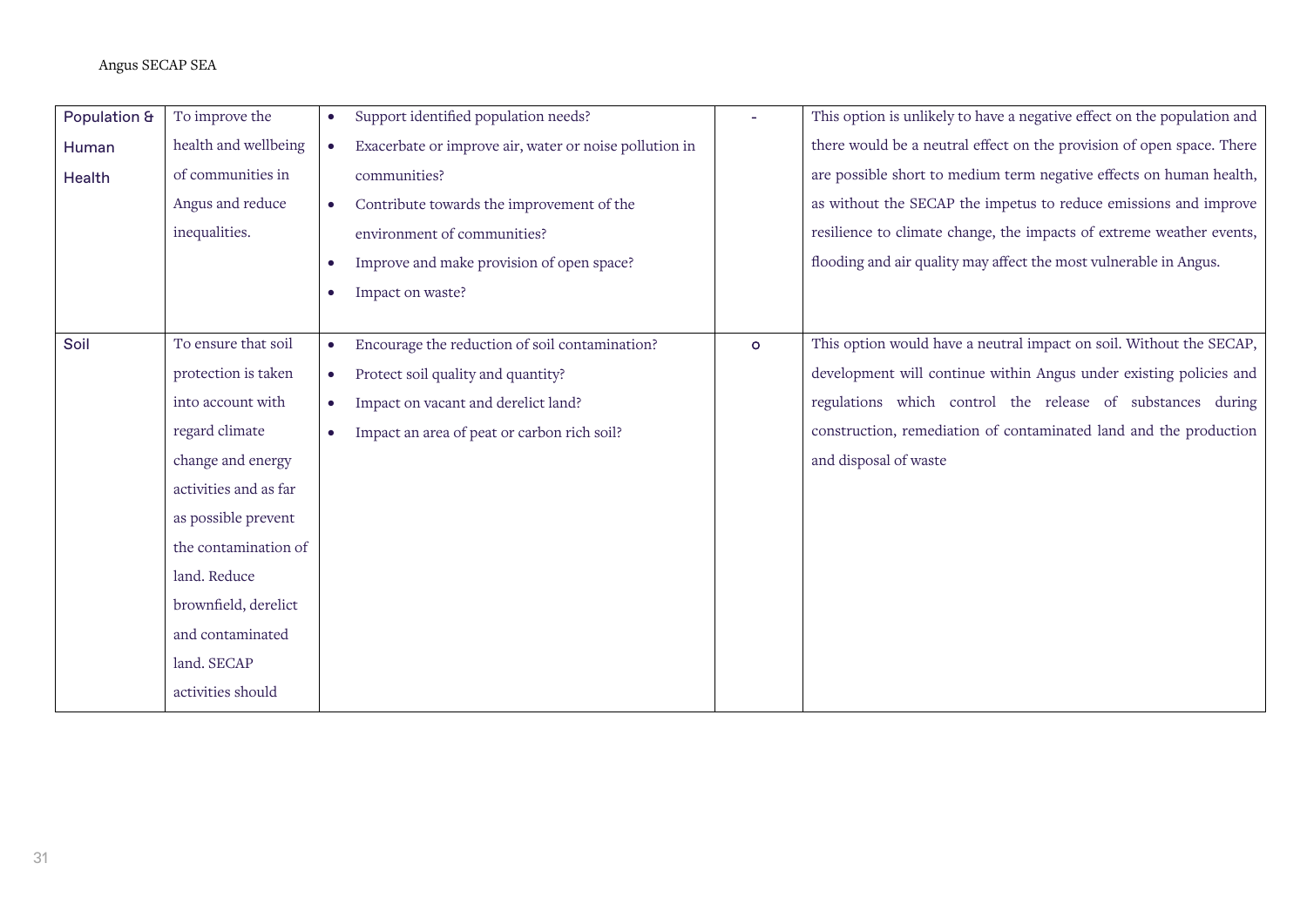| Angus SECAP SEA |
|-----------------|
|-----------------|

|       | avoid disturbing peat |           |                                                              |                                                                          |
|-------|-----------------------|-----------|--------------------------------------------------------------|--------------------------------------------------------------------------|
|       | or carbon rich soil.  |           |                                                              |                                                                          |
|       |                       |           |                                                              |                                                                          |
|       |                       |           |                                                              |                                                                          |
| Water | To protect and        |           | Impact on water quality? If so, is it likely to be positive, | This option is likely to have a negative effect on water. Despite the    |
|       | enhance the status of |           | negative, direct or indirect impacts or a combination?       | existing plans and policies around water and flood risk, without the     |
|       | the water             |           | Ensure sustainable use of water resources?                   | SECAP in place, the increasing effects of climate change could result in |
|       | environment and to    | $\bullet$ | Increase the area at risk from flooding, or result in        | less awareness and community resilience to more frequent extreme         |
|       | avoid and reduce      |           | increased flooding in other areas?                           | weather events or higher incidences of flooding. Developments if         |
|       | flood risk.           |           | Create opportunities to promote flood management?            | processed on an ad-hoc basis could have greater medium term negative     |
|       |                       |           | Directly or indirectly result in positive or negative        | impacts on watercourses and the coastline.                               |
|       |                       |           | changes of water bodies?                                     |                                                                          |
|       |                       |           | risk exacerbating areas designated as being at risk of       |                                                                          |
|       |                       |           | future flooding as a result of climate change?               |                                                                          |
|       |                       |           |                                                              |                                                                          |
|       |                       |           |                                                              |                                                                          |
| Air   | Keep air pollution    |           | Impact on or be affect air quality leading to the            | This option is likely to have a moderately negative, short-to-medium     |
|       | below Local Air       |           | creation of an air quality management area?                  | term impact on air. There is an existing national Clean Air Strategy and |
|       | Quality Management    | $\bullet$ | Result in the temporary release of particulate matter in     | Regional Transport Strategy which, without the SECAP, will continue      |
|       | thresholds and        |           | constructing new development?                                | to positively influence air quality. However, without the SECAP there    |
|       | enhance air quality.  |           | Increase vehicle traffic, negatively impacting on air        | will significantly less focus on low carbon transport.                   |
|       |                       |           | quality?                                                     |                                                                          |
|       |                       |           | Encourage and promote mobility and active travel?            |                                                                          |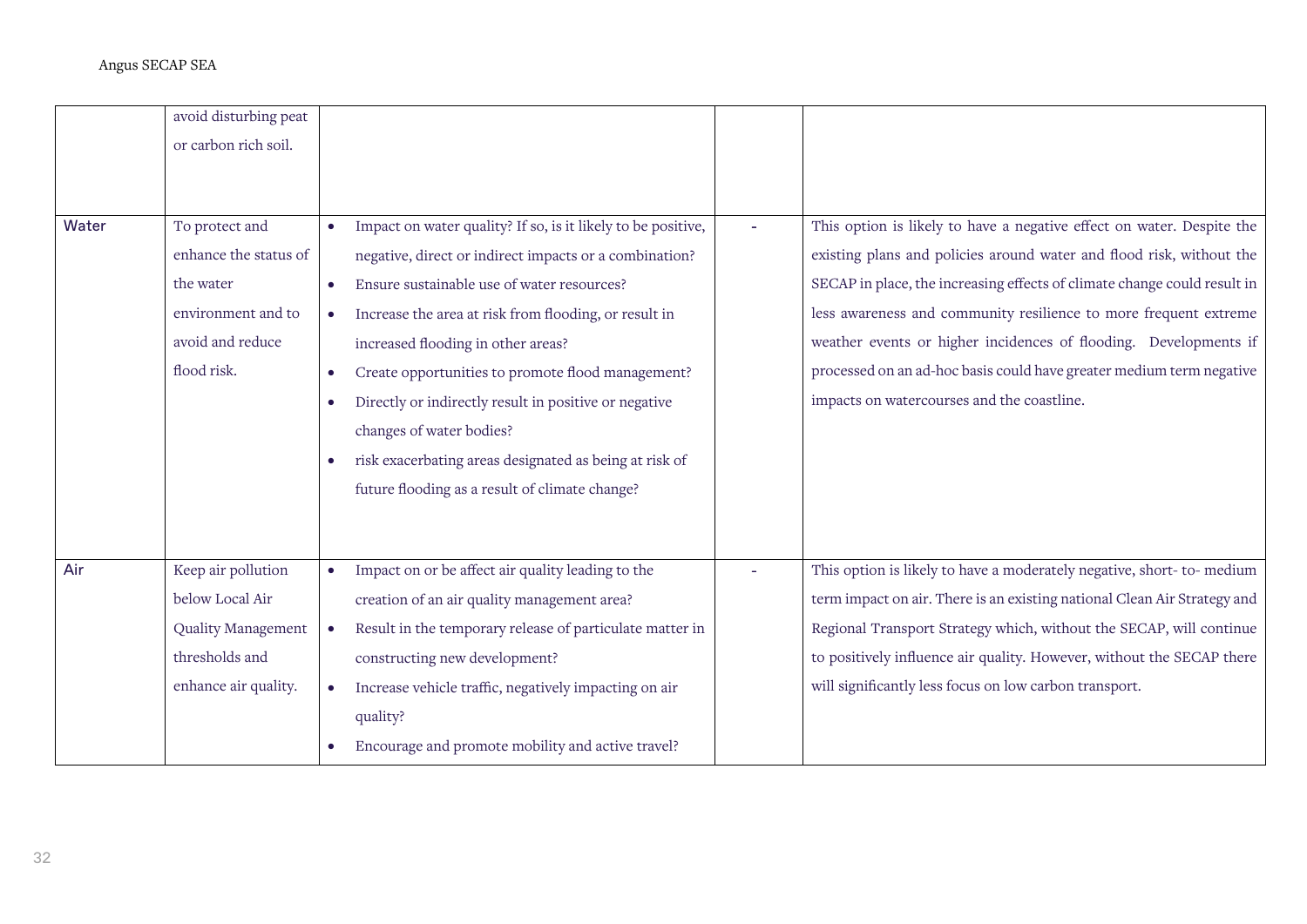#### Angus SECAP SEA

|                 |                        |           | seek to locate development to limit transport          |         |                                                                         |
|-----------------|------------------------|-----------|--------------------------------------------------------|---------|-------------------------------------------------------------------------|
|                 |                        |           | requirements?                                          |         |                                                                         |
|                 |                        |           |                                                        |         |                                                                         |
|                 |                        |           |                                                        |         |                                                                         |
| Climatic        | Reduce greenhouse      | $\bullet$ | Reduce GHG emissions?                                  |         | This option is likely to have a medium to long term, negative impact on |
| factors         | gas emissions and      | $\bullet$ | Promote low carbon and local energy opportunities?     |         | climatic factors. Existing climate action is taking place across        |
|                 | ensure resilience to a | $\bullet$ | Promote low carbon transport?                          |         | organisations in Angus. However, this is fragmented, and the            |
|                 | changing climate.      |           | Maximise sequestration opportunities?                  |         | opportunity would be lost to ensure synergies between interventions     |
|                 |                        |           | Contribute to energy and resource efficiency within    |         | and scale up activity in order to achieve the required emissions        |
|                 |                        |           | new and existing buildings?                            |         | reduction target.                                                       |
|                 |                        |           | Support home working, broadband roll-out etc.?         |         |                                                                         |
|                 |                        |           | Consider future climate change projections (including  |         |                                                                         |
|                 |                        |           | changes to sea level and areas at risk from flooding)? |         |                                                                         |
|                 |                        |           |                                                        |         |                                                                         |
|                 |                        |           |                                                        |         |                                                                         |
| <b>Material</b> | To develop and         | $\bullet$ | Allow for sustainable use of resources including waste | $\circ$ | This option would have a neutral impact on material assets. There is    |
| assets          | promote a more         |           | and energy?                                            |         | existing work happening across Angus with regards to sustainable        |
|                 | efficient and          |           | Contribute to national and local recycling targets?    |         | transport, waste management and provision of safe pedestrian links      |
|                 | sustainable use of     | $\bullet$ | Reduce waste arisings?                                 |         | and core paths. Adequate employment land and community facilities       |
|                 | material assets        |           | Sustainable use of resources? Contribute to the        |         | are already designated through the Local Development Plan.              |
|                 |                        |           | circular economy?                                      |         |                                                                         |
|                 |                        |           | Deliver sustainable & accessible infrastructure?       |         |                                                                         |
|                 |                        |           |                                                        |         |                                                                         |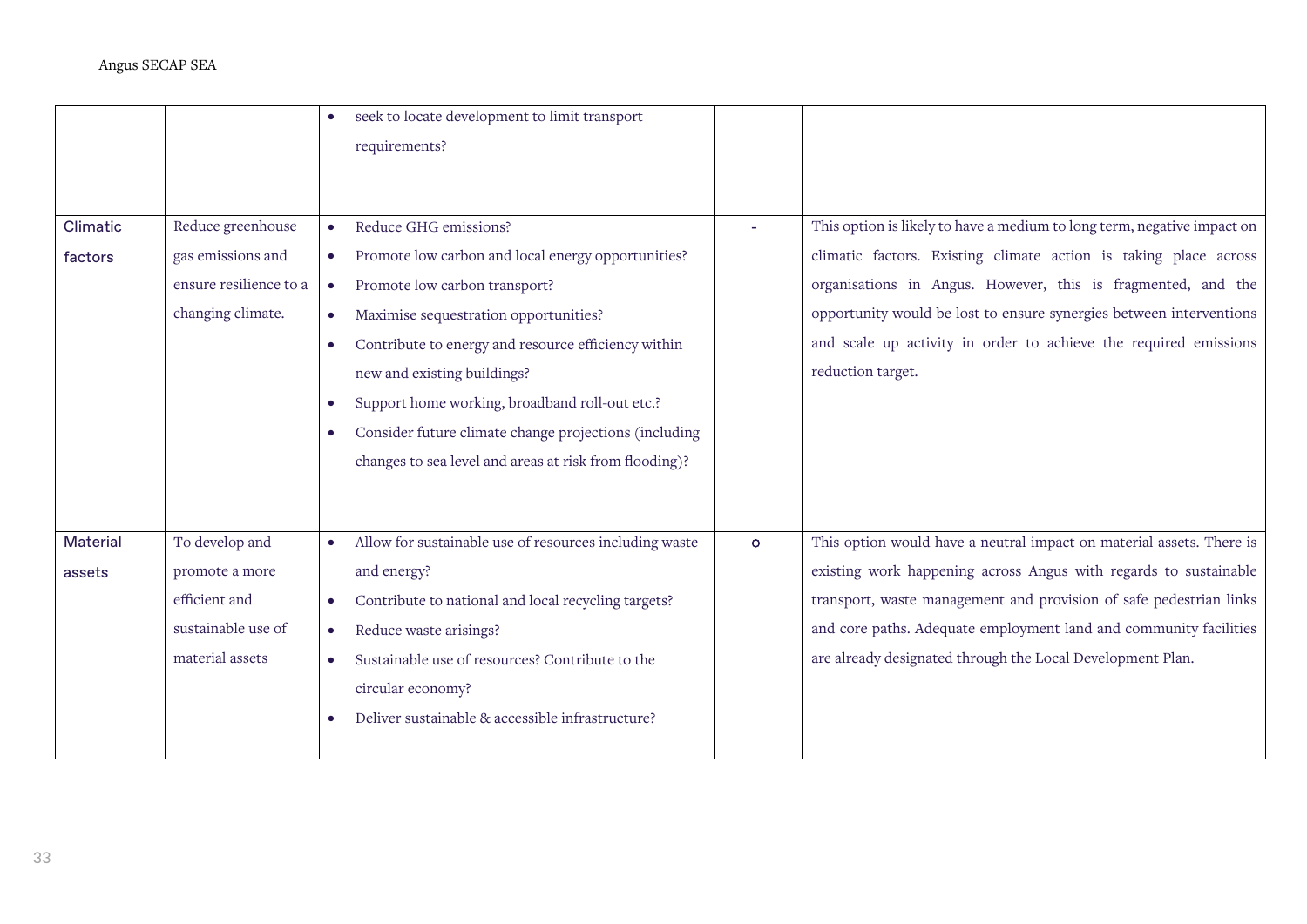| Cultural  | Ensure the            | Affect any Conservation Areas, listed buildings,       | $O/-$   | This option is likely to have both a neutral and moderately negative    |
|-----------|-----------------------|--------------------------------------------------------|---------|-------------------------------------------------------------------------|
| heritage  | maintenance or        | Scheduled monuments, Archaeological sites, Garden      |         | impact on cultural heritage. The business as usual scenario is unlikely |
|           | (where possible)      | and Designed landscapes, and/or their settings?        |         | to have any impact on the conservation and enhancement of historic      |
|           | enhancement of        | Result in the opportunity to enhance or improve access |         | buildings, archaeological sites and conservation sites. However,        |
|           | cultural heritage and | to the historic environment?                           |         | without the adaptation actions in the SECAP, some designated sites      |
|           | avoid damage to       |                                                        |         | and their settings could be affected by the impacts of climate change   |
|           | designated sites and  |                                                        |         | including flooding etc.                                                 |
|           | their setting.        |                                                        |         |                                                                         |
|           |                       |                                                        |         |                                                                         |
| Landscape | Ensure the character, | protect and enhance the distinctive character of the   | $\circ$ | This option would have a neutral impact on the environment. Existing    |
|           | diversity and special | landscape?                                             |         | plans and policies including the Angus Local Development Plan already   |
|           | quality of the Angus  |                                                        |         | seek to protect and enhance the distinctive character of the            |
|           | landscape is          |                                                        |         | environment.                                                            |
|           | protected.            |                                                        |         |                                                                         |

Table 6. Option One: Do Nothing assessment of affects.

| <b>OPTION TWO: Do Minimum</b>                                                                                                                                                          |                      |                                             |       |                                                                  |  |
|----------------------------------------------------------------------------------------------------------------------------------------------------------------------------------------|----------------------|---------------------------------------------|-------|------------------------------------------------------------------|--|
| In the 'do minimum' approach, the Council would produce a limited plan covering only a selection of its main activities. These would be delivered, and results monitored, However, the |                      |                                             |       |                                                                  |  |
| scale of carbon reductions and climate adaptation measures would be insufficient. There would be a minimum management of environmental impacts and potential benefits would be lost.   |                      |                                             |       |                                                                  |  |
| <b>SEA Theme</b>                                                                                                                                                                       | <b>SEA Objective</b> | Assessment Question (does the SECAP option) | Score | Commentary (including short/medium/long term reversibility/      |  |
|                                                                                                                                                                                        |                      |                                             |       | irreversibility of affects, risks, permanent/temporary duration) |  |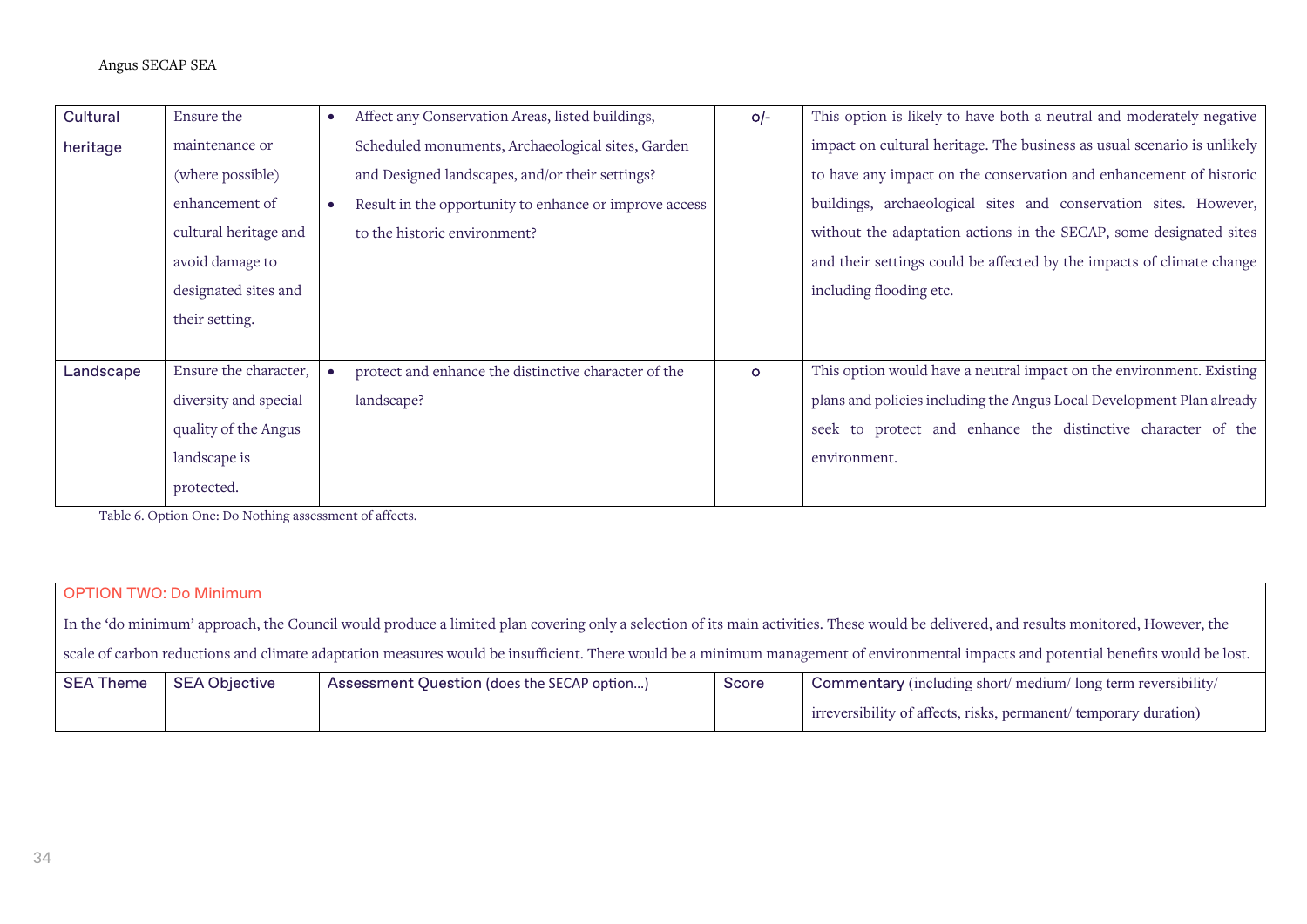#### Angus SECAP SEA

| Biodiversity, | To conserve, protect  | Protect the diversity of species and habitats?                      | $+/-$   | There is the potential for individual stakeholders' strategies and      |
|---------------|-----------------------|---------------------------------------------------------------------|---------|-------------------------------------------------------------------------|
| flora and     | and, where possible,  | Impact on any international, national or locally<br>$\bullet$       |         | management plans to have a positive impact on carbon emissions,         |
| fauna         | enhance the diversity | designated sites?                                                   |         | greenspace, designated sites, habitats and species. However, individual |
|               | of species and        | Avoid habitat fragmentation and increase green                      |         | organisations may implement projects that have the potential to         |
|               | habitats.             | network connectivity?                                               |         | negatively affect biodiversity and habitats. This option does not       |
|               |                       | Benefit natural heritage in the built environment and               |         | consider the area-wide cumulative positive impacts and synergies that   |
|               |                       | open countryside (e.g. improve biodiversity/                        |         | the SECAP would provide.                                                |
|               |                       | blue/green infrastructure)?                                         |         |                                                                         |
|               |                       | Impact on areas of existing native trees, woodlands                 |         |                                                                         |
|               |                       | and hedges?                                                         |         |                                                                         |
|               |                       | Seek to promote watercourses as valuable landscape                  |         |                                                                         |
|               |                       | features and wildlife habitats?                                     |         |                                                                         |
|               |                       | Promote restoration opportunities for peatlands?                    |         |                                                                         |
|               |                       | Promote restoration opportunities for woodlands?                    |         |                                                                         |
|               |                       |                                                                     |         |                                                                         |
| Population &  | To improve the        | Support identified population needs?                                | $+ O -$ | This option is unlikely to have a moderately positive effect on         |
| Human         | health and wellbeing  | Exacerbate or improve air, water or noise pollution in<br>$\bullet$ |         | population and there would be a neutral effect on the provision of open |
| Health        | of communities in     | communities?                                                        |         | space. There could be a possible negative effect on human health as,    |
|               | Angus and reduce      | Contribute towards the improvement of the<br>$\bullet$              |         | without SECAP, impetus to reduce emissions and improve resilience       |
|               | inequalities.         | environment of communities?                                         |         | to climate change, the impacts of extreme weather events, flooding and  |
|               |                       | Improve and make provision of open space?                           |         | air quality may affect those most vulnerable in Angus.                  |
|               |                       | Impact on waste?                                                    |         |                                                                         |
|               |                       |                                                                     |         |                                                                         |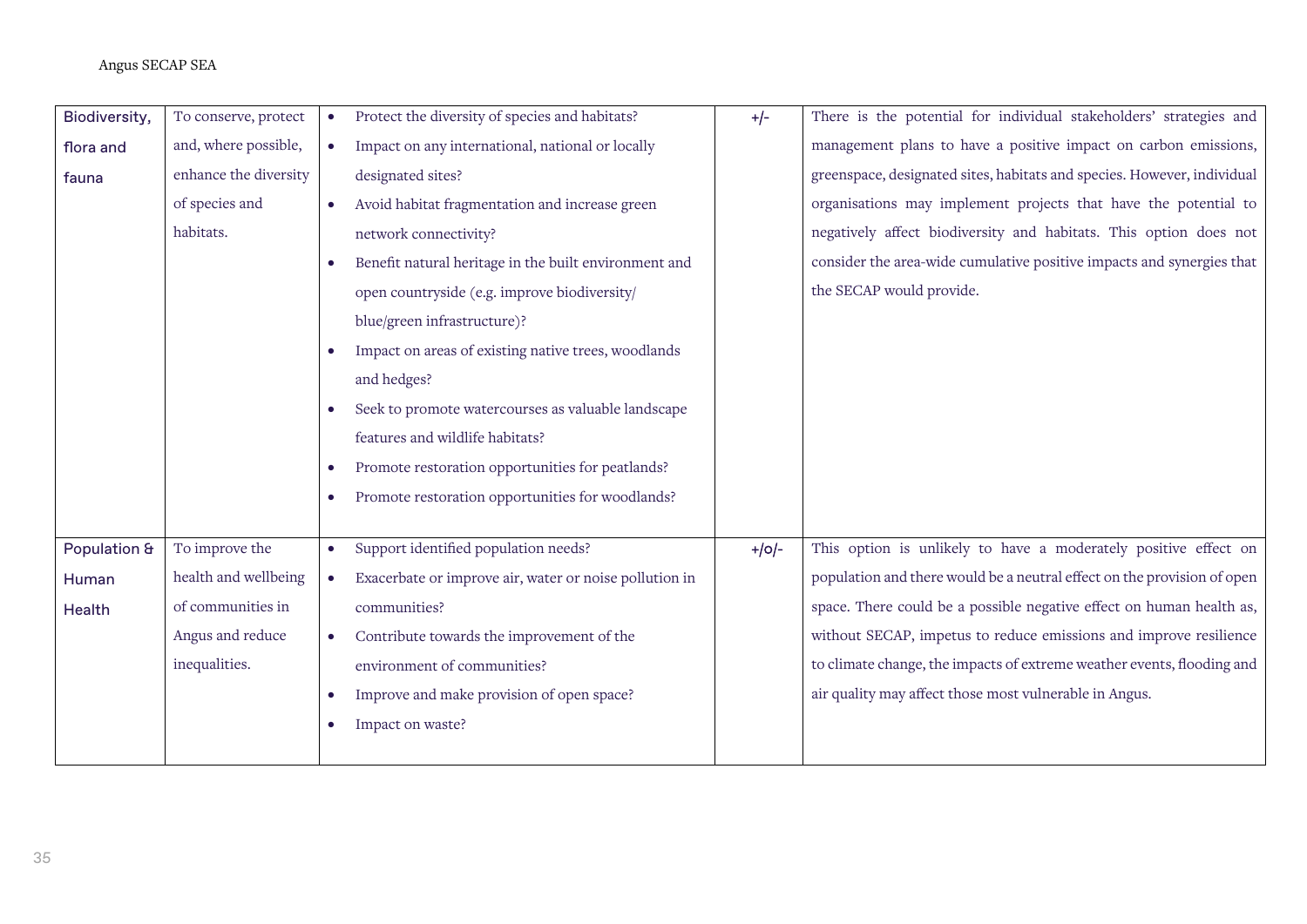#### Angus SECAP SEA

| Soil  | To ensure that soil   | Encourage the reduction of soil contamination?                            | $\circ$ | This option would have a neutral impact on soil. Without the SECAP,  |
|-------|-----------------------|---------------------------------------------------------------------------|---------|----------------------------------------------------------------------|
|       | protection is taken   | Protect soil quality and quantity?<br>$\bullet$                           |         | development will continue within Angus under existing policies and   |
|       | into account with     | Impact on vacant and derelict land?<br>$\bullet$                          |         | regulations which control the release of substances during           |
|       | regard climate        | Impact an area of peat or carbon rich soil?<br>$\bullet$                  |         | construction, remediation of contaminated land and the production    |
|       | change and energy     |                                                                           |         | and disposal of waste                                                |
|       | activities and as far |                                                                           |         |                                                                      |
|       | as possible prevent   |                                                                           |         |                                                                      |
|       | the contamination of  |                                                                           |         |                                                                      |
|       | land. Reduce          |                                                                           |         |                                                                      |
|       | brownfield, derelict  |                                                                           |         |                                                                      |
|       | and contaminated      |                                                                           |         |                                                                      |
|       | land. SECAP           |                                                                           |         |                                                                      |
|       | activities should     |                                                                           |         |                                                                      |
|       | avoid disturbing peat |                                                                           |         |                                                                      |
|       | or carbon rich soil.  |                                                                           |         |                                                                      |
| Water | To protect and        | Impact on water quality? If so, is it likely to be positive,<br>$\bullet$ | $+ O -$ | This option could result in a neutral or positive impact on water    |
|       | enhance the status of | negative, direct or indirect impacts or a combination?                    |         | through individual stakeholders and projects lowering carbon         |
|       | the water             | Ensure sustainable use of water resources?<br>$\bullet$                   |         | emissions and adapting to climate change. However, individual        |
|       | environment and to    | Increase the area at risk from flooding, or result in<br>$\bullet$        |         | organisations may implement projects that have the potential to      |
|       | avoid and reduce      | increased flooding in other areas?                                        |         | negatively affect water. This option does not consider the area-wide |
|       | flood risk.           | Create opportunities to promote flood management?<br>$\bullet$            |         | cumulative positive impacts and synergies that the SECAP would       |
|       |                       | Directly or indirectly result in positive or negative                     |         | provide.                                                             |
|       |                       | changes of water bodies?                                                  |         |                                                                      |
|       |                       |                                                                           |         |                                                                      |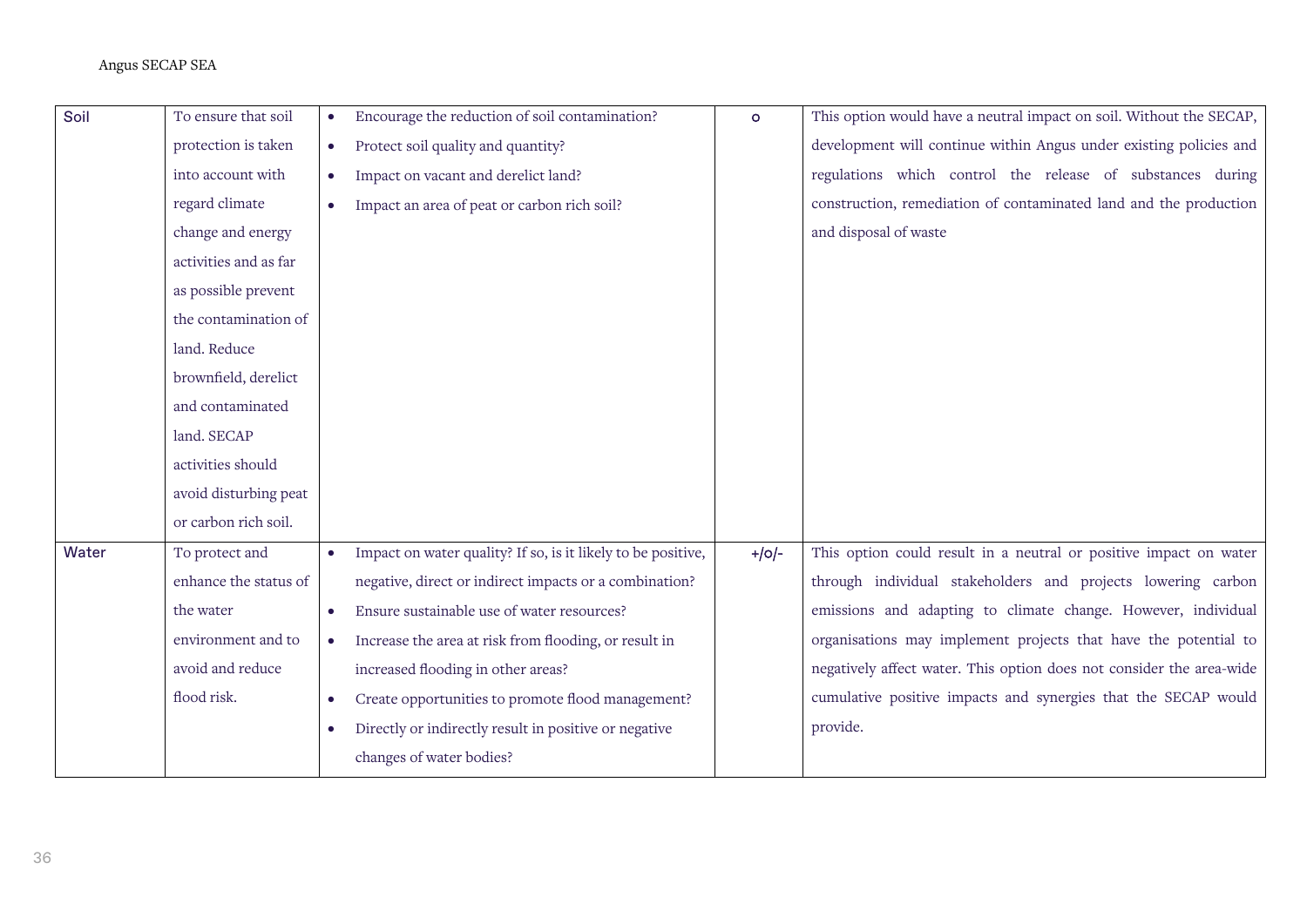|          |                           |           | risk exacerbating areas designated as being at risk of   |        |                                                                           |
|----------|---------------------------|-----------|----------------------------------------------------------|--------|---------------------------------------------------------------------------|
|          |                           |           | future flooding as a result of climate change?           |        |                                                                           |
|          |                           |           |                                                          |        |                                                                           |
| Air      | Keep air pollution        |           | Impact on or be affect air quality leading to the        | $+$ /0 | This option is likely to have a positive or neutral impact on air whereby |
|          | below Local Air           |           | creation of an air quality management area?              |        | individual stakeholders promote projects to reduce emissions and          |
|          | <b>Quality Management</b> | $\bullet$ | Result in the temporary release of particulate matter in |        | improve air quality. However, this is considered to be a disjointed       |
|          | thresholds and            |           | constructing new development?                            |        | approach and would not serve as an effective co-ordinated approach to     |
|          | enhance air quality.      | $\bullet$ | Increase vehicle traffic, negatively impacting on air    |        | deliver co-benefits and positive synergies.                               |
|          |                           |           | quality?                                                 |        |                                                                           |
|          |                           |           | Encourage and promote mobility and active travel?        |        |                                                                           |
|          |                           |           | seek to locate development to limit transport            |        |                                                                           |
|          |                           |           | requirements?                                            |        |                                                                           |
|          |                           |           |                                                          |        |                                                                           |
| Climatic | Reduce greenhouse         | $\bullet$ | Reduce GHG emissions?                                    | $+$    | This option is likely to have a positive impact on climatic factors       |
| factors  | gas emissions and         | $\bullet$ | Promote low carbon and local energy opportunities?       |        | whereby individual stakeholder plans are being implemented with           |
|          | ensure resilience to a    | $\bullet$ | Promote low carbon transport?                            |        | expected reductions in energy consumption, carbon emissions and an        |
|          | changing climate.         |           | Maximise sequestration opportunities?                    |        | increase in the use of renewables. This would be a fragmented             |
|          |                           |           | Contribute to energy and resource efficiency within      |        | approach however and an opportunity would be lost to ensure               |
|          |                           |           | new and existing buildings?                              |        | synergies between interventions and scale up activity in order to         |
|          |                           |           | Support home working, broadband roll-out etc.?           |        | achieve the required emissions reduction target.                          |
|          |                           |           | Consider future climate change projections (including    |        |                                                                           |
|          |                           |           | changes to sea level and areas at risk from flooding)?   |        |                                                                           |
|          |                           |           |                                                          |        |                                                                           |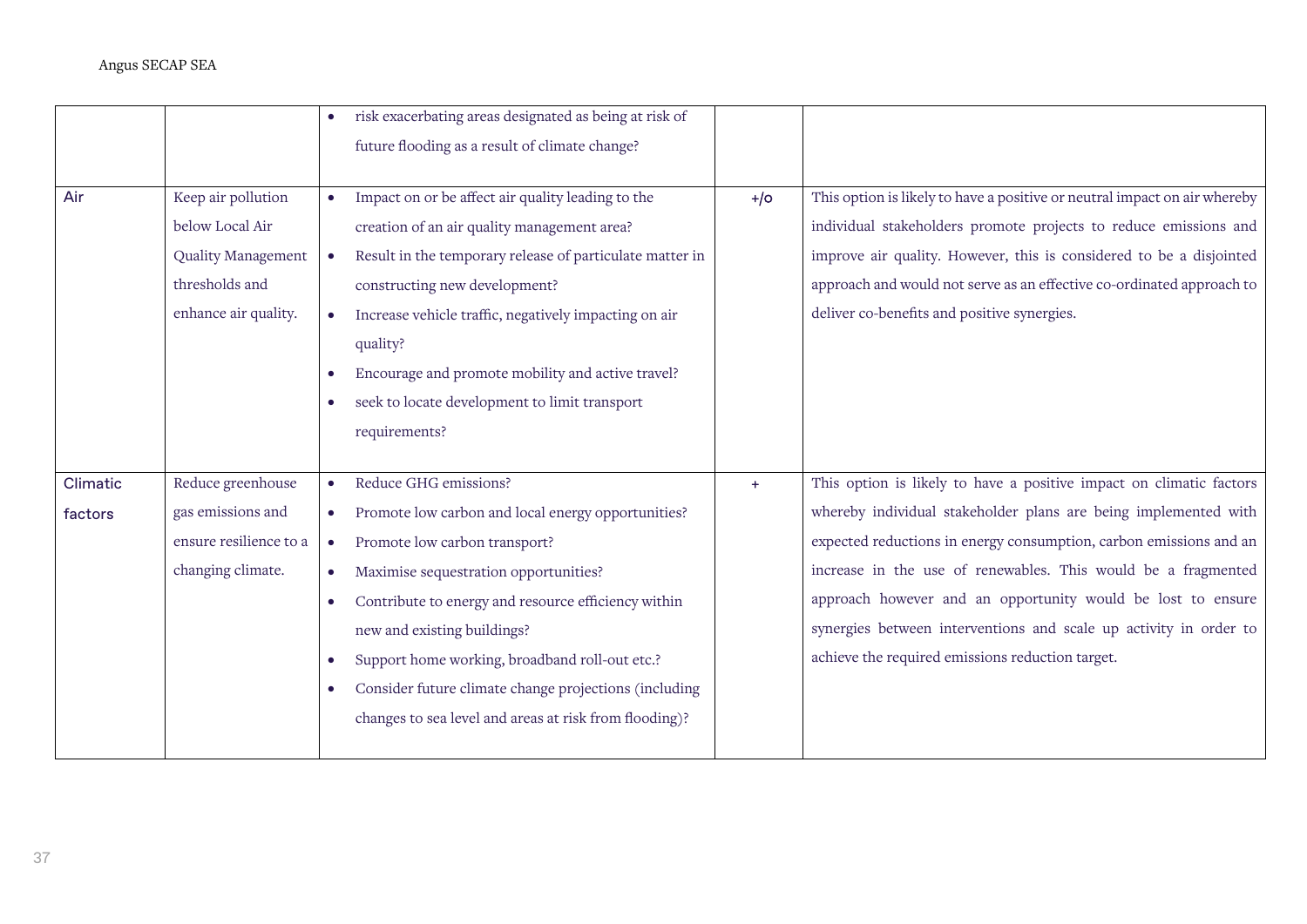| plans to have a positive impact on material assets. There is a significant |
|----------------------------------------------------------------------------|
| amount of existing work already on going to address issues such as         |
| sustainable transport, waste management and flood prevention.              |
| However, an opportunity would be lost to ensure collaboration in           |
|                                                                            |
|                                                                            |
|                                                                            |
| This option would have both a neutral impact on cultural heritage.         |
| Reduced carbon emissions from individual organisations would be            |
| unlikely to have an effect on the conservation and enhancement of          |
| historic buildings, archaeological sites and conservation sites.           |
|                                                                            |
|                                                                            |
|                                                                            |
|                                                                            |
| This option may have a positive, neutral or negative impact on the         |
| environment. Ad-hoc renewable energy projects may negatively affect        |
| the character and special quality of Angus' protected landscapes           |
| whereas individual projects may help protect the landscape by              |
|                                                                            |
|                                                                            |

Table 7. Option Two: Do Minimum assessment of affects.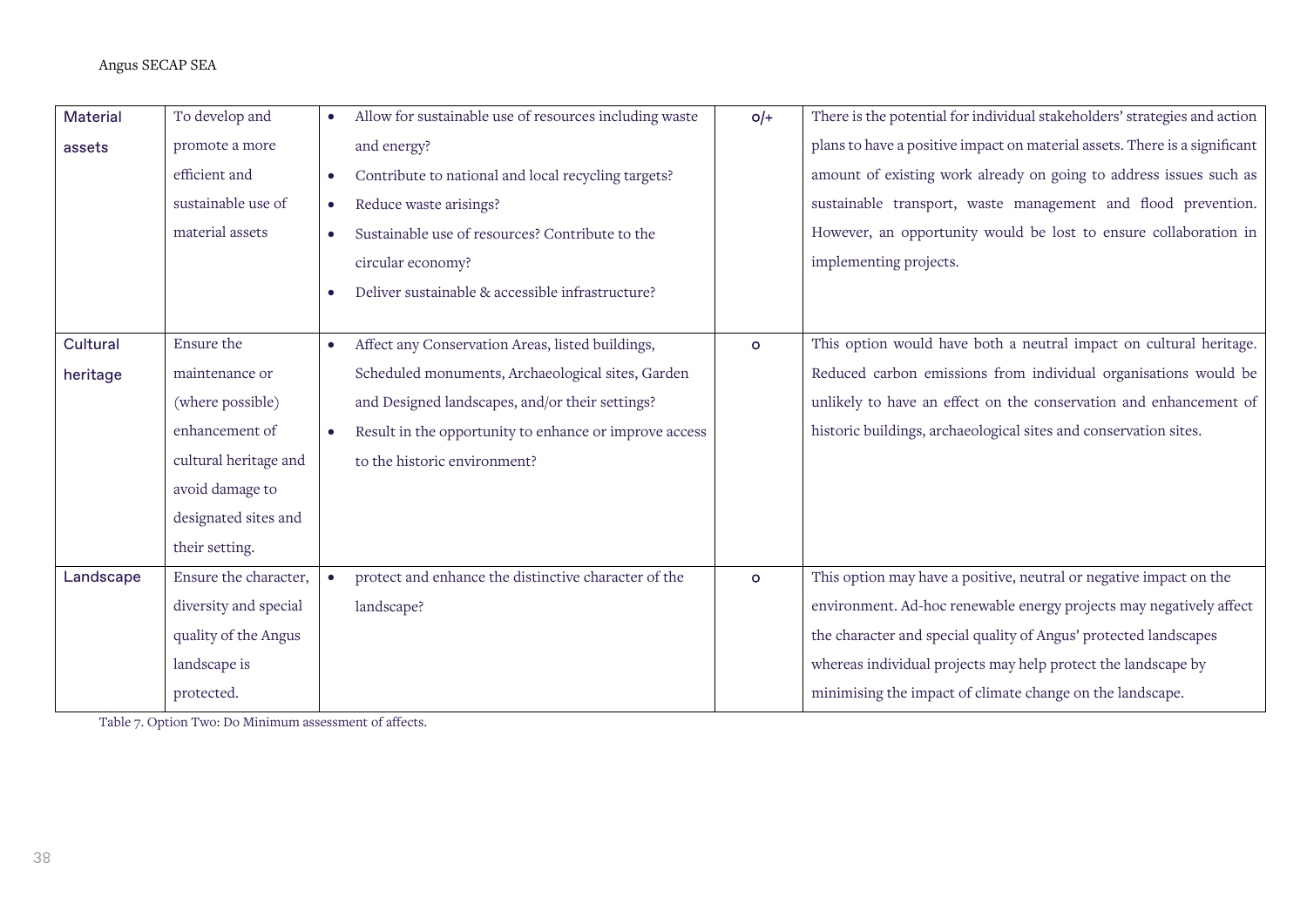## OPTION THREE: Do Optimum

Under the 'do optimum' approach, the SECAP will be developed to realise the greatest environmental benefits due to the strategic, cooperative and partnership approach to the development of the plan.

The SECAP will outline the approach Angus intends to take to meet its commitments on reducing energy use and carbon emissions. If implemented it is likely that the SECAP will have a significant positive impact on the environment.

| <b>SEA Theme</b> | <b>SEA Objective</b>  | Assessment Question (does the SECAP option)                   | Score  | Commentary (including short/medium/long term reversibility/          |
|------------------|-----------------------|---------------------------------------------------------------|--------|----------------------------------------------------------------------|
|                  |                       |                                                               |        | irreversibility of affects, risks, permanent/temporary duration)     |
| Biodiversity,    | To conserve, protect  | Protect the diversity of species and habitats?<br>$\bullet$   | $++/-$ | This option is likely to have a significant positive impact on       |
| flora and        | and, where possible,  | Impact on any international, national or locally<br>$\bullet$ |        | biodiversity. The SECAP aims to promote biodiversity and habitats as |
| fauna            | enhance the diversity | designated sites?                                             |        | important local contributors to climate mitigation and adaptation.   |
|                  | of species and        | Avoid habitat fragmentation and increase green<br>$\bullet$   |        | Actions will provide joined- up project opportunities and offer a    |
|                  | habitats.             | network connectivity?                                         |        | means of promoting best practice in designing, constructing and      |
|                  |                       | Benefit natural heritage in the built environment and         |        | operating projects. Some actions (e.g. change in land use or         |
|                  |                       | open countryside (e.g. improve biodiversity/                  |        | renewable energy projects) have the potential to create negative     |
|                  |                       | blue/green infrastructure)?                                   |        | impacts including loss or change of habitat, fragmentation or        |
|                  |                       | Impact on areas of existing native trees, woodlands           |        | disturbance and would require early and detailed assessment as part  |
|                  |                       | and hedges?                                                   |        | of the planning process to substantially reduce the risk of negative |
|                  |                       | Seek to promote watercourses as valuable landscape            |        | impacts.                                                             |
|                  |                       | features and wildlife habitats?                               |        |                                                                      |
|                  |                       | Promote restoration opportunities for peatlands?              |        |                                                                      |
|                  |                       | Promote restoration opportunities for woodlands?<br>$\bullet$ |        |                                                                      |
|                  |                       |                                                               |        |                                                                      |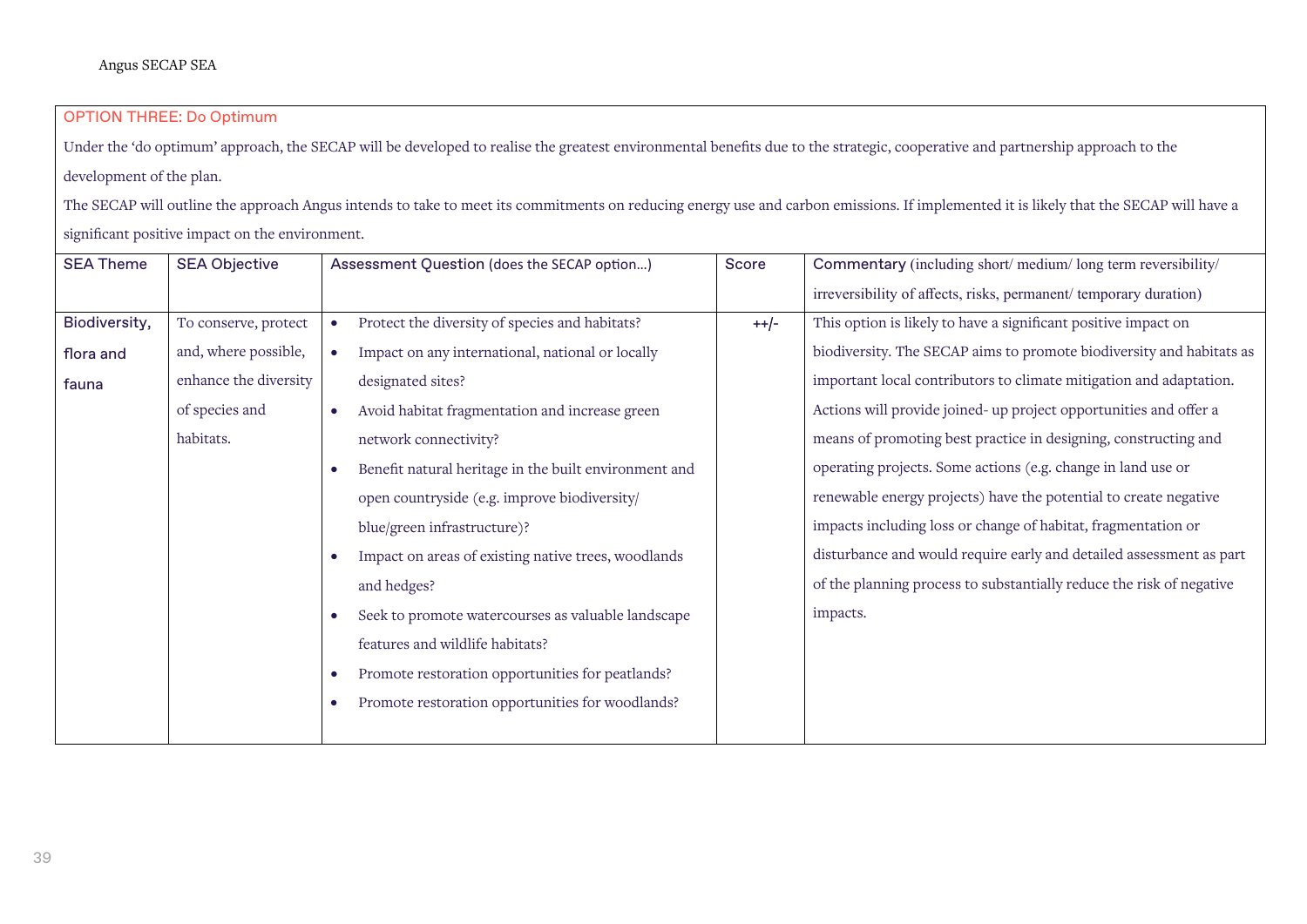| Population &  | To improve the        | Support identified population needs?<br>$\bullet$                   | $++$  | The SECAP aims to provide multiple benefits in adapting to climate       |
|---------------|-----------------------|---------------------------------------------------------------------|-------|--------------------------------------------------------------------------|
| Human         | health and wellbeing  | Exacerbate or improve air, water or noise pollution in<br>$\bullet$ |       | change impacts and moving towards a sustainable low carbon               |
| <b>Health</b> | of communities in     | communities?                                                        |       | economy (e.g. helping to tackle fuel poverty). Changes in how energy     |
|               | Angus and reduce      | Contribute towards the improvement of the<br>$\bullet$              |       | is generated and actions to make Angus more resilient to climate         |
|               | inequalities.         | environment of communities?                                         |       | change impacts will have a significantly positive impact on the          |
|               |                       | Improve and make provision of open space?<br>$\bullet$              |       | population and human health through protecting and improving             |
|               |                       | Impact on waste?<br>$\bullet$                                       |       | buildings, infrastructure and services. Long-term improvements to        |
|               |                       |                                                                     |       | human health are expected through reducing air pollution, increasing     |
|               |                       |                                                                     |       | active travel and enhancing green networks.                              |
|               |                       |                                                                     |       |                                                                          |
|               |                       |                                                                     |       | In addition, the long-term impact of the global pandemic is not known.   |
|               |                       |                                                                     |       | Many of our spaces have not been utilised due to the restrictions.       |
|               |                       |                                                                     |       | Increase in mental health issues, will create challenges in how we use   |
|               |                       |                                                                     |       | our buildings and spaces. There has also been periods of lesser traffic, |
|               |                       |                                                                     |       | benefiting a number of environmental areas.                              |
| Soil          | To ensure that soil   | Encourage the reduction of soil contamination?<br>$\bullet$         | $+/-$ | This option is likely to have a positive impact on soil and land.        |
|               | protection is taken   | Protect soil quality and quantity?<br>$\bullet$                     |       | Through joined up working, the SECAP aims to increase impetus,           |
|               | into account with     | Impact on vacant and derelict land?<br>$\bullet$                    |       | awareness and see more stakeholders reaching higher                      |
|               | regard climate        | Impact an area of peat or carbon rich soil?<br>$\bullet$            |       | environmental/sustainability standards. Climate adaptation actions       |
|               | change and energy     |                                                                     |       | may create temporary or permanent disturbance to soils. Soil             |
|               | activities and as far |                                                                     |       | degradation or restoration, soil contamination and the loss of soil      |
|               | as possible prevent   |                                                                     |       | may occur during development activity or changed approaches to           |
|               | the contamination of  |                                                                     |       |                                                                          |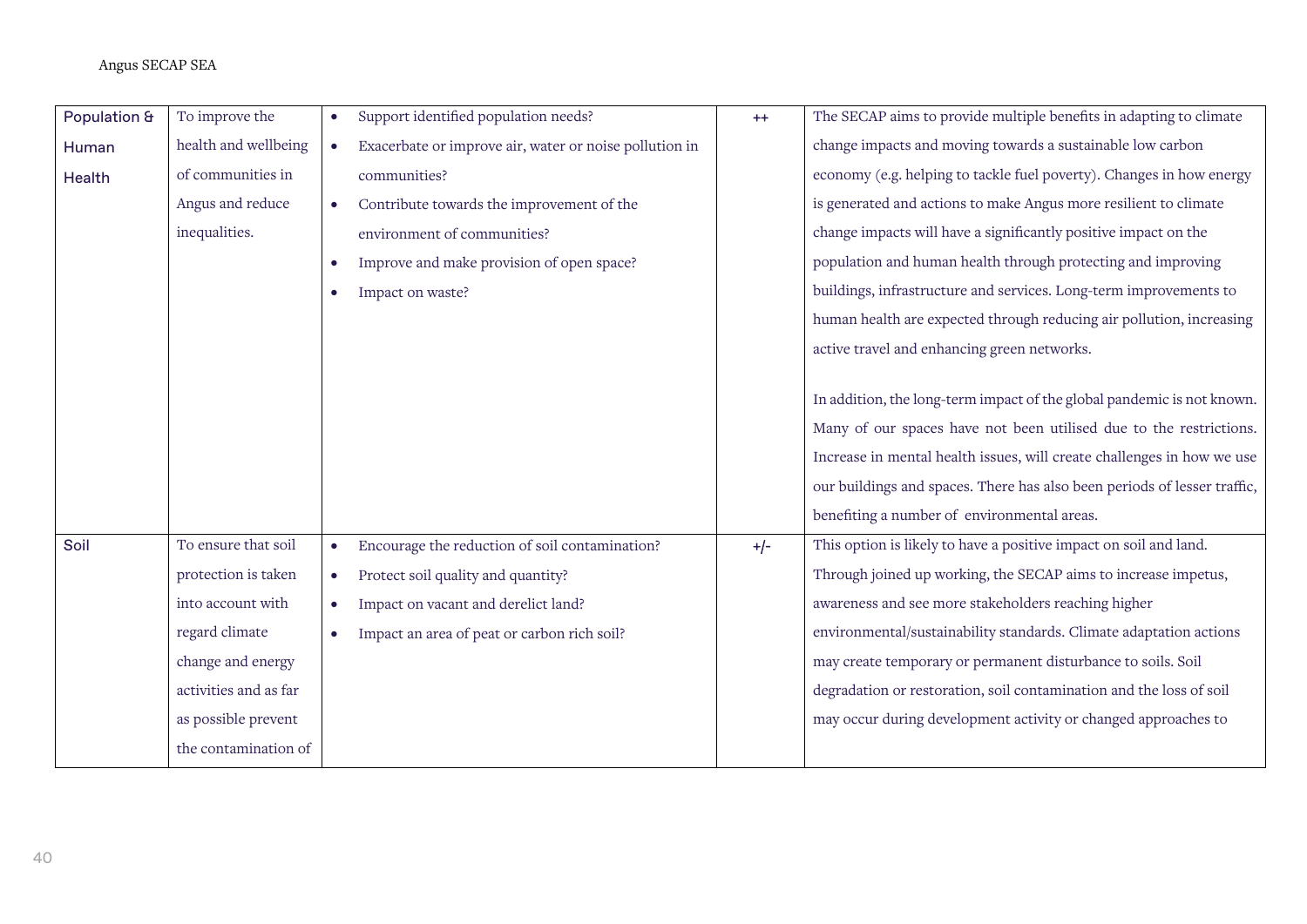land. Reduce brownfield, derelict and contaminated land. SECAP activities should avoid disturbing peat or carbon rich soil. flood management and would require early and detailed assessment as part of the planning process. Water To protect and enhance the status of the water environment and to avoid and reduce flood risk. • Impact on water quality? If so, is it likely to be positive, negative, direct or indirect impacts or a combination? • Ensure sustainable use of water resources? • Increase the area at risk from flooding, or result in increased flooding in other areas? • Create opportunities to promote flood management? • Directly or indirectly result in positive or negative changes of water bodies? • risk exacerbating areas designated as being at risk of future flooding as a result of climate change? +/- This option could result in positive and negative impacts on water. The SECAP aims to reduce carbon emissions and increase Angus' resilience to the impacts of climate change including extreme weather and incidents of flooding. Developments may have temporary to longer term impacts on water and groundwater quality and detailed impact assessments for any such projects would be required. Air Keep air pollution below Local Air Quality Management • Impact on or be affect air quality leading to the creation of an air quality management area? • Result in the temporary release of particulate matter in ++/- This option is likely to have a significantly positive impact on air quality. The SECAP, once agreed and adopted, would provide a joined-up approach that would ensure the effective co-ordination of

> climate change and air quality actions to deliver co-benefits. Some actions may influence air quality, including, renewable energy (both

constructing new developments?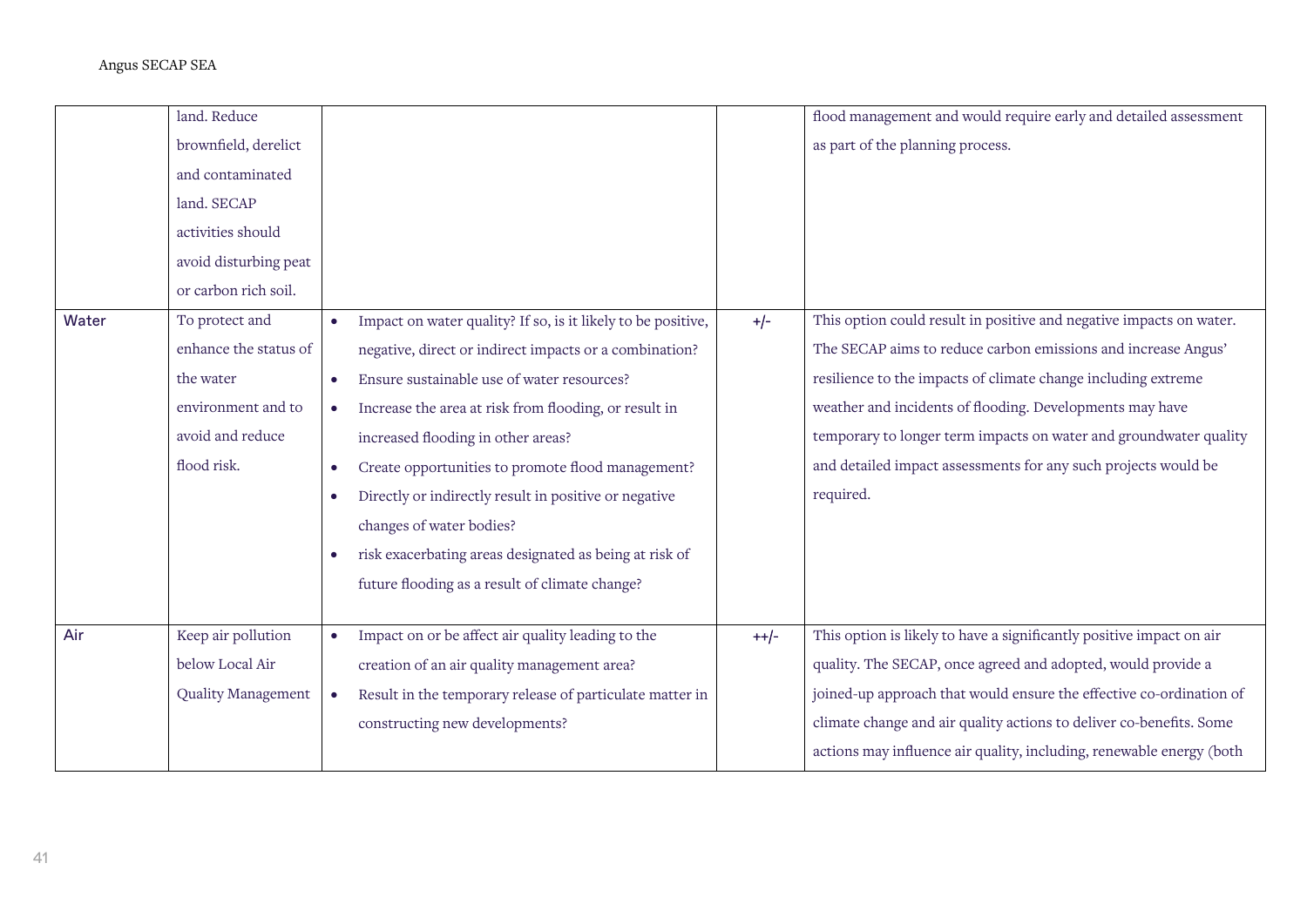|                 | thresholds and         | Increase vehicle traffic, negatively impacting on air<br>$\bullet$  |      | positively and potentially adversely) and the transition to low carbon   |
|-----------------|------------------------|---------------------------------------------------------------------|------|--------------------------------------------------------------------------|
|                 | enhance air quality.   | quality?                                                            |      | fuels (reduced particulates).                                            |
|                 |                        | Encourage and promote mobility and active travel?<br>$\bullet$      |      |                                                                          |
|                 |                        | seek to locate development to limit transport                       |      |                                                                          |
|                 |                        | requirements?                                                       |      |                                                                          |
|                 |                        |                                                                     |      |                                                                          |
| Climatic        | Reduce greenhouse      | Reduce GHG emissions?<br>$\bullet$                                  | $++$ | The SECAP will have a positive cumulative impact on climatic factors     |
| factors         | gas emissions and      | Promote low carbon and local energy opportunities?<br>$\bullet$     |      | whereby the opportunity to ensure synergies between interventions        |
|                 | ensure resilience to a | Promote low carbon transport?<br>$\bullet$                          |      | and scale up activity in order to achieve the required emissions         |
|                 | changing climate.      | Maximise sequestration opportunities?<br>$\bullet$                  |      | reduction target is captured. The SECAP emphasises a shift to a low      |
|                 |                        | Contribute to energy and resource efficiency within<br>$\bullet$    |      | carbon economy and actions give rise to opportunities to both            |
|                 |                        | new and existing buildings?                                         |      | harness the benefits of, whilst also offsetting the negative effects of, |
|                 |                        | Support home working, broadband roll-out etc.?                      |      | climatic change. Actions are expected to achieve reductions in energy    |
|                 |                        | Consider future climate change projections (including<br>$\bullet$  |      | consumption, carbon emissions and increase the use of renewables         |
|                 |                        | changes to sea level and areas at risk from flooding)?              |      | within Angus.                                                            |
|                 |                        |                                                                     |      |                                                                          |
|                 |                        |                                                                     |      | Increasing changes in weather patterns are impacting directly on our     |
|                 |                        |                                                                     |      | communities and the ability to respond to ongoing issues from            |
|                 |                        |                                                                     |      | changing weather patterns.                                               |
|                 |                        |                                                                     |      |                                                                          |
|                 |                        |                                                                     |      | Rising sea levels are of significant concern.                            |
| <b>Material</b> | To develop and         | Allow for sustainable use of resources including waste<br>$\bullet$ | $++$ | This option is likely to have a positive impact on material assets. A    |
| assets          | promote a more         | and energy?                                                         |      | joined-up approached would promote the sustainable use of                |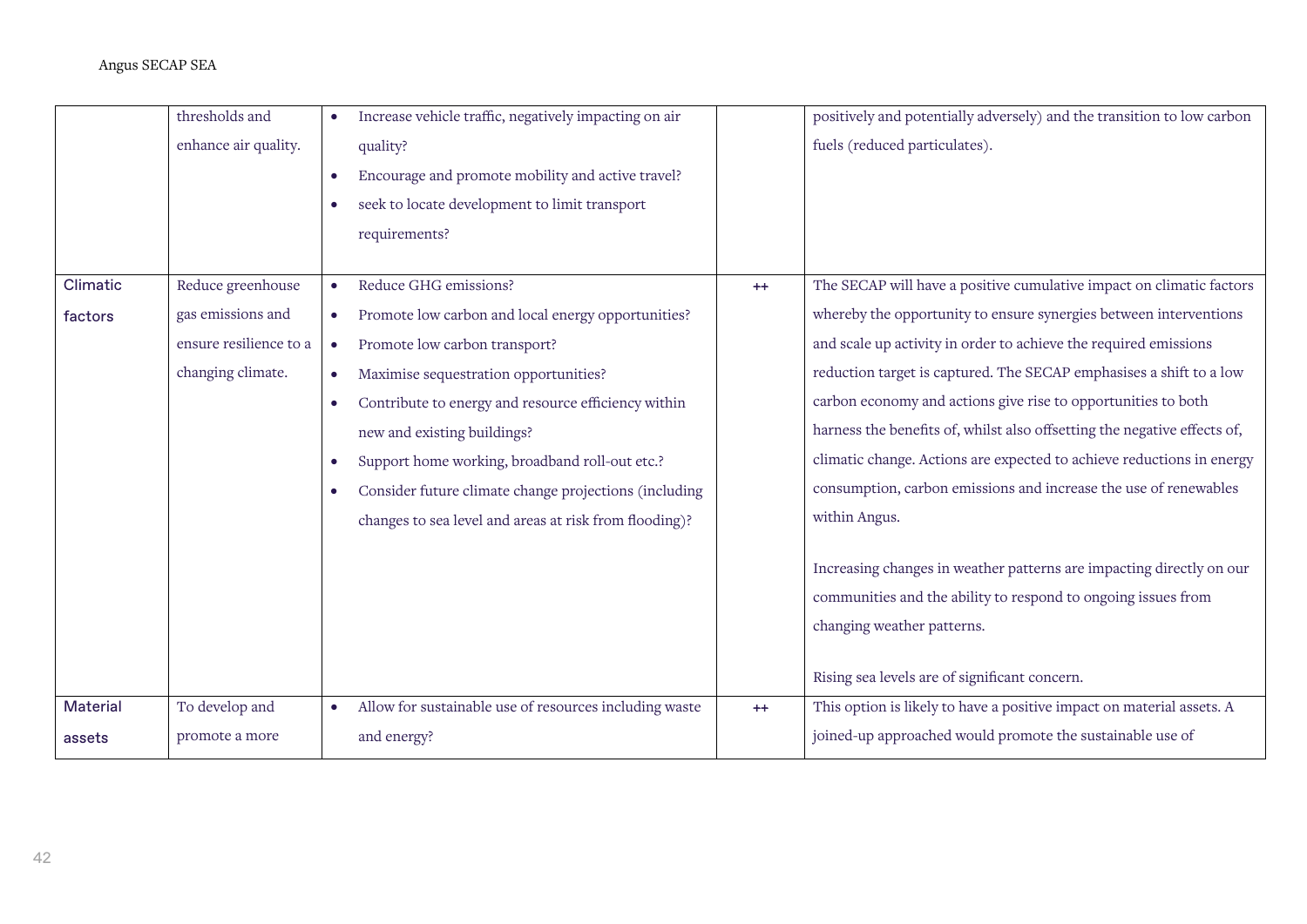|           | efficient and         | Contribute to national and local recycling targets?<br>$\bullet$ |        | resources, construction and circular economy opportunities, active     |
|-----------|-----------------------|------------------------------------------------------------------|--------|------------------------------------------------------------------------|
|           | sustainable use of    | Reduce waste arisings?<br>$\bullet$                              |        | travel networks, electric vehicle/hydrogen infrastructure and          |
|           | material assets       | Sustainable use of resources? Contribute to the<br>$\bullet$     |        | renewable energy/heating technologies.                                 |
|           |                       | circular economy?                                                |        |                                                                        |
|           |                       | Deliver sustainable & accessible infrastructure?                 |        |                                                                        |
|           |                       |                                                                  |        |                                                                        |
| Cultural  | Ensure the            | Affect any Conservation Areas, listed buildings,<br>$\bullet$    | $O/$ + | This option is likely to have a neutral or positive impact on cultural |
| heritage  | maintenance or        | Scheduled monuments, Archaeological sites, Garden                |        | heritage. The SECAP includes an action to improve the resilience of    |
|           | (where possible)      | and Designed landscapes, and/or their settings?                  |        | historic buildings to the impacts of climate change.                   |
|           | enhancement of        | Result in the opportunity to enhance or improve<br>$\bullet$     |        |                                                                        |
|           | cultural heritage and | access to the historic environment?                              |        |                                                                        |
|           | avoid damage to       |                                                                  |        |                                                                        |
|           | designated sites and  |                                                                  |        |                                                                        |
|           | their setting.        |                                                                  |        |                                                                        |
| Landscape | Ensure the character, | protect and enhance the distinctive character of the             | $-/-$  | Possible developments may change the landscape and character of        |
|           | diversity and special | landscape?                                                       |        | the area and there may be impacts on important views and areas of      |
|           | quality of the Angus  |                                                                  |        | value.                                                                 |
|           | landscape is          |                                                                  |        |                                                                        |
|           | protected.            |                                                                  |        |                                                                        |

Table 8. Option Three: Do Optimum assessment of affects.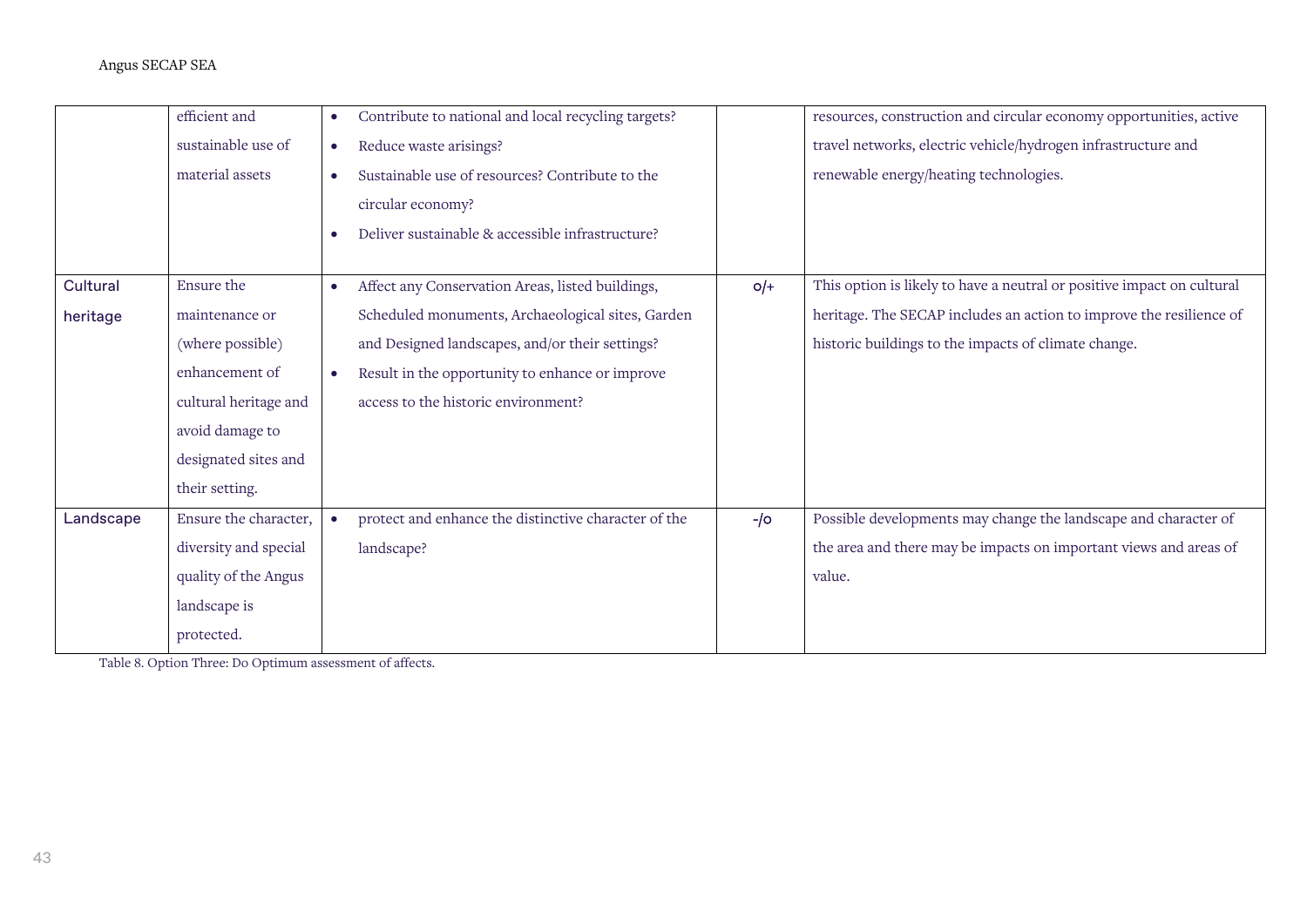### Assessment Results- SECAP Actions

5.5 As part of the development of the SECAP, numerous different stakeholders were interviewed and helped in the development of the Action Plans for each sector. The Action Plans include:

Direct Actions: Measures that will directly reduce emissions/ embed resilience; Enabling Actions: Measures to support the delivery of direct actions; and Delivery Actions: Measures that will help in the implementation of the SECAP.

5.6 Table 9. Below documents the assessment of the proposed actions under the 6 sectors of Transport, Buildings, Energy, Waste, Agriculture & Food, Land Use & Forestry as well as Governance & Process.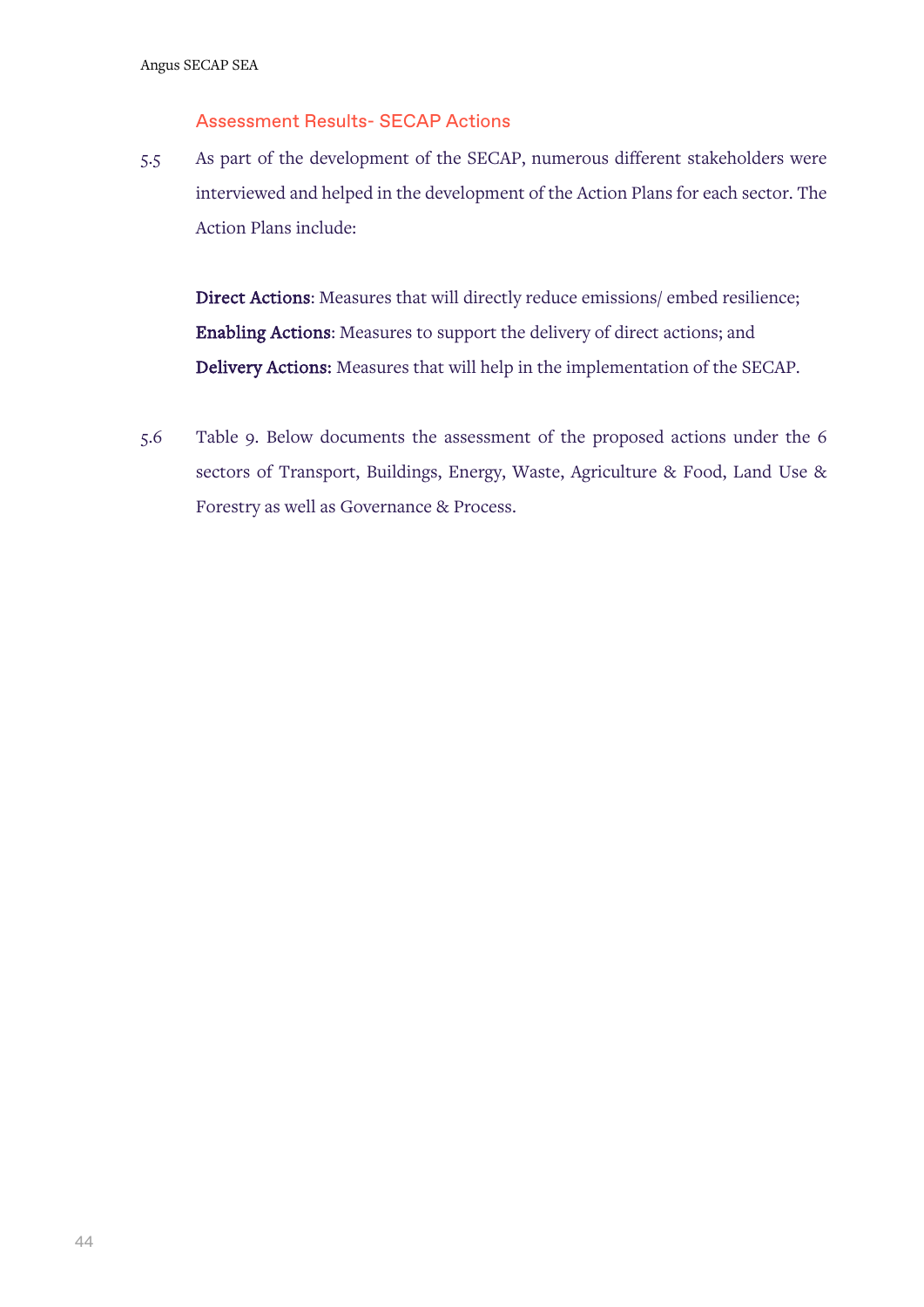| <b>Action</b>    |                                                                                                 |         | <b>SEA Objectives</b>             |                  |         |                       |                  |                 |                   |           | Commentary including short/medium/long term, reversibility/                                                                                                                                                                                                                                                                                                                                                                                                                                                 |
|------------------|-------------------------------------------------------------------------------------------------|---------|-----------------------------------|------------------|---------|-----------------------|------------------|-----------------|-------------------|-----------|-------------------------------------------------------------------------------------------------------------------------------------------------------------------------------------------------------------------------------------------------------------------------------------------------------------------------------------------------------------------------------------------------------------------------------------------------------------------------------------------------------------|
|                  |                                                                                                 |         | and<br>human health<br>Population | and land<br>Soil | Water   | $\bar{\mathsf{A}}$ ir | Climatic factors | Material assets | Cultural heritage | Landscape | irreversibility of affects, risks, permanent/temporary duration.                                                                                                                                                                                                                                                                                                                                                                                                                                            |
| <b>Buildings</b> |                                                                                                 |         |                                   |                  |         |                       |                  |                 |                   |           |                                                                                                                                                                                                                                                                                                                                                                                                                                                                                                             |
| <b>B1.</b>       | DELIVER Clean growth business units at Zero<br>Four Business Park                               | $\circ$ | $+$                               | $O/-$            | $\circ$ | $+/-$                 | $^{+}$           | $+/-$           | $\circ$           | $\circ$   | Positive impact through decreasing carbon emissions from<br>commercial properties in Montrose. Positive long-term impact by<br>decreasing carbon emissions from commercial properties in the<br>wider region through encouraging the uptake of low carbon<br>technologies. There is potential for temporary disturbances to soils<br>and there may be a release of particulate matters during<br>construction.                                                                                              |
| <b>B2.</b>       | DELIVER Timmergreens low carbon housing-led<br>regeneration scheme.                             | $+$     |                                   | $O/-$            | $^{+}$  | $+/-$                 | $+/-$            | $+/-$           | $+/-$             | $\circ$   | Positive benefit through reduced carbon emissions from housing,<br>improved energy efficiency, enhancing green networks, facilitating<br>active travel and tackling fuel poverty. Long term positive benefit<br>through decreasing carbon emissions from housing in the wider<br>region through encouraging the uptake of low carbon housing<br>approaches. There is potential for temporary disturbances to soils.<br>Installation may have impact on traditional and culturally<br>significant buildings. |
| <b>B</b> 3.      | RUN a pilot programme comparing and testing the<br>efficacy of different retrofit technologies. | $\circ$ | $++$                              | $\circ$          | $\circ$ | $\circ$               | $++$             | $+$             | $+/-$             | $\circ$   | Focussed on energy efficiency improvements, with expected<br>reductions in energy use and carbon emissions. Installation may<br>have an impact on traditional and culturally significant buildings.                                                                                                                                                                                                                                                                                                         |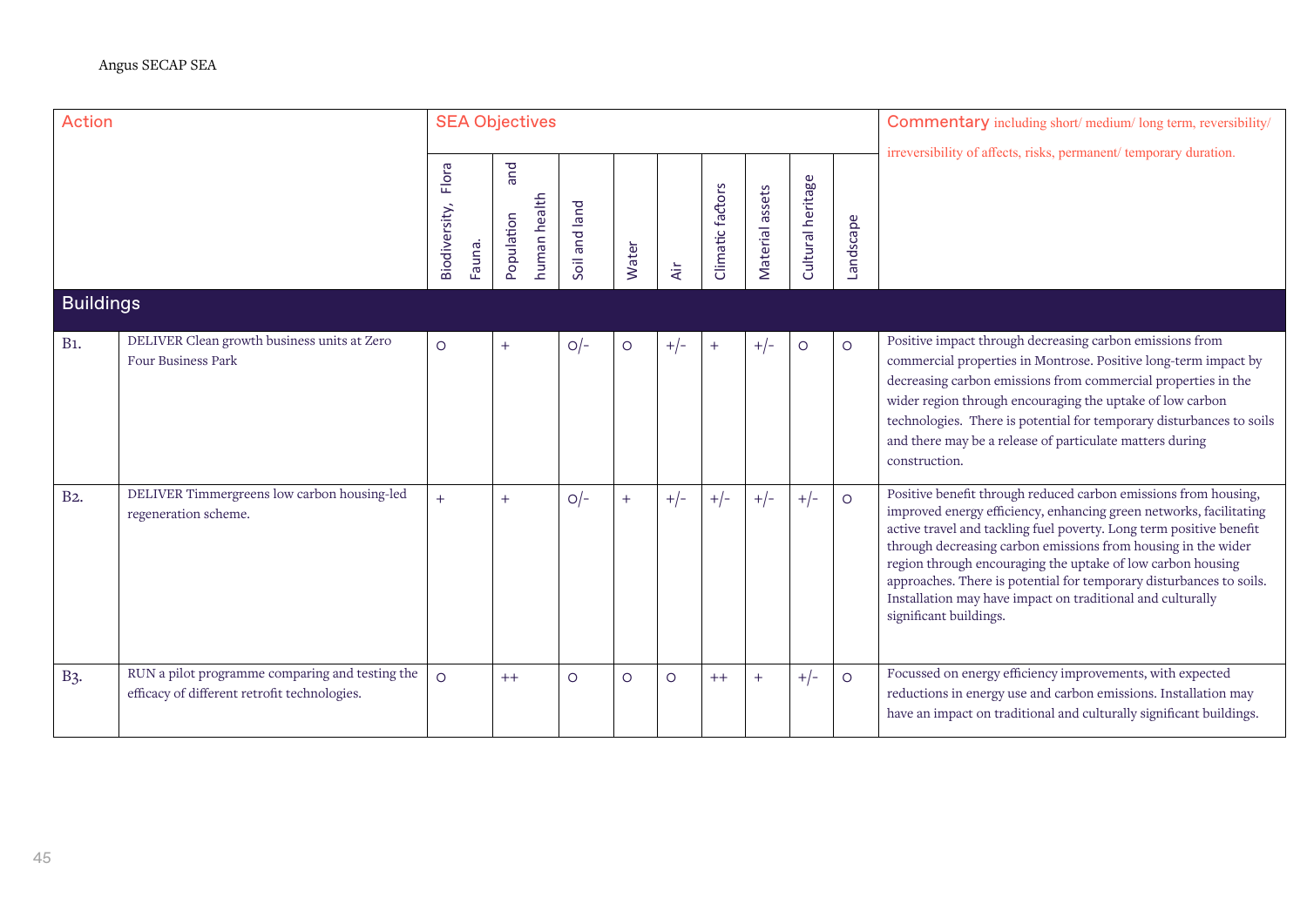| <b>B</b> <sub>4</sub> . | CONTINUE to deliver high quality, energy<br>efficient homes using a 'fabric first'<br>approach and working towards full compliance<br>with EESSH 2 by 2032. | $\circ$      | $^{++}$ | O       | $\circ$ | O       | $^{+}$ | $^{+}$ | $+/-$   | $\circ$ | Focussed on energy efficiency improvements, with expected<br>reductions in energy use and carbon emissions. Installation may<br>have an impact on traditional and culturally significant buildings.                                                                                                                                                                  |
|-------------------------|-------------------------------------------------------------------------------------------------------------------------------------------------------------|--------------|---------|---------|---------|---------|--------|--------|---------|---------|----------------------------------------------------------------------------------------------------------------------------------------------------------------------------------------------------------------------------------------------------------------------------------------------------------------------------------------------------------------------|
| <b>B5.</b>              | ENSURE continued decarbonisation of heating<br>systems in the Angus Council property portfolio.                                                             | $\circ$      | $^{+}$  | $\circ$ | $\circ$ | O       | $^{+}$ | $+$    | $\circ$ | $\circ$ | Long term impact of reducing carbon emissions and facilitating the<br>use of renewable energy in buildings.                                                                                                                                                                                                                                                          |
| B6.                     | PURSUE funding opportunities to 'Enerphit'<br>existing Council Properties which have a low<br>energy performance rating.                                    | $\circ$      | $^{+}$  | $\circ$ | $\circ$ | $\circ$ | $^{+}$ | $+$    | $O/-$   | $\circ$ | Positive long-term benefits through improving energy efficiency in<br>schools, improving the school/classroom environment and<br>reducing carbon emissions. Installation may have an impact on<br>traditional and culturally significant buildings.                                                                                                                  |
| B7.                     | DELIVER a maintenance and repair programme<br>for historic buildings to ensure they are resilient to<br>the impacts of climate change.                      | $\circ$      | $\circ$ | $\circ$ | $\circ$ | O       | $++$   | $++$   | $+/-$   | $\circ$ | Positive benefits through improving historic buildings to ensure<br>they are resilient to the impacts of climate change. Installation may<br>have an impact on traditional and culturally significant buildings.                                                                                                                                                     |
| <b>B8.</b>              | DEPLOY drainage and flood management in new<br>developments, as appropriate                                                                                 | $+/-$        | $^{+}$  | $+/-$   | $+$     | O       | $+$    | $+$    | $+$     | $+$     | Temporary disturbance to soils and habitats. Long term positive<br>benefits from increased green networks, greater protection of<br>buildings, communities, biodiversity and land from reduced<br>flooding.                                                                                                                                                          |
| <b>B9.</b>              | CONTINUE to implement the Angus Agile<br>Programme.                                                                                                         | $\circ$      | $\circ$ | $\circ$ | $\circ$ | $\circ$ | $+$    | $++$   | $\circ$ | $\circ$ | Long term benefits through reduced carbon emissions from council<br>owned buildings.                                                                                                                                                                                                                                                                                 |
| Energy                  |                                                                                                                                                             |              |         |         |         |         |        |        |         |         |                                                                                                                                                                                                                                                                                                                                                                      |
| E <sub>1</sub> .        | CREATE a North Angus Clean Growth Area in<br>Montrose.                                                                                                      | $\circ$      | $\circ$ | $O/-$   | $\circ$ | $+/-$   | $++$   | $+$    | $\circ$ | $+$ /?  | Positive benefits to Angus' renewable infrastructure and reduced<br>carbon emissions. Positive long-term impact by decreasing carbon<br>emissions from properties in the wider region through encouraging<br>the uptake of low carbon technologies The may be possible<br>temporary disturbances to soils and release of particulate matters<br>during construction. |
| E <sub>2</sub> .        | PRIORITISE the development of the Forth & Tay<br>Offshore Wind Cluster.                                                                                     | $\mathbf{5}$ | $\circ$ | $\circ$ | $+/-$   | O       | $++$   | $^{+}$ | $\circ$ | $\circ$ | Positive benefits to Angus' renewable infrastructure and reduced<br>carbon emissions. Positive long-term impact by decreasing carbon                                                                                                                                                                                                                                 |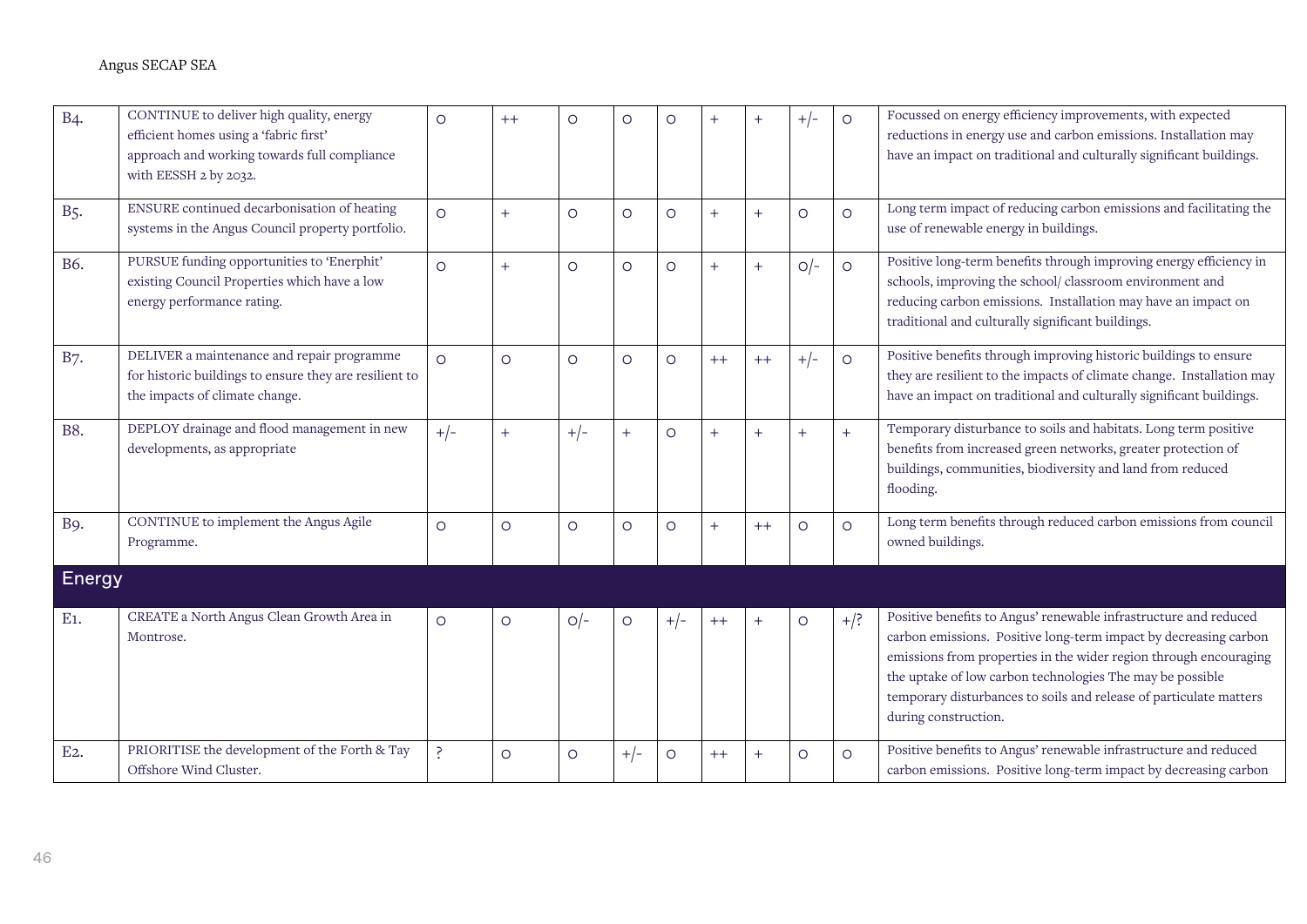|                  |                                                                                                                                                            |              |           |         |         |         |         |         |         |         | emissions from energy generation. Potential temporary impact on<br>marine environment during installation.                                                                                                                                                                                                                                            |
|------------------|------------------------------------------------------------------------------------------------------------------------------------------------------------|--------------|-----------|---------|---------|---------|---------|---------|---------|---------|-------------------------------------------------------------------------------------------------------------------------------------------------------------------------------------------------------------------------------------------------------------------------------------------------------------------------------------------------------|
| E3.              | SUPPORT the delivery of the Seagreen Wind<br>Energy project off Montrose Port.                                                                             | $\mathbf{z}$ | $\circ$   | $\circ$ | $+/-$   | $\circ$ | $++$    | $+/-$   | $\circ$ | $O/-$   | Positive benefits to Angus' renewable infrastructure and reduced<br>carbon emissions. Positive long-term impact by decreasing carbon<br>emissions from energy generation. Potential temporary impact on<br>marine environment during installation. There is a potential<br>negative impact on landscape through the visual impact of the<br>projects. |
| E4.              | EXPLORE the potential for repurposing<br>the Restenneth landfill site for renewable energy<br>generation through either Solar PV deployment or<br>biofuels | $\circ$      | $\circ$   | $+$     | $\circ$ | $\circ$ | $++$    | $+$     | $\circ$ | $\circ$ | Positive long-term benefits through reduction in brownfield/<br>derelict/contaminated land. Positive long-term impact by<br>decreasing carbon emissions from energy generation.                                                                                                                                                                       |
| E <sub>5</sub> . | CONTINUE installing solar PVs on high energy<br>use buildings and investigate/ pilot battery storage<br>solutions.                                         | $\Omega$     | $^{+}$    | $\circ$ | $\circ$ | Ş       | $^{++}$ | $++$    | $+/-$   | 3       | Positive benefit through increased energy generated from renewable<br>sources resulting in a reduction in carbon emissions and long-term<br>benefits of sustainable energy generation. Installations may have an<br>impact on traditional or culturally significant buildings.                                                                        |
| E6.              | PILOT Local Heat and Energy Efficiency Strategy<br>(LHEES) implementation with selected rural<br>communities                                               | $\circ$      | $+$       | $\circ$ | $\circ$ | $\circ$ | $+$     | $\circ$ | $\circ$ | $\circ$ | Long term improvement to energy efficiency and an increase in the<br>amount of energy produced from renewable sources.                                                                                                                                                                                                                                |
| E7.              | ENSURE adequate provision of Solar PVs and<br>Battery Storage systems at EV charging hubs,<br>where appropriate.                                           | $\circ$      | $\ddot{}$ | $+/-$   | $\circ$ | $+$     | $+$     | $++$    | $\circ$ | $\circ$ | Positive benefit to Angus with long term benefits to air quality and<br>climatic factors. Cumulative benefit through effective co-<br>ordination with other sustainable transport strategies. There is<br>potential for temporary disturbances to soils.                                                                                              |
| E8.              | EXPLORE the potential of innovative models for<br>investment and management of renewable energy<br>generation infrastructure for rural communities         | $\circ$      | $++$      | $\circ$ | $\circ$ | $\circ$ |         | $+$     | O       | $\circ$ | Positive benefits in tackling fuel poverty and promoting sustainable<br>energy generation in rural communities.                                                                                                                                                                                                                                       |
| E9.              | IMPROVE the efficiency of public lighting<br>infrastructure and the performance of the<br>supporting energy network, through opportunities                 | $\circ$      | $\circ$   | $\circ$ | $\circ$ | $\circ$ |         | $+$     | $\circ$ | $\circ$ | Positive benefits through improvements to existing infrastructure<br>and reduction in energy use through the use of energy efficient<br>streetlights.                                                                                                                                                                                                 |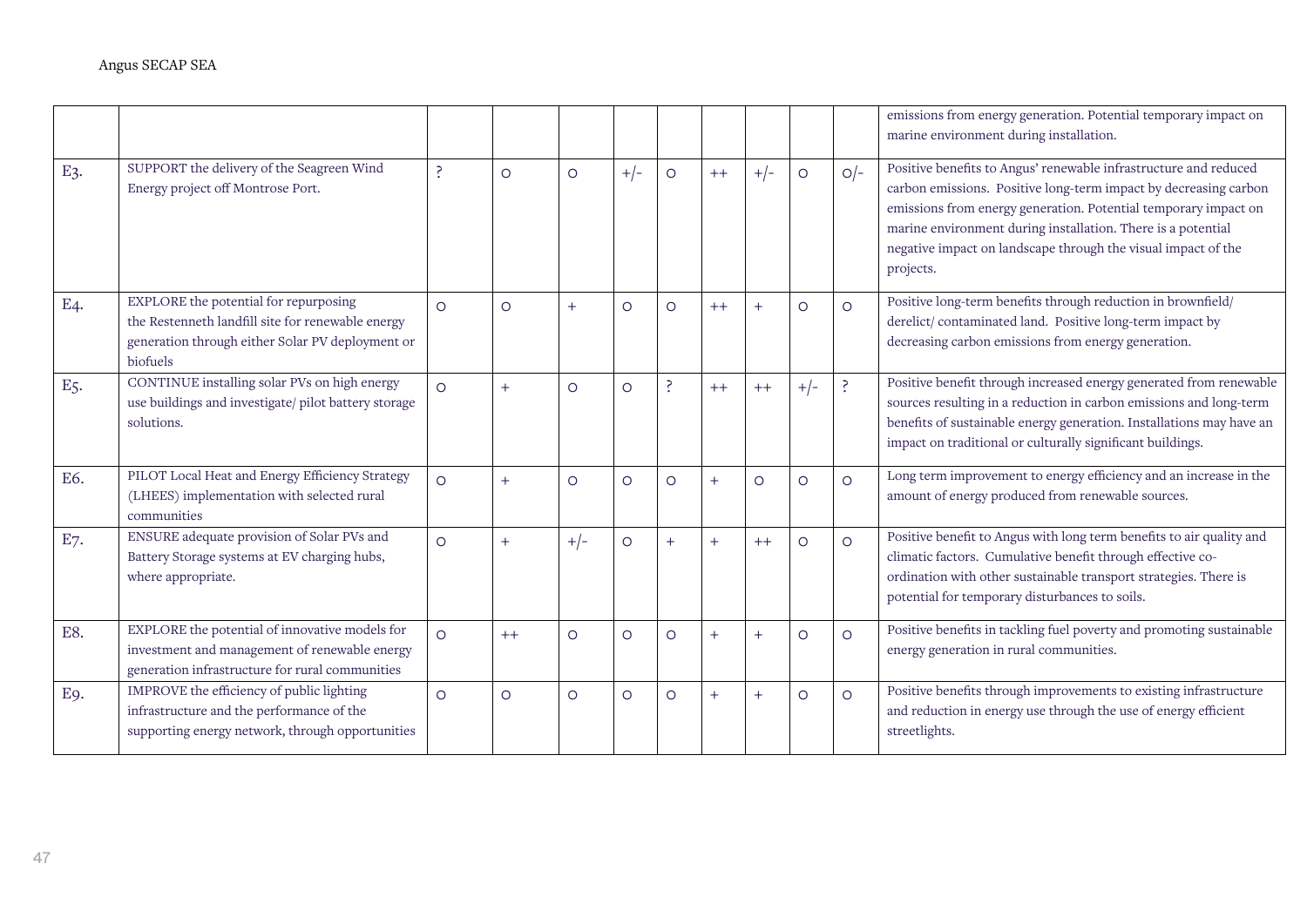|                  | presented by the streetlight replacement<br>programme.                                                                                             |                |      |         |         |      |        |        |         |         |                                                                                                                                                                                                                                                                                                            |
|------------------|----------------------------------------------------------------------------------------------------------------------------------------------------|----------------|------|---------|---------|------|--------|--------|---------|---------|------------------------------------------------------------------------------------------------------------------------------------------------------------------------------------------------------------------------------------------------------------------------------------------------------------|
| Transport        |                                                                                                                                                    |                |      |         |         |      |        |        |         |         |                                                                                                                                                                                                                                                                                                            |
| T1.              | DELIVER the 2020 Angus Active Travel Strategy                                                                                                      | $+$ /0         | $++$ | O       | $O/$ +  | $++$ | $++$   | $+$    | O       | $\circ$ | Positive cumulative benefits expected through investment in active<br>travel with benefits to air quality and a reduction in carbon<br>emissions. Potential temporary disturbance to soils.                                                                                                                |
| T <sub>2</sub> . | ENHANCE active travel networks, taking account<br>priorities in the TAYPlan Green Network Strategy                                                 | $\overline{+}$ | $++$ | $\circ$ | $O/+$   | $++$ | $++$   | $^{+}$ | $\circ$ | $\circ$ | Positive cumulative benefits expected through enhancement of<br>Green Networks with benefits to air quality, providing additional<br>amenity space, enhancing biodiversity and a reduction in carbon<br>emissions.                                                                                         |
| T <sub>3</sub> . | ENHANCE infrastructure improvement and<br>maintenance processes to encourage<br>additional provision of facilities for pedestrians<br>and cyclists | $\circ$        | $++$ | $\circ$ | O       | $++$ | $++$   | $^{+}$ | $\circ$ | $\circ$ | Positive benefits as a result of increased provision for Active Travel<br>including improved air quality and community health and wellbeing.<br>There is potential for temporary disturbances to soils.                                                                                                    |
| T <sub>4</sub> . | SUPPORT Angus Cycle Hub community cycling<br>programmes                                                                                            | $\circ$        | $++$ | $\circ$ | $\circ$ | $++$ | $++$   | $++$   | $\circ$ | $\circ$ | Positive cumulative benefit through additional programmes to<br>support active travel, reducing carbon emissions from transport and<br>improving air quality.                                                                                                                                              |
| T <sub>5</sub> . | SUPPORT the implementation of<br>the Tactran Regional Electric Vehicle Strategy                                                                    | $\circ$        |      | $\circ$ | O       | $+$  | $+$    | $+$    | $\circ$ | $\circ$ | Positive benefit to Angus with long term benefits to air quality and<br>climatic factors. Cumulative benefit to air quality alongside other<br>active travel actions.                                                                                                                                      |
| T6.              | IMPLEMENT a low carbon Mobility Hub at<br><b>Brechin</b>                                                                                           | $\circ$        |      | $O/-$   | $\circ$ | $+$  | $+$    | $+$    | $\circ$ | $\circ$ | Positive benefit to Angus with long term benefits to air quality and<br>climatic factors and promotion of sustainable transport<br>alternatives. Cumulative benefit through effective co-ordination<br>with Regional Electric Vehicle Strategy. There is potential for<br>temporary disturbances to soils. |
| T7.              | IMPLEMENT an EV charging hub in Arbroath                                                                                                           | $\circ$        |      | $O/-$   | O       | $+$  | $^{+}$ | $^{+}$ | O       | $\circ$ | Positive benefit to Angus with long term benefits to air quality and<br>climatic factors. Cumulative benefit through effective co-                                                                                                                                                                         |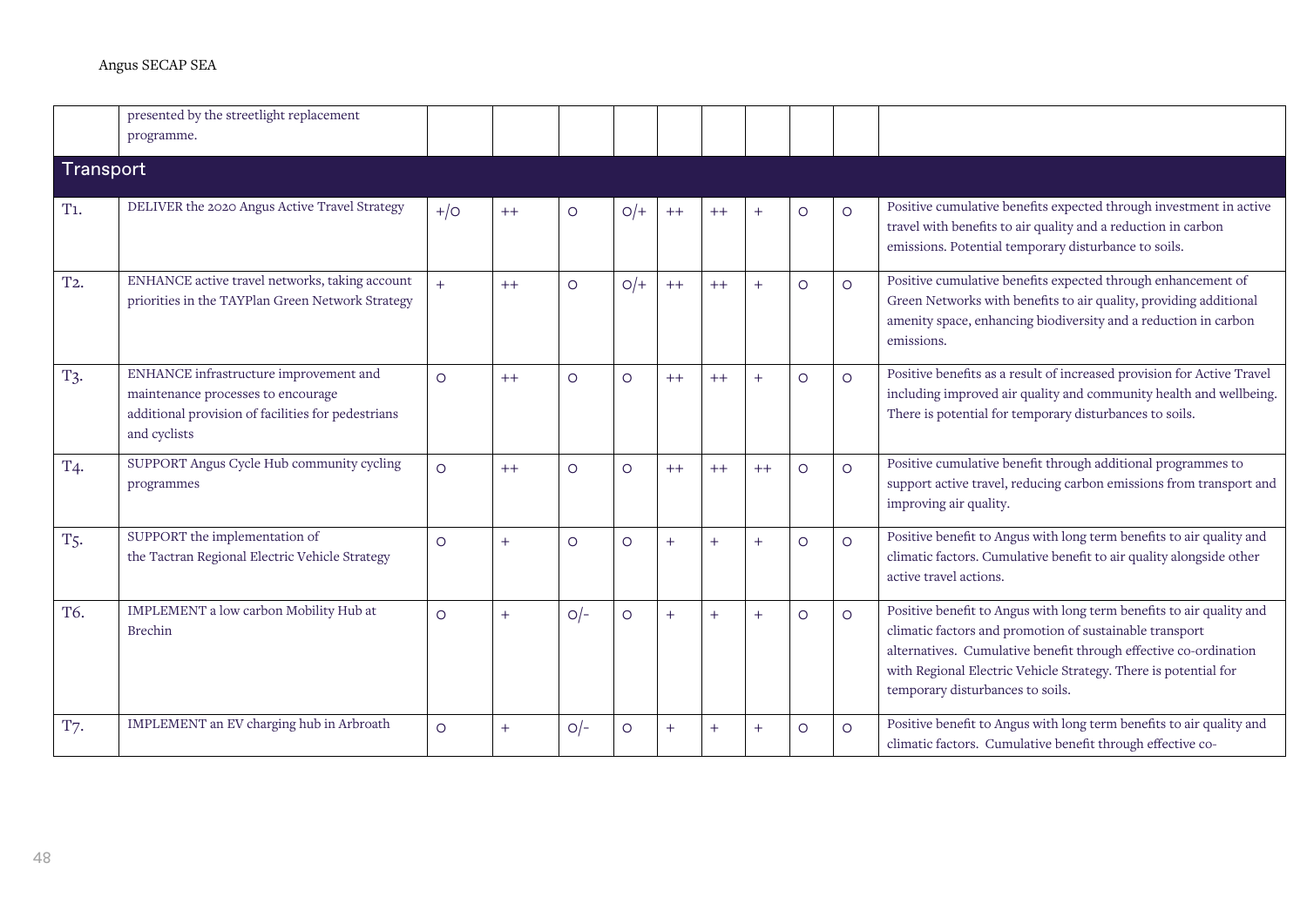|                   |                                                                                                                                                                           |         |         |         |         |         |      |     |         |         | ordination with Regional Electric Vehicle Strategy. There is<br>potential for temporary disturbances to soils.                                                                                                                                                                                                                                                                  |
|-------------------|---------------------------------------------------------------------------------------------------------------------------------------------------------------------------|---------|---------|---------|---------|---------|------|-----|---------|---------|---------------------------------------------------------------------------------------------------------------------------------------------------------------------------------------------------------------------------------------------------------------------------------------------------------------------------------------------------------------------------------|
| T8.               | IMPLEMENT any recommendations of the fleet<br>review that could reduce the carbon impact of the<br>Angus Council vehicle fleet                                            | $\circ$ | $O/+$   | $\circ$ | $\circ$ | $O/+$   | $+$  | $+$ | $\circ$ | $\circ$ | Positive benefits as a result of improvements to the fleet, reduced<br>carbon emissions from council owned/ operated transport and<br>improved air quality.                                                                                                                                                                                                                     |
| T9.               | DEVELOP a Passenger Transport Strategy                                                                                                                                    | $\circ$ | $++$    | $\circ$ | $\circ$ | $+$     | $+$  | $+$ | $\circ$ | $\circ$ | Positive benefits as a result of improved public transport, reducing<br>the number of private vehicles on the road and associated carbon<br>emissions.                                                                                                                                                                                                                          |
| T <sub>10</sub> . | IMPLEMENT key parts of the Tactran Regional<br>Transport Strategy.                                                                                                        | $\circ$ | $+$     | $\circ$ | $\circ$ | $^{+}$  | $+$  | $+$ | $\circ$ | $\circ$ | Positive benefits as a result of improved public transport, reducing<br>the number of private vehicles on the road and associated carbon<br>emissions in the medium-long term.                                                                                                                                                                                                  |
| T <sub>11</sub> . | DELIVER offshore asset monitoring and repairs<br>using drone technologies                                                                                                 | $\circ$ | $+/-$   | $\circ$ | $\circ$ | $+$     |      | $+$ | $\circ$ | $\circ$ | Positive long-term benefits as a result of decreased carbon<br>emissions. There are both positive and potentially negative impacts<br>on human health and wellbeing. By utilising drone technology there<br>is a significant decrease in the risk to human health when<br>undertaking offshore monitoring activities, but the drones may<br>cause a nuisance in terms of noise. |
| T <sub>12</sub> . | REDEVELOP the Montrose railhead to shift<br>Montrose Port road freight transport to rail                                                                                  | $\circ$ | $+$     | $\circ$ | $\circ$ | $++$    | $++$ | $+$ | $\circ$ | $\circ$ | Positive benefits through reduced road-based freight leading to<br>decreased carbon emissions and long-term improved air quality. As<br>the railway is already existing it is unlikely to result in significant<br>additional construction works.                                                                                                                               |
| T <sub>13</sub> . | DEVELOP policies to strengthen the resilience of<br>Angus's transport network to the impacts of<br>climate change, as part of the Tactran Regional<br>Transport Strategy. | $+$     | $\circ$ | O       | $+$     | $\circ$ | $++$ | $+$ | $\circ$ | $\circ$ | Positive long-term benefits as a result of ensuring essential<br>infrastructure is resilient to the impacts of climate change.<br>Measures will avoid and reduce flood risk.                                                                                                                                                                                                    |
|                   | Land Use & Forestry                                                                                                                                                       |         |         |         |         |         |      |     |         |         |                                                                                                                                                                                                                                                                                                                                                                                 |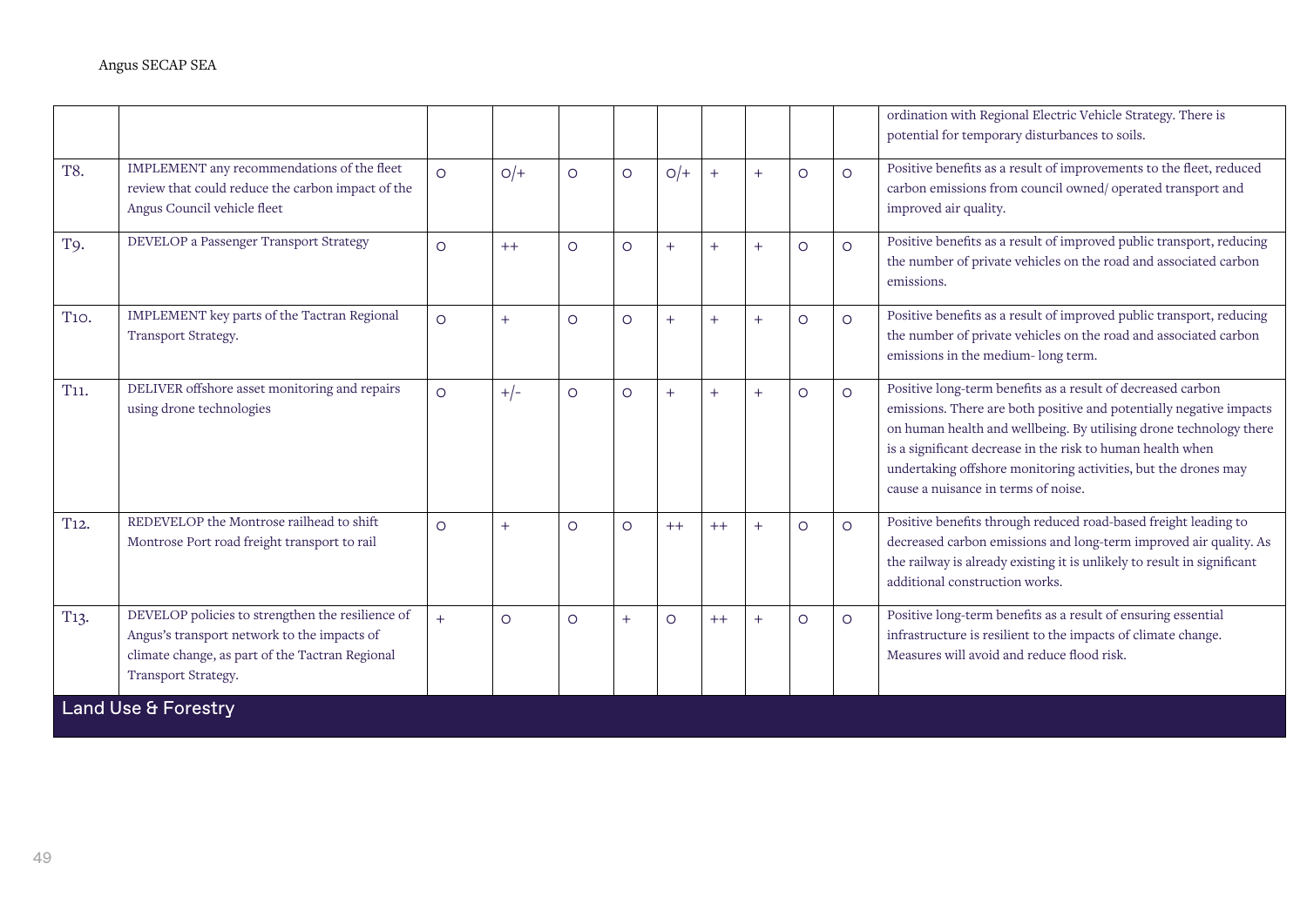| L1.              | <b>IMPLEMENT</b> the TAYplan Green Network<br>Strategy as it relates to Angus.                                                                                      | $+$     | $++$    | $^{+}$  | $^{+}$  |           | $+$     | O       | O       | $+$     | Multiple benefits through increased access to green spaces,<br>improved air quality, enhanced habitats and biodiversity, natural<br>flood management and improved resilience.                                                                                                                                                                                |
|------------------|---------------------------------------------------------------------------------------------------------------------------------------------------------------------|---------|---------|---------|---------|-----------|---------|---------|---------|---------|--------------------------------------------------------------------------------------------------------------------------------------------------------------------------------------------------------------------------------------------------------------------------------------------------------------------------------------------------------------|
| $L2$ .           | DEVELOP and EXPAND work<br>around Angus' Green Health initiatives.                                                                                                  | $\circ$ | $++$    | $\circ$ | $\circ$ | $\circ$   | $\circ$ | $\circ$ | $\circ$ | $\circ$ | Positive benefits to human health and increased access to green<br>networks.                                                                                                                                                                                                                                                                                 |
| L <sub>3</sub> . | ENSURE the Shoreline Management Plan (SMP2)<br>policies are integrated into development control<br>activities, as appropriate.                                      | $\circ$ | $+$     | O       | $+$     | $\circ$   | $+$     | $\circ$ | O       | $\circ$ | Positive impacts from managing risks of coastal flooding and<br>erosion.                                                                                                                                                                                                                                                                                     |
| L4.              | ENGAGE with community groups to educate and<br>raise awareness amongst the public of flooding.                                                                      | $\circ$ | $+$     | O       | $\circ$ | $\circ$   | $+$     | $\circ$ | O       | $\circ$ | Positive benefits to communities through increased resilience to the<br>impacts of climate change.                                                                                                                                                                                                                                                           |
| L <sub>5</sub> . | EXPAND the integrated land use<br>approach adopted by the River South Esk<br>Catchment Partnership to other river catchments<br>and involve relevant land managers. | $+$ /0  | $\circ$ | O       | $+$     | $\circ$   | $+$     | $\circ$ | $\circ$ | $O/+$   | Positive benefits through the expansion of a successful, joined-up<br>approach to improving water quality, biodiversity and local<br>communities.                                                                                                                                                                                                            |
| L6.              | IDENTIFY opportunities for natural flood<br>management or other enhancement projects<br>arising from the flood risk plans                                           | $+$     | $+$     | $+$     | $+$     | $\ddot{}$ | $+$     | $+$     | O       | $\circ$ | Long term, multiple positive benefits through increased woodland<br>expansion and peatland restoration alongside enhanced green<br>spaces, and increased resilience to flooding and other impacts of<br>climate change.                                                                                                                                      |
| L7.              | DEVELOP guidance for enhancing green and blue<br>networks in the region, enhancing and connecting<br>networks.                                                      | $+$     | $+$     | $+/-$   | $+$     | $+$       | $+$     | $\circ$ | O       | $+$     | The guidance will identify opportunities to enhance green networks<br>which will have a positive impact on human health, air and water<br>quality, improved habitats and increased biodiversity and increased<br>resilience to the impacts of climate change through natural flood<br>management. Landscaping may cause a temporary disturbance to<br>soils. |
| L8.              | DESIGN and structure development to minimise<br>environmental impacts and promote sustainable<br>behaviours.                                                        | $\circ$ | $+$     | $O/-$   | $\circ$ | $+$       | $+$     | $+/-$   | $\circ$ | $\circ$ | Positive long-term benefits through promoting and facilitating the<br>development of sustainable communities through the promotion of<br>active travel, creating energy efficient homes, encouraging                                                                                                                                                         |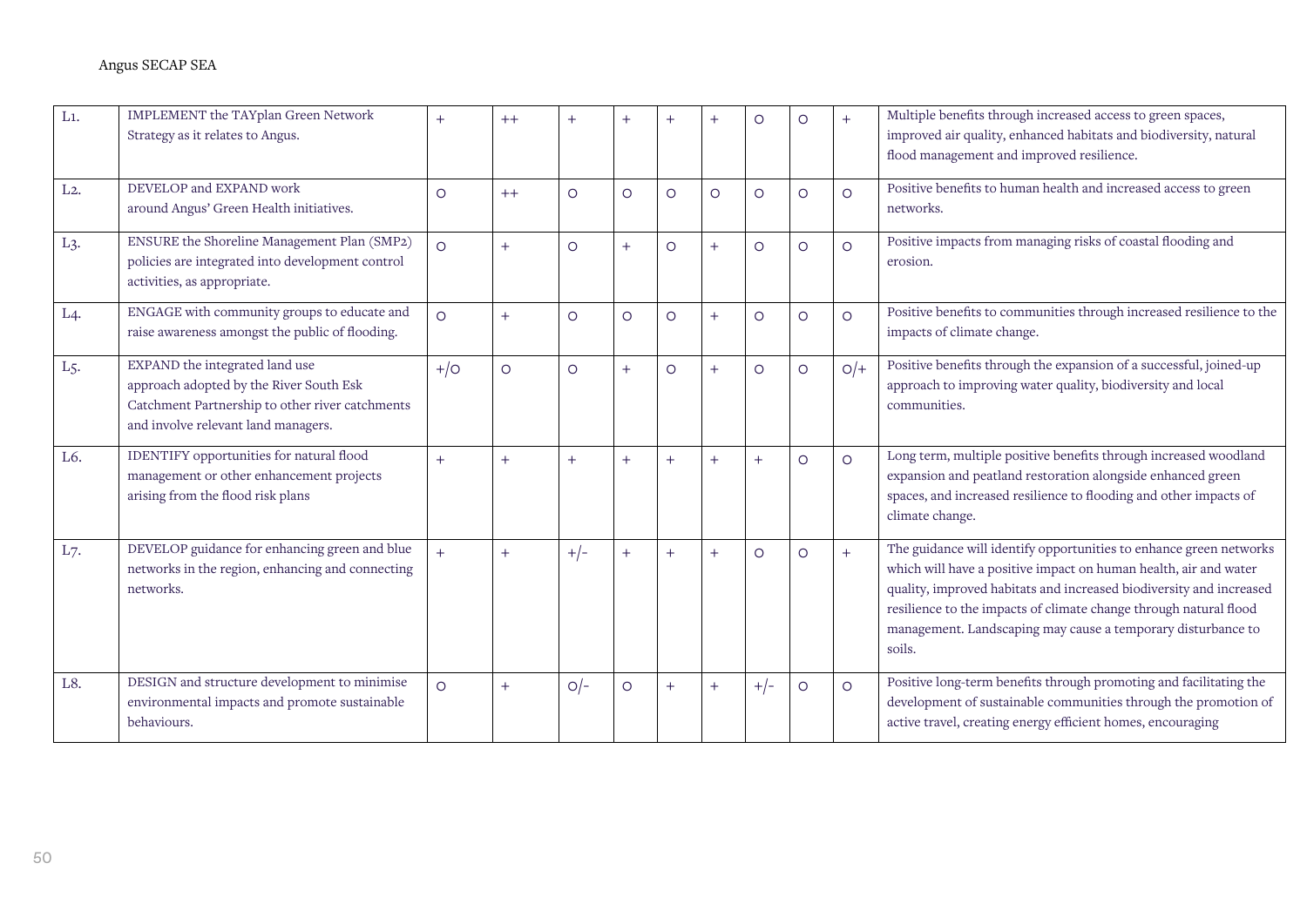|                   |                                                                                                                                                                                                                                                                        |      |         |      |           |         |           |         |         |      | renewable energy generation, enhancing green spaces etc.<br>Construction may cause a temporary disturbance to soils.                                                                                                                                                                            |
|-------------------|------------------------------------------------------------------------------------------------------------------------------------------------------------------------------------------------------------------------------------------------------------------------|------|---------|------|-----------|---------|-----------|---------|---------|------|-------------------------------------------------------------------------------------------------------------------------------------------------------------------------------------------------------------------------------------------------------------------------------------------------|
| L9.               | SUPPORT and PROMOTE third party<br>organisations delivering Angus wide invasive non-<br>native species (INNS) projects                                                                                                                                                 | $++$ | $\circ$ | $+$  | $+$       | $\circ$ | $+$       | $\circ$ | $\circ$ | $++$ | Positive benefits through the removal of non-native species.                                                                                                                                                                                                                                    |
| L10.              | ENABLE/ENCOURAGE temporary greening<br>projects on vacant and derelict land.                                                                                                                                                                                           | $+$  | $+$     | $+$  | $\ddot{}$ | $+$     | $\ddot{}$ | $+$     | $\circ$ | $+$  | Short term positive benefits through increased green spaces and<br>improvements to vacant and derelict land.                                                                                                                                                                                    |
| L <sub>11</sub> . | IMPLEMENT Tayside Local Biodiversity Action<br>Plan 2016-26.                                                                                                                                                                                                           | $++$ | $+$     | $+$  | $+$       | $+$     | $+$       | $\circ$ | $\circ$ | $+$  | Long term, multiple positive benefits through enhanced natural<br>habitats, enhanced green spaces and resultant improvements in air<br>quality.                                                                                                                                                 |
| L <sub>12</sub> . | SUPPORT and PROMOTE woodland expansion in<br>the 'Target' areas within Angus as identified by<br>Angus Woodland and Forestry Framework and the<br>Cairngorms National Park Forestry Strategy.                                                                          | $++$ | $+$     | $++$ | $++$      | $++$    | $++$      | $\circ$ | $\circ$ | $+$  | Long term, multiple positive benefits through increased woodland<br>expansion including positive impacts on human health, air and<br>water quality, improved habitats, increased biodiversity and<br>increased resilience to the impacts of climate change through<br>natural flood management. |
| L <sub>1</sub> 3. | CONTINUE to support the delivery of peatland<br>restoration projects.                                                                                                                                                                                                  | $++$ | $+$     | $++$ | $++$      | $++$    | $++$      | $\circ$ | $\circ$ | $+$  | Long term, multiple positive benefits through peatland restoration<br>including positive impacts on human health, air and water quality,<br>improved habitats and increased resilience to the impacts of climate<br>change through natural flood management.                                    |
| L14.              | SUPPORT development of sustainable tourism.<br>This would include food, transport and building<br>energy efficiency. This activity contributes to the<br>4th Cairngorms National Park Partnership Plan<br>and will deliver against the Tourism Declares<br>initiative. | $+$  | $+$     | $++$ | $\circ$   | $+$     | $++$      | $+$     | $++$    | $+$  | Long term, multiple positive benefits through sustainable tourism<br>including positive impacts on human health, climatic factors and<br>cultural heritage.                                                                                                                                     |
|                   | <b>Agriculture &amp; Food</b>                                                                                                                                                                                                                                          |      |         |      |           |         |           |         |         |      |                                                                                                                                                                                                                                                                                                 |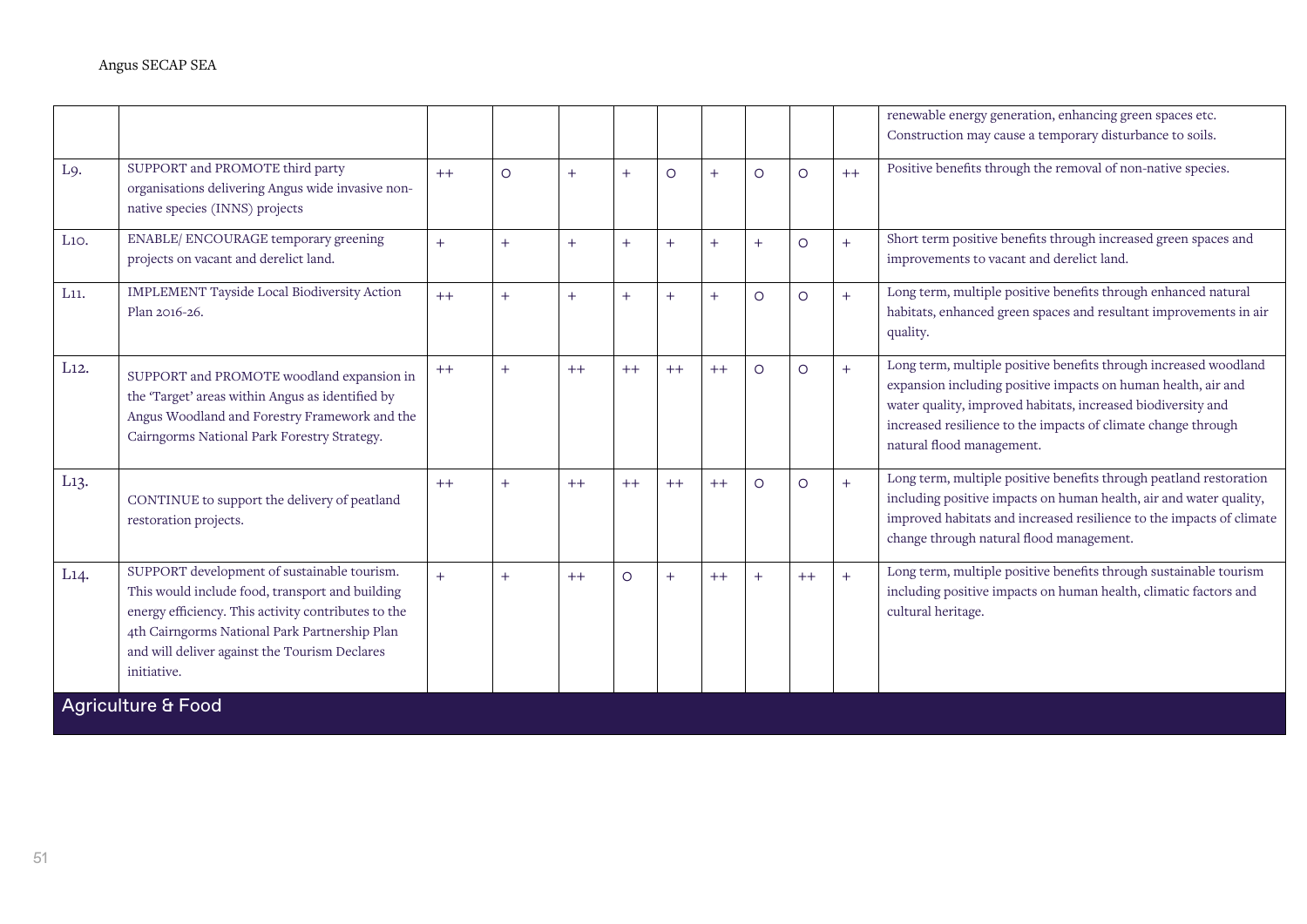| $A1$ . | DEVELOP a Centre for Agricultural Sustainable<br>Innovation at Forfar. | $\circ$ | $+$ | $+/-$ | O       | $O/-$ | $+$              | O       | $\circ$ | $+/-$   | Positive long-term impact by decreasing carbon emissions from<br>agriculture in Angus through encouraging the uptake of low carbon<br>technologies and sustainable farming practices including<br>sustainable water and soil management practices. There is<br>potential for temporary disturbances to soils during construction<br>and the release of particulate matters during construction.                                                                                                                                     |
|--------|------------------------------------------------------------------------|---------|-----|-------|---------|-------|------------------|---------|---------|---------|-------------------------------------------------------------------------------------------------------------------------------------------------------------------------------------------------------------------------------------------------------------------------------------------------------------------------------------------------------------------------------------------------------------------------------------------------------------------------------------------------------------------------------------|
| A2.    | DELIVER a crop quality centre.                                         | $\circ$ | $+$ | $+/-$ | $\circ$ | $O/-$ | $+$              | $\circ$ | $\circ$ | $\circ$ | Positive long-term impact by decreasing carbon emissions from<br>agriculture in Angus through encouraging the uptake of low carbon<br>technologies and sustainable farming practices including<br>sustainable water and soil management practices. Positive benefits<br>through increased food security and resilience of the agricultural<br>sector to the impacts of climate change. There is potential for<br>temporary disturbances to soils during construction and the release<br>of particulate matters during construction. |
| A3.    | DELIVER a precision farming centre.                                    | $\circ$ | $+$ | $+/-$ | $\circ$ | $O/-$ | $\pm$            | $\circ$ | $\circ$ | $\circ$ | Positive long-term impact by decreasing carbon emissions from<br>agriculture in Angus through innovative sustainable farming<br>practices. Positive benefits through increased food security and<br>resilience of the agricultural sector to the impacts of climate<br>change. There is potential for temporary disturbances to soils<br>during construction and the release of particulate matters during<br>construction.                                                                                                         |
| A4.    | DELIVER an innovation farm.                                            | $\circ$ | $+$ | $+/-$ | $\circ$ | $O/-$ | $\color{red}{+}$ | $\circ$ | $\circ$ | $\circ$ | Positive long-term impact by decreasing carbon emissions from<br>agriculture in Angus through innovative sustainable farming<br>practices. Positive benefits through increased food security and<br>resilience of the agricultural sector to the impacts of climate<br>change. There is potential for temporary disturbances to soils<br>during construction and the release of particulate matters during<br>construction.                                                                                                         |
| A5.    | DELIVER a Neutral Spirit Still at Arbikie Highland<br>Estate.          | $\circ$ | $+$ | $+/-$ | $\circ$ | $O/-$ | $+$              | $\circ$ | $\circ$ | $\circ$ | Positive long-term impact by decreasing carbon emissions from gin<br>and spirit manufacturing. Positive benefits through showcasing the<br>benefits of sustainable business models and practices. There is                                                                                                                                                                                                                                                                                                                          |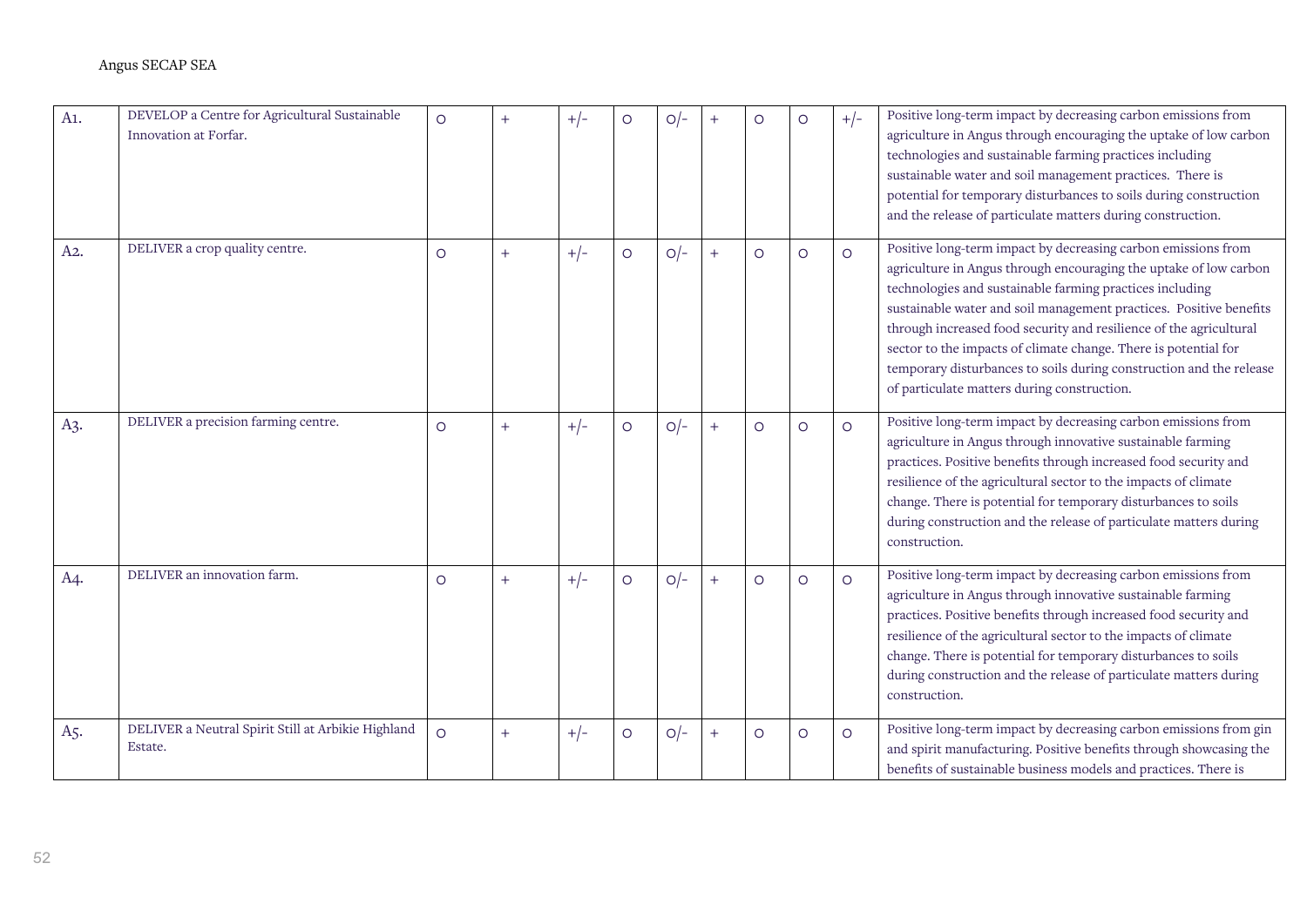|        |                                                                                                                                                         |                |         |         |         |         |        |         |         |         | potential for temporary disturbances to soils during construction<br>and the release of particulate matters during construction.                                                                                                                                                |
|--------|---------------------------------------------------------------------------------------------------------------------------------------------------------|----------------|---------|---------|---------|---------|--------|---------|---------|---------|---------------------------------------------------------------------------------------------------------------------------------------------------------------------------------------------------------------------------------------------------------------------------------|
| A6.    | DEVELOP and support local food procurement<br>practices by public sector organisations                                                                  | $\circ$        | $++$    | $\circ$ | $\circ$ | $+$     | $+$    | $\circ$ | $\circ$ | $\circ$ | Positive benefits to population and human health through increased<br>access to fresh, healthy produce. Long term benefits through<br>reduced carbon emissions as a result of the transportation of food.                                                                       |
| A7.    | CONTINUE to promote local food and drink<br>initiatives through the Angus Tourism Cooperative<br>and Appetite for Angus.                                | $\circ$        | $+$     | $\circ$ | $\circ$ | $+$     | $^{+}$ | $\circ$ | $\circ$ | $\circ$ | Positive benefits through increased access to local, fresh produce.<br>Long term benefits through reduced carbon emissions as a result of<br>the transportation of food.                                                                                                        |
| A8.    | IMPLEMENT actions within the Angus Food<br>Growing Strategy could reduce the carbon impact<br>of food provision in Angus                                | $\circ$        | $++$    | $\circ$ | $\circ$ | $\circ$ | $+$    | $+$     | $\circ$ | $\circ$ | Positive benefits through increased food security and community<br>resilience to the impacts of climate change. Benefits through<br>increased access to local, fresh produce. Long term benefits through<br>reduced carbon emissions as a result of the transportation of food. |
| A9.    | IDENTIFY land that can be used for community<br>growing initiatives in line with the Angus Food<br>Growing Strategy.                                    | $+$            | $++$    | $+$     | $\circ$ | $+$     | $^{+}$ | $^{+}$  | $\circ$ | $+$     | Long term positive benefits through the promotion of community<br>growing initiatives. Benefits to soil through repurposing of vacant<br>and derelict land and enhancing green networks.                                                                                        |
| A10.   | SUPPORT local growing initiatives and help<br>identify partnership opportunities.                                                                       | $\overline{+}$ | $++$    | $+$     | $\circ$ | $+$     | $^{+}$ | $+$     | $\circ$ | $+$     | Local food growing builds resilience, reduces carbon emissions, can<br>improve soils, landscape and biodiversity and contribute towards<br>water and air quality in comparison to other land uses.                                                                              |
| A11.   | PROMOTE the value and widespread adoption of<br>nature friendly farming practices, to create<br>healthier soil, woodlands and habitats across<br>Angus. | $++$           | $+$     | $++$    | $\circ$ | $\circ$ | $+$    | $\circ$ | $\circ$ | $+$     | Long term positive benefits through the promotion of nature<br>friendly farming practices. This contributes reduction in water use,<br>maintaining soil health, and minimising air and water pollution.                                                                         |
| Waste  |                                                                                                                                                         |                |         |         |         |         |        |         |         |         |                                                                                                                                                                                                                                                                                 |
| $W1$ . | IMPLEMENT alignment of kerbside collection<br>services with the Scotland's Deposit Return<br>Scheme to be rolled out in July 2022                       | $\ddot{}$      | $\circ$ | $\circ$ | $O/+$   | $\circ$ | $^{+}$ | $++$    | $\circ$ | $\circ$ | Positive benefits in increasing waste collection efficiencies and<br>promoting sustainable practices and reducing Angus' waste and<br>litter.                                                                                                                                   |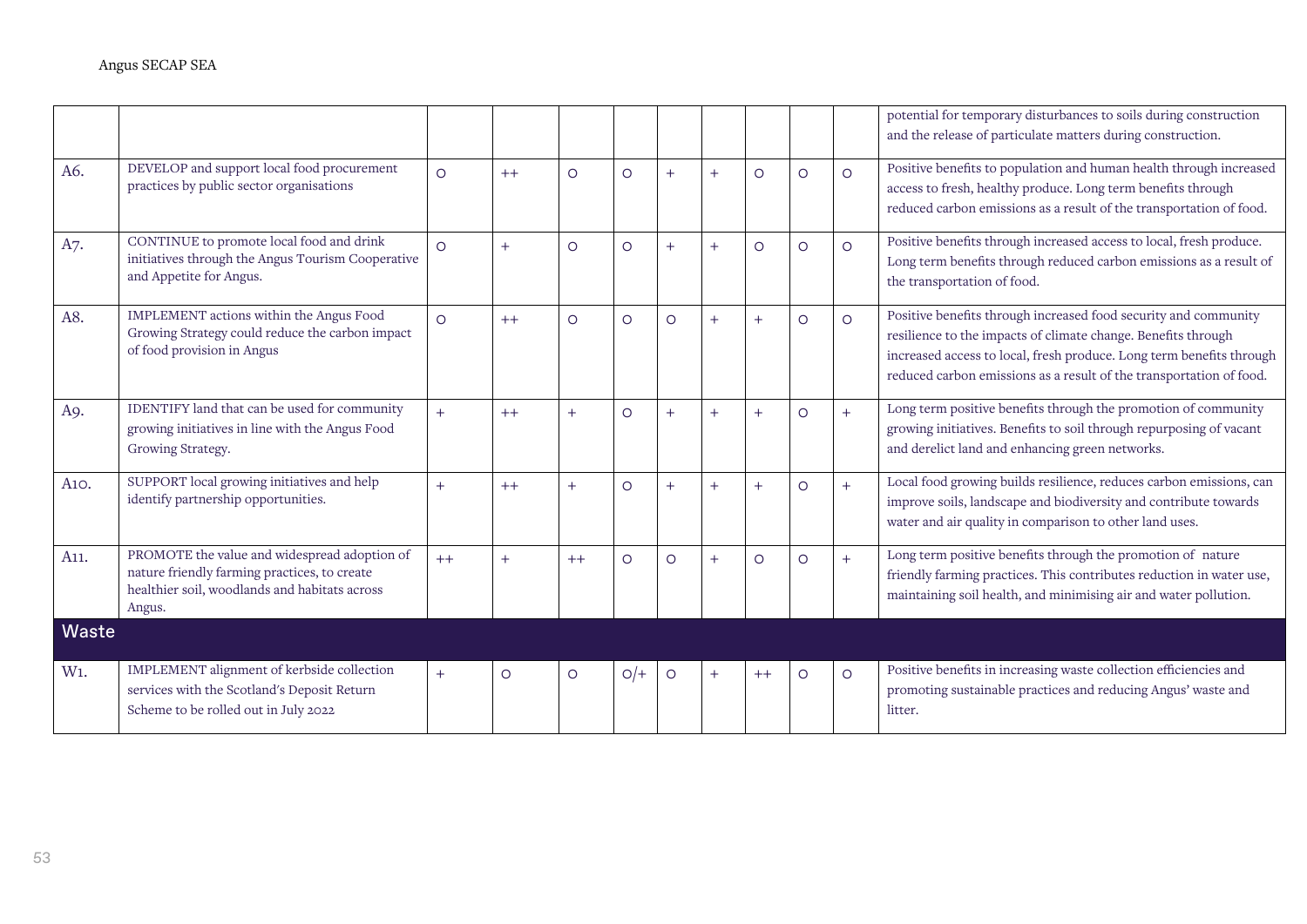| W <sub>2</sub> . | CONTINUE the "Right Stuff, Right Bin" campaign,<br>leveraging both on-line and print media                                                                     | $\circ$  | $+$     | $^{+}$  | $O/+$   | $\ddot{}$ | $+$     |         | O       | $\circ$ | Positive benefits in promoting sustainable practices and reducing<br>Angus' waste and litter.                                                                                                           |
|------------------|----------------------------------------------------------------------------------------------------------------------------------------------------------------|----------|---------|---------|---------|-----------|---------|---------|---------|---------|---------------------------------------------------------------------------------------------------------------------------------------------------------------------------------------------------------|
| W <sub>3</sub> . | IMPLEMENT a programme to increase the use of<br>recycling and food waste processing by customers<br>of Angus Council's commercial waste management<br>services | $\Omega$ | $+$     | $+$     | $O/+$   | $+$       | $+$     | $+$     | $\circ$ | $\circ$ | Positive benefits in promoting recycling and reducing Angus' waste<br>and litter within workplaces.                                                                                                     |
| W4.              | SUPPORT local initiatives to reduce food waste.                                                                                                                | $\circ$  | $+$     | $+$     | $+$     | $+$       | $+$     | $\circ$ | $\circ$ | $\circ$ | Positive benefits in reducing the amount of food waste generated in<br>Angus and promoting sustainable practices. Positive impact due to a<br>reduction in the amount of litter.                        |
| W <sub>5</sub> . | CONTINUE programmes to redistribute surplus<br>food to community organisations.                                                                                | $\circ$  | $++$    | $+$     | $+$     | $\circ$   | $+$     | $\circ$ | $\circ$ | $\circ$ | Positive benefits in reducing the amount of food waste generated in<br>Angus, tackling food poverty and promoting sustainable practices.<br>Positive impact due to a reduction in the amount of litter. |
| W6.              | ADOPT circular economy principles in supply<br>chains for major development projects in<br>the region                                                          | $\circ$  | $\circ$ | $+$     | $+$     | $\circ$   | $+$     | $++$    | $\circ$ | $\circ$ | Positive cumulative benefit expected through significant waste<br>reduction and increase of re-using and repair in major<br>developments.                                                               |
|                  | Governance & Process                                                                                                                                           |          |         |         |         |           |         |         |         |         |                                                                                                                                                                                                         |
| $G1$ .           | EVOLVE the Climate Change Member Officers<br>Group and accompanying Working Groups into a<br>SECAP Steering Group and temporary working<br>groups              | $\circ$  | $\circ$ | $\circ$ | $\circ$ | $\circ$   | $\circ$ | $\circ$ | $\circ$ | $\circ$ | Administrative action with no discernible environmental impact.                                                                                                                                         |
| G <sub>2</sub>   | ESTABLISH a Community Climate Forum to<br>engage community groups and advise on the<br>development of the SECAP                                                | $\Omega$ | $\circ$ | $\circ$ | $\circ$ | $\circ$   | $\circ$ | $\circ$ | $\circ$ | $\circ$ | Administrative action with no discernible environmental impact.                                                                                                                                         |
| $G3$ .           | RECRUIT a SECAP Coordinator for facilitating<br>management, reporting and communication<br>activities in relation to the SECAP                                 | $\circ$  | $\circ$ | $\circ$ | $\circ$ | $\circ$   | $\circ$ | $\circ$ | $\circ$ | $\circ$ | Administrative action with no discernible environmental impact.                                                                                                                                         |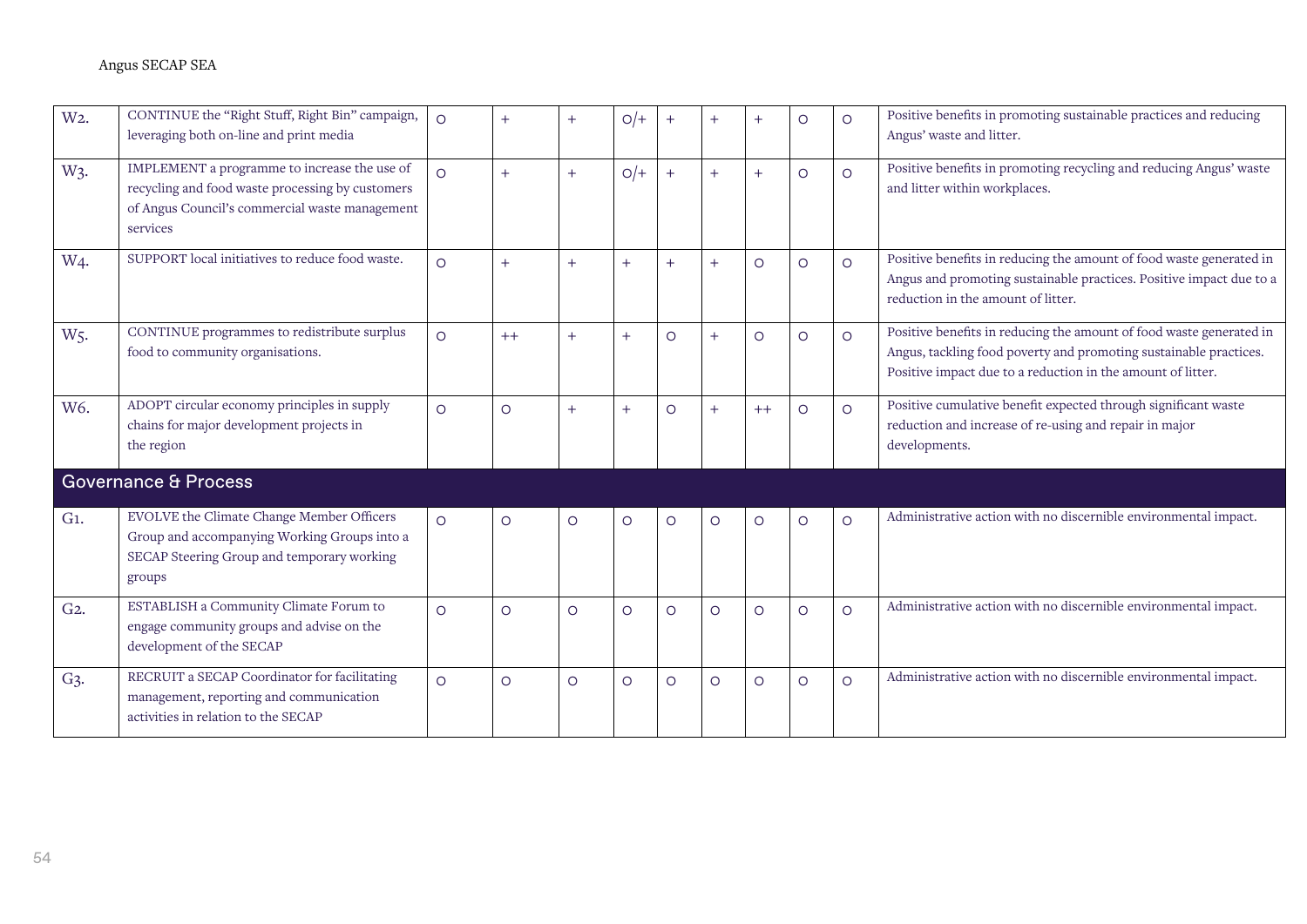| $G4$ . | DEVELOP and implement a sustainable<br>procurement action plan for Angus Council.                                                                                    | $\Omega$ |         | O | $\circ$ |         | $+$     |         | $\circ$ | $\circ$ | Positive benefit through reduced emissions associated with the<br>transport of goods.                                  |
|--------|----------------------------------------------------------------------------------------------------------------------------------------------------------------------|----------|---------|---|---------|---------|---------|---------|---------|---------|------------------------------------------------------------------------------------------------------------------------|
| $G5$ . | ENCOURAGE partners to develop procurement<br>policies which favour local suppliers, where<br>appropriate                                                             | $\circ$  | $^{+}$  | O | $\circ$ |         | $+$     | $\circ$ | $\circ$ | $\circ$ | Positive benefit through reduced emissions associated with the<br>transport of goods.                                  |
| G6.    | EXPLORE the potential of utilising carbon<br>emissions monitoring software.                                                                                          | $\Omega$ | $\circ$ | O | $\circ$ | $\circ$ | $\circ$ | $\circ$ | $\circ$ | $\circ$ | Administrative action with no discernible environmental impact.                                                        |
| G7.    | EXPLORE the potential for utilising adaptation<br>benchmarking and monitoring tools                                                                                  | $\circ$  | $\circ$ | O | $\circ$ | O       | $\circ$ | $\circ$ | $\circ$ | $\circ$ | Administrative action with no discernible environmental impact.                                                        |
| G8.    | DEVELOP a communications strategy to raise<br>awareness, and showcase sustainability across<br>Angus and help people to understand and engage<br>with climate change | $+$      |         |   | $^{+}$  |         | $+$     | $^{+}$  |         | $+$     | Positive cumulative impact through expected influence of the<br>SECAP to promote sustainable practices and behaviours. |
| $G9$ . | SHOWCASE examples of low carbon best practice<br>adopted by businesses in the region                                                                                 |          |         |   | $+$     |         | $+$     | $+$     |         | $+$     | Positive cumulative impact through promotion of sustainable<br>practices and behaviours.                               |

Table 9. Assessment of SECAP Actions.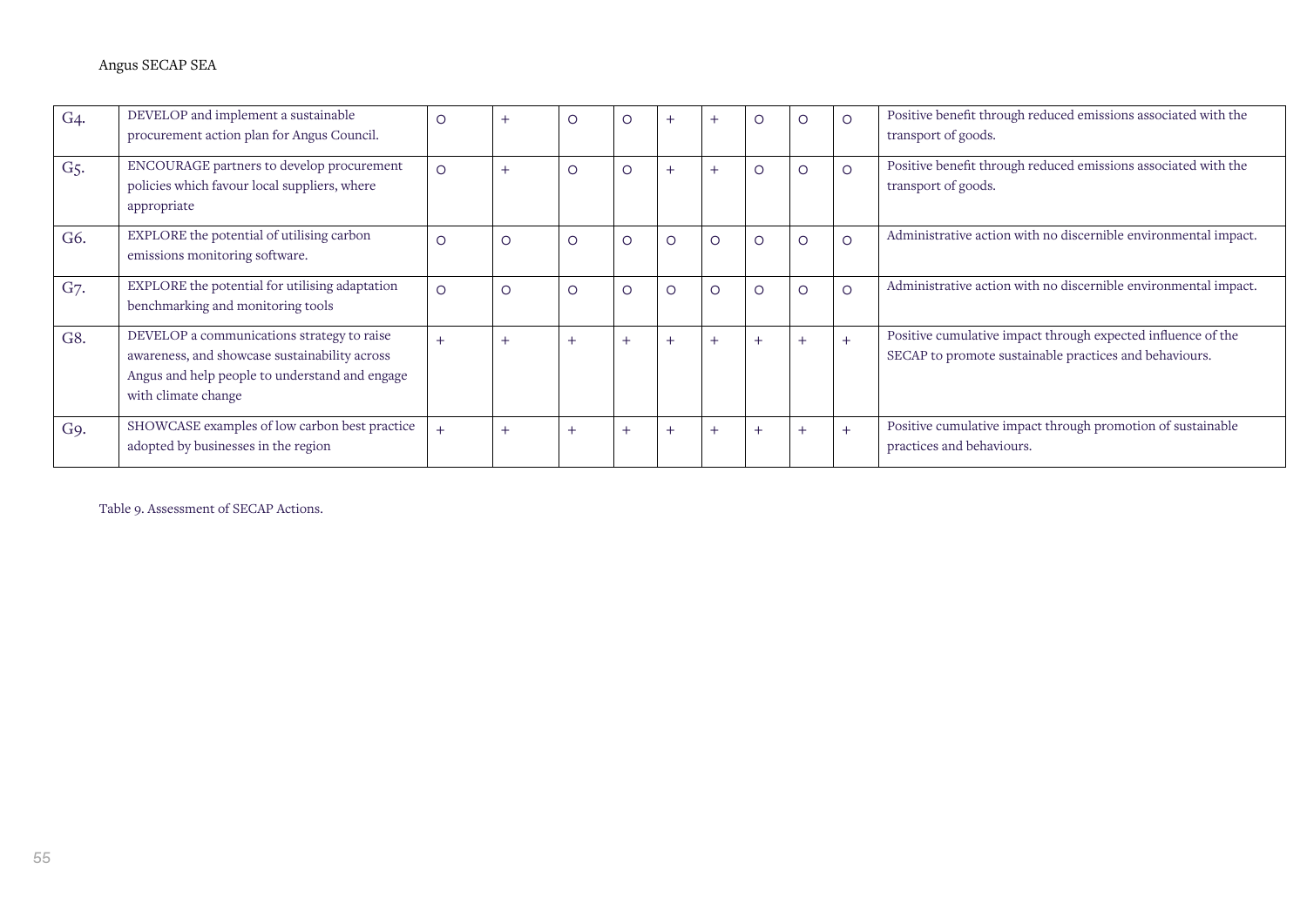# 6. Mitigation

## Mitigation Measures

6.1 In accordance with Schedule 3 of the Environmental Assessment (Scotland) Act 2005, mitigation measures to prevent, reduce and, as fully as possible, offset any significant adverse effects on the environment by implementing the SECAP have been considered and are outline in Table 10 below.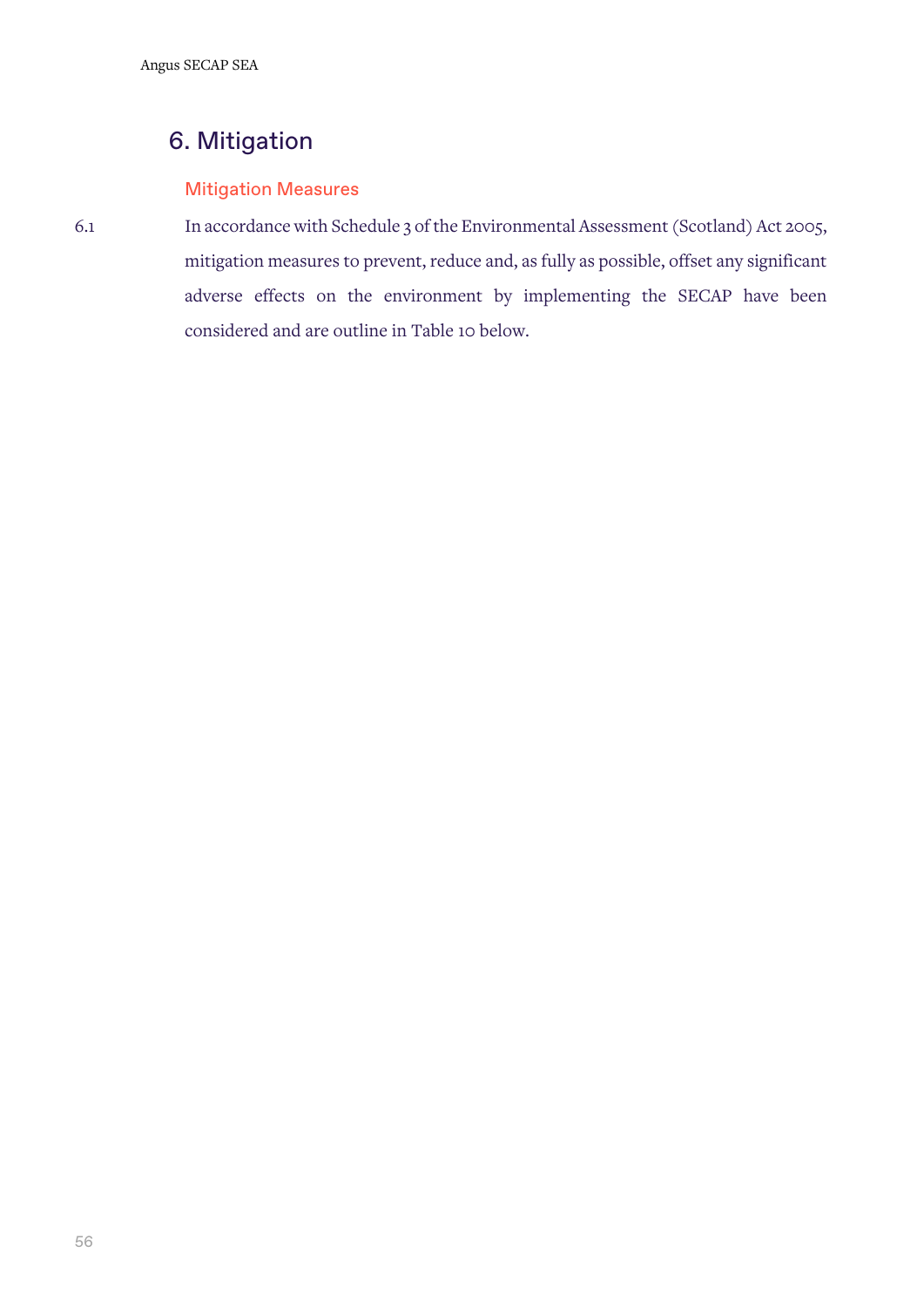| <b>SEA Theme</b> | Possible Impacts             | Relevant          | <b>Mitigation Measures</b>                              | When should          | Who is responsible   |
|------------------|------------------------------|-------------------|---------------------------------------------------------|----------------------|----------------------|
|                  |                              | <b>Actions</b>    |                                                         | <b>Mitigation be</b> | for undertaking      |
|                  |                              |                   |                                                         | considered?          | Mitigation?          |
| Biodiversity,    | Some projects may directly   | <b>B8.</b>        | Individual development projects will require Habitats   | Project design       | Various stakeholders |
| flora and        | affect habitats and species  |                   | Regulations Assessment where a proposal is likely to    | and                  | with lead project    |
| fauna            | through                      |                   | affect a protected European site. This measure is       | implementation.      | managers taking      |
|                  | disturbance/fragmentation or |                   | consistent with PV4 in the Angus Local Development      |                      | overarching          |
|                  | result in land use change.   |                   | Plan. A design statement and ecological assessment      |                      | responsibility.      |
|                  |                              |                   | may be required for any development in the open         |                      |                      |
|                  |                              |                   | countryside or urban fringe which potentially effects   |                      |                      |
|                  |                              |                   | protected designations.                                 |                      |                      |
| Population       | Potential for nuisance and   | T <sub>11</sub> . | In order to mitigate any negative impacts, Angus        | Project design       | Various stakeholders |
| & Human          | disturbance to local         |                   | Council will ensure the drones are used responsibly and | and                  | with lead project    |
| Health           | communities caused by        |                   | in accordance with UK law. The community will also be   | implementation.      | managers taking      |
|                  | drones.                      |                   | given an opportunity to raise concerns and have them    |                      | overarching          |
|                  |                              |                   | answered through a series of online presentations and   |                      | responsibility.      |
|                  |                              |                   | consultations.                                          |                      |                      |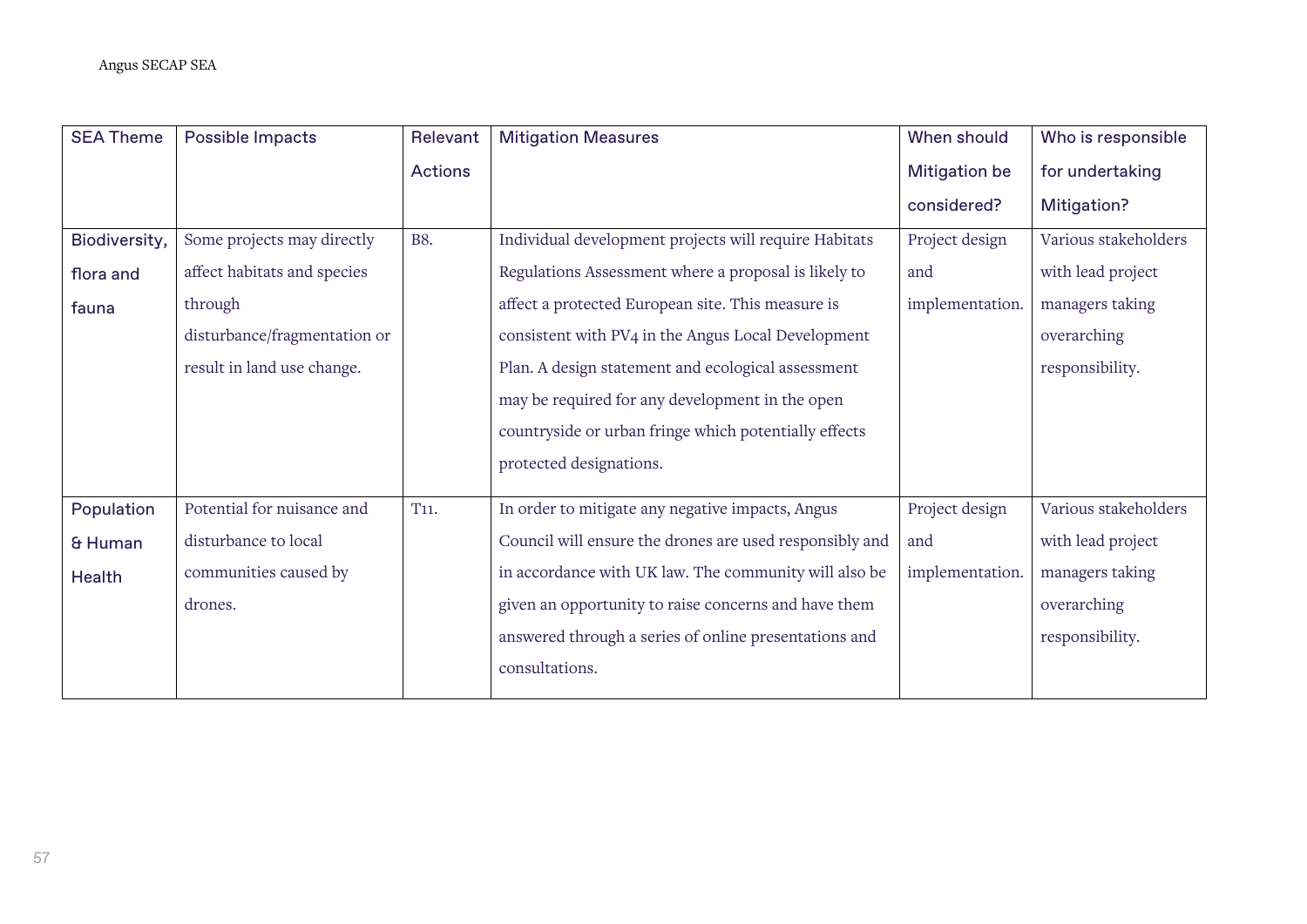| Soil            | Infrastructure related         | B <sub>1</sub> -B <sub>3</sub> ; E <sub>1</sub> ; | The promotion of good planning and design and         | Project design | Various stakeholders |
|-----------------|--------------------------------|---------------------------------------------------|-------------------------------------------------------|----------------|----------------------|
|                 | projects may result in         | E7; T6-                                           | construction management of individual projects to be  | and            | with lead project    |
|                 | temporary disturbance to       | T7; L7-L8;                                        | adopted to minimise environmental impacts. Angus      | implementation | managers taking      |
|                 | soils or a change in land use. | $A1-A5.$                                          | Local Development Plan policies to be followed to     |                | overarching          |
|                 |                                |                                                   | ensure compliance.                                    |                | responsibility.      |
| Water           | There is the potential of any  | $E2-E3$ .                                         | Projects must comply with the Marine (Scotland) Act   | Project design | Various stakeholders |
|                 | offshore development to        |                                                   | 2010 and also ensure Habitats Regulations Assessments | and            | with lead project    |
|                 | impact the marine              |                                                   | are carried out where required to address any impacts | implementation | managers taking      |
|                 | environment.                   |                                                   | on protected habitats.                                |                | overarching          |
|                 |                                |                                                   |                                                       |                | responsibility.      |
| Air             | It is likely that short term   | E <sub>1</sub> ; B <sub>1</sub> -B <sub>2</sub> ; | Apply the Angus Local Development Plan policies       | Project design | Various stakeholders |
|                 | emissions will occur through   | $A1-A5.$                                          | which consider the implications of development on air | and            | with lead project    |
|                 | the construction phases of     |                                                   | quality, including PolicyDS4.                         | implementation | managers taking      |
|                 | any development project.       |                                                   |                                                       |                | overarching          |
|                 |                                |                                                   |                                                       |                | responsibility.      |
| <b>Climatic</b> | It is likely that short term   | B <sub>2</sub> .                                  | The promotion of good planning and design and         | Project design | Various stakeholders |
| <b>Factors</b>  | emissions will occur through   |                                                   | construction management of individual projects to be  | and            | with lead project    |
|                 | the construction phases of     |                                                   | adopted to minimise unavoidable carbon emissions.     | implementation | managers taking      |
|                 | any development project.       |                                                   |                                                       |                |                      |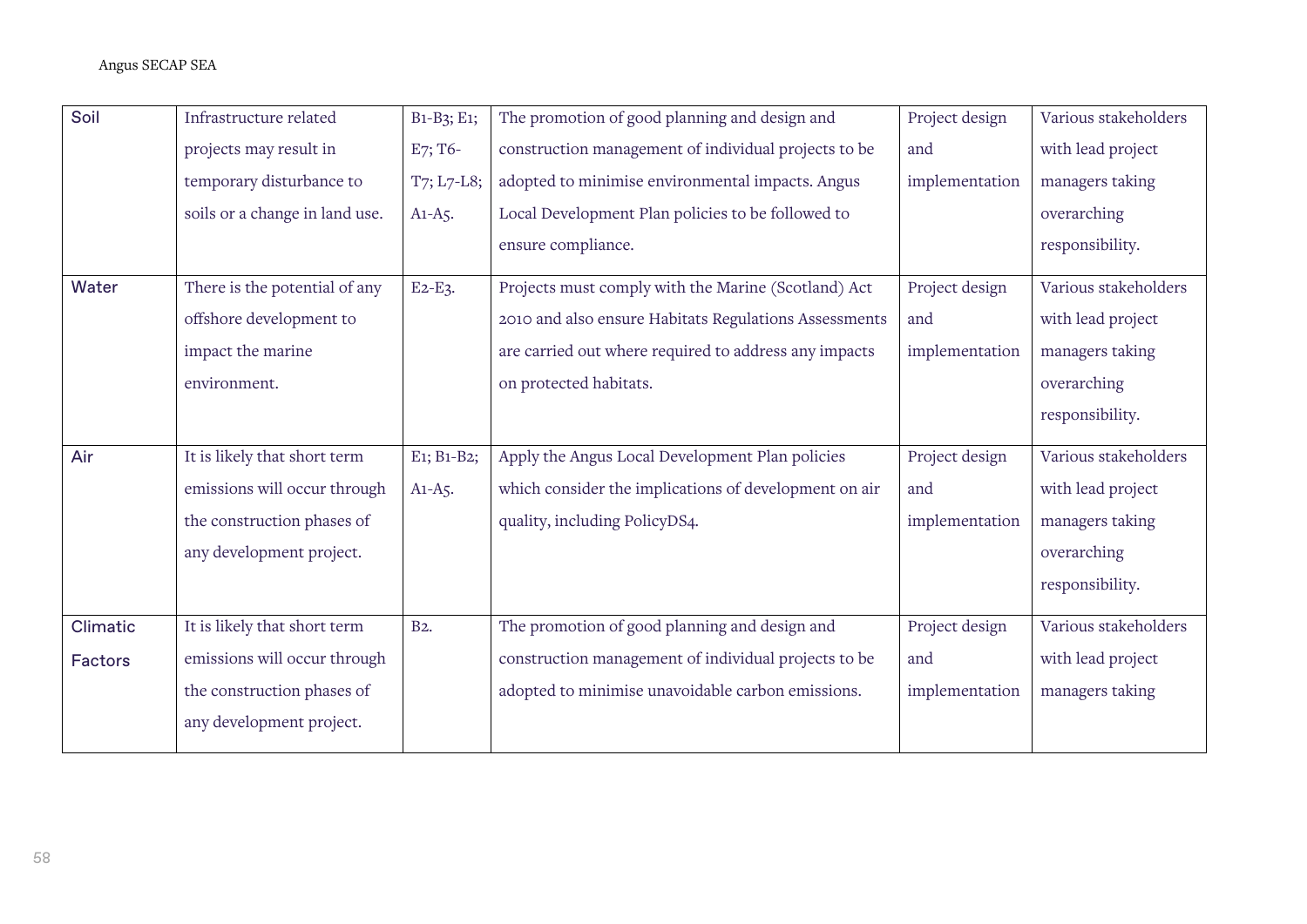|                 |                              |              |                                                      |                | overarching          |
|-----------------|------------------------------|--------------|------------------------------------------------------|----------------|----------------------|
|                 |                              |              |                                                      |                | responsibility.      |
| <b>Material</b> | Potential for impacts on     | $B1-B2; E3;$ | The promotion of good planning and design and        | Project design | Various stakeholders |
| <b>Assets</b>   | resource use and             | L8.          | construction management of individual projects to be | and            | with lead project    |
|                 | unsustainable practices      |              | adopted to minimise environmental impacts. The       | implementation | managers taking      |
|                 | arising from construction    |              | SECAP will also seek to embed circular economy       |                | overarching          |
|                 | projects                     |              | principles in supply chains for major development    |                | responsibility.      |
|                 |                              |              | projects in the region                               |                |                      |
| Cultural        | The installation of energy   | $B2-B4;$     | Specific environmental effects will be considered    | Project design | Various stakeholders |
| Heritage        | efficiency measures,         | B6-B7; E5.   | through the planning process such as Listed Building | and            | with lead project    |
|                 | renewable energy             |              | Consent, and on a site by site basis, and the use of | implementation | managers taking      |
|                 | technologies and changes to  |              | appropriate construction management measures such    |                | overarching          |
|                 | buildings to improve their   |              | as Environmental Management Plans.                   |                | responsibility.      |
|                 | resilience to the impacts of |              |                                                      |                |                      |
|                 | climate change, may have a   |              |                                                      |                |                      |
|                 | mixed visual impact on       |              |                                                      |                |                      |
|                 | traditional and culturally   |              |                                                      |                |                      |
|                 | significant buildings        |              |                                                      |                |                      |
|                 | associated with the          |              |                                                      |                |                      |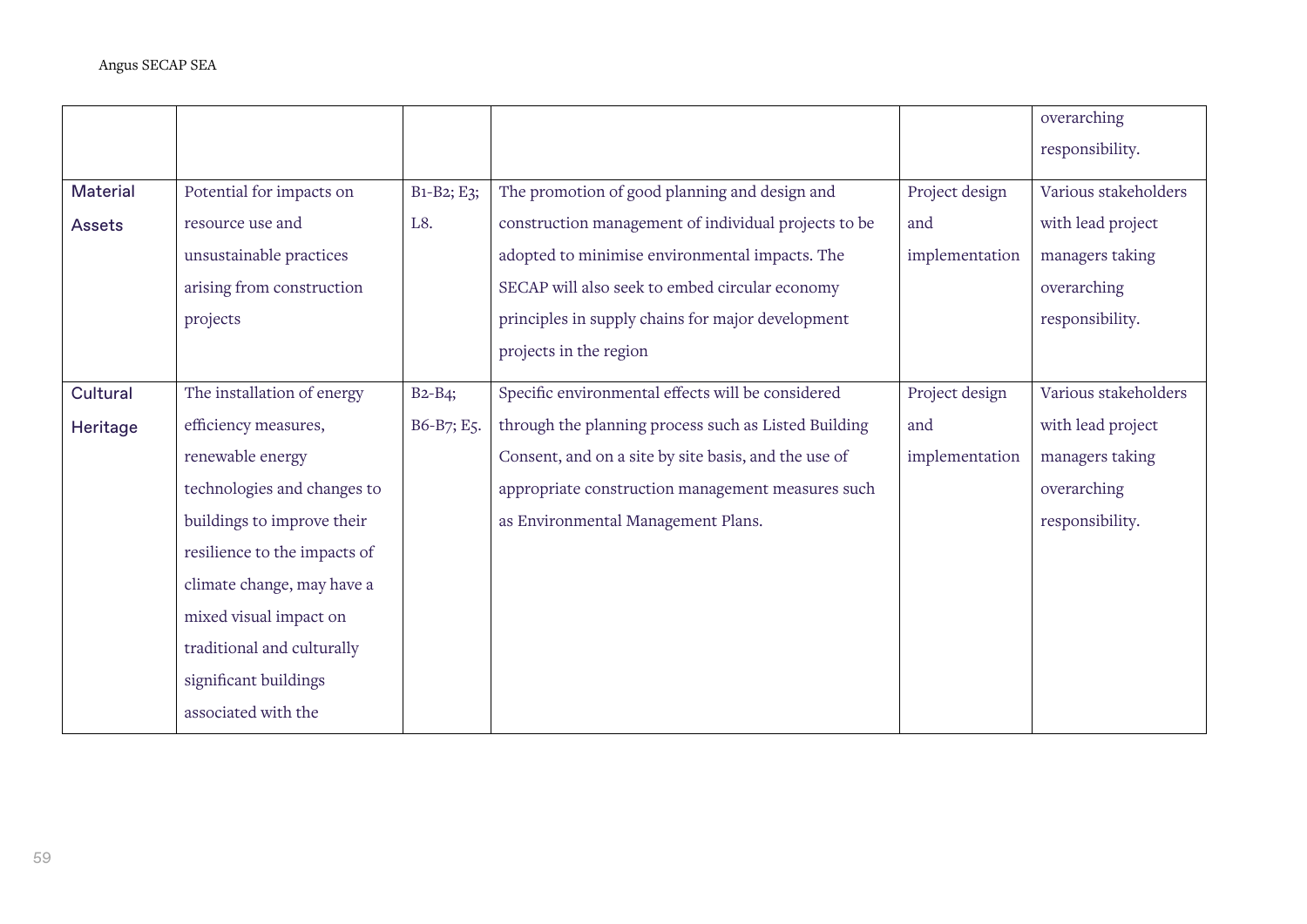|           | retrofitting of measures to<br>existing building stock. |         |                                                          |                |                      |
|-----------|---------------------------------------------------------|---------|----------------------------------------------------------|----------------|----------------------|
| Landscape | There is potential for visual                           | A1; E3. | Landscape impact to be mitigated through screening or    | Project design | Various stakeholders |
|           | impact of projects if they                              |         | sensitive siting within the landscape where appropriate. | and            | with lead project    |
|           | involve construction and                                |         | Projects will also be required to improve the visual     | implementation | managers taking      |
|           | development on the                                      |         | amenity and landscape character consistent with the      |                | overarching          |
|           | landscape character.                                    |         | Angus Local Development Plan policies.                   |                | responsibility.      |
|           |                                                         |         |                                                          |                |                      |

Table 10. Mitigation Actions.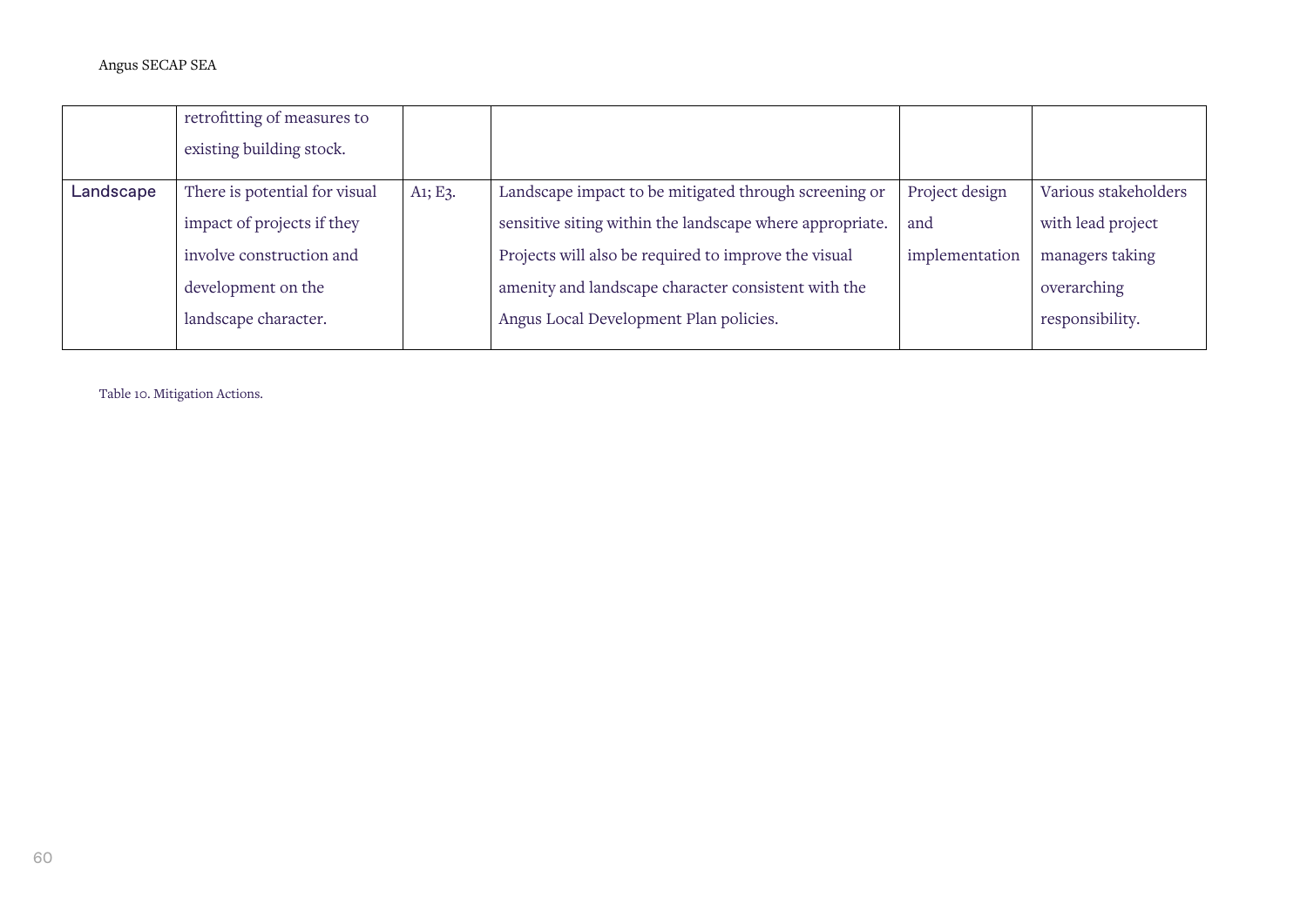## 7. Monitoring

- 7.1 Section 19 of the Environmental Assessment (Scotland) Act 2005 requires that the Responsible Authority monitors any significant environmental effects as a result of the implementation of the SECAP to ensure that any adverse or unforeseen impacts do not arise or can be quickly identified and remedied.
- 7.2 A monitoring approach, as well as a clear governance structure, is outlined in the SECAP in order to clarify how progress against the actions will be measured and who is responsible. A SECAP Steering Group will be established which will have overarching responsibility for the delivery of the SECAP and will convene 4 times a year to measure progress and suggest amendments where necessary. Agendas, attendance and minutes will be made publicly available. Carbon reporting and measurement tools will be explored to help track Angus-wide emissions. A SECAP co-ordinator within Angus Council will be appointed to:
	- Coordinate management and reporting in relation to the SECAP;
	- Manage SECAP refresh;
	- Communication and promotion in relation to the SECAP;
	- Light touch support for Action Owners;
	- Facilitate Steering Group meetings;
	- Facilitate Community Climate Forums; and
	- Acts as Action Owner for appropriate actions.

## 8. Consultation

- 8.1 In line with the principles of working in close partnership with community groups, and integrated working and co-operation, input was sought from a variety of stakeholders in the development of the SECAP. Key stakeholders included representatives from the council, community groups, businesses and third sector organisations.
- 8.2 Due to the limitations imposed as a result of the coronavirus pandemic, interviews were held virtually, bringing together, wherever possible, as many people as possible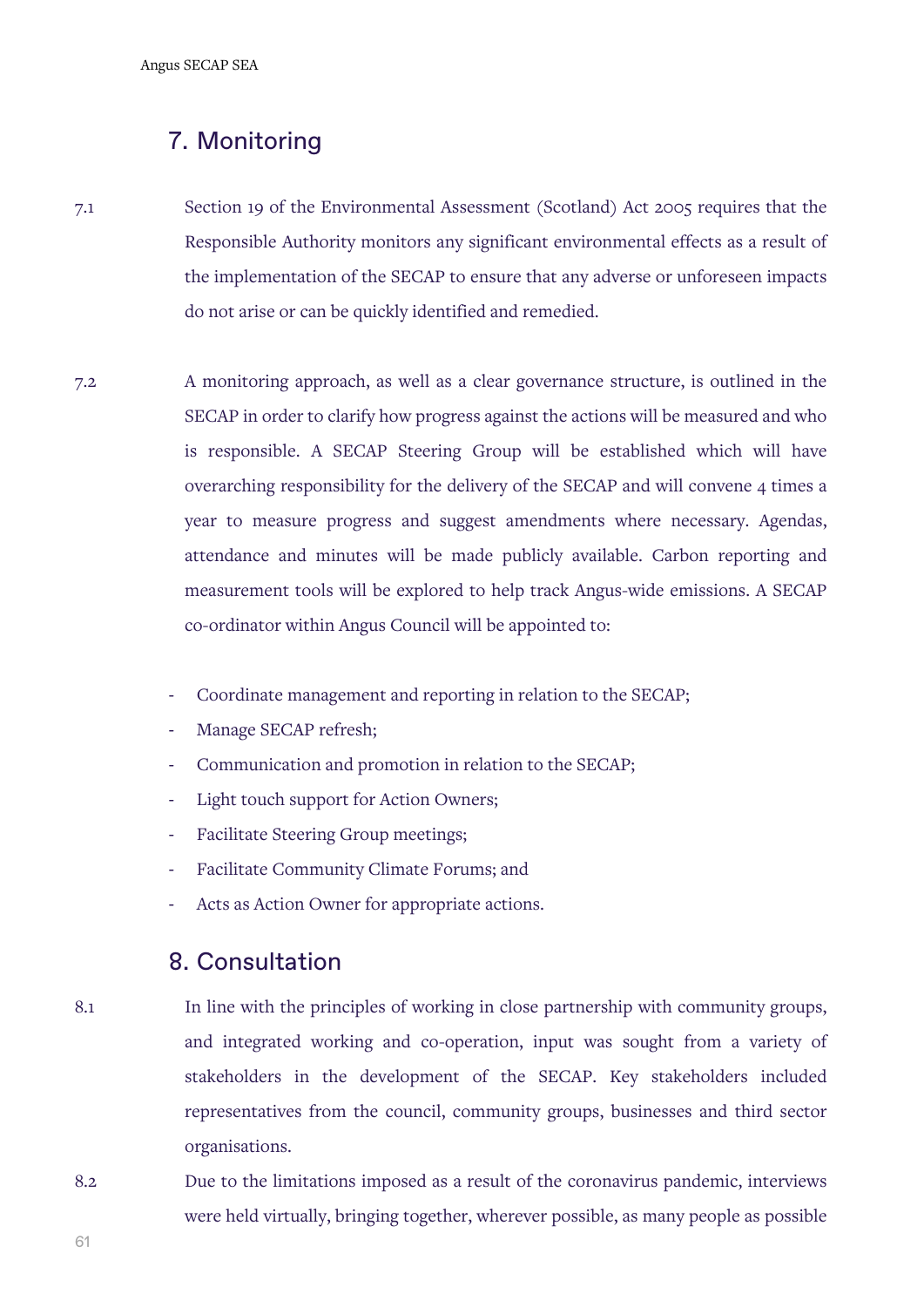in a single interview to share ideas and gain new perspectives. The information gained from these interviews played a crucial part in the development of the SECAP and the actions contained within it.

- 8.3 Key stakeholders included Sustainable Kirriemuir, Keep Scotland Beautiful, Circular Tayside, the Cairngorms National Park Authority, the National Farmers Union, Zero Waste Scotland, River South Esk Catchment Partnership and Friends of the Earth Tayside.
- 8.4 The SECAP, SEA and Priority Action Plan will be hosted on Angus Council website (www.angus.gov.uk) these documents and the actions within the SECAP will be reviewed regularly, a full review of the actions will take place every 2 years to monitor progress and identify remedial actions, or new actions, that need to occur in order to achieve targets. This will ensure that the SECAP fully considers and reflects changes to technology, market conditions and environmental concerns. In addition to the full review bi-annual updates will be presented to the Angus Community Planning Partnership with progress reported in the Annual Performance Report.
- 8.5 Members of the public, community and organisations are encouraged to become part of the Community Climate Forum and be part of the SECAP going forward.
- 8.6 The SECAP is an evolving document as our climate challenges and opportunities are constantly evolving and changing therefore engagement with communities will be ongoing throughout the coming years to ensure we ae protecting our environment.. Statutory Consultation
- 8.7 As proposed in the SEA Scoping Report, and agreed with Consultation Authorities, a six-week consultation period will take place for interested parties to make their representations on both the SECAP and the SEA Environmental Report.

## 9. Key Dates

9.1 Table 11. Below outlines the key dates for preparing the SECAP, although they may be subject to change.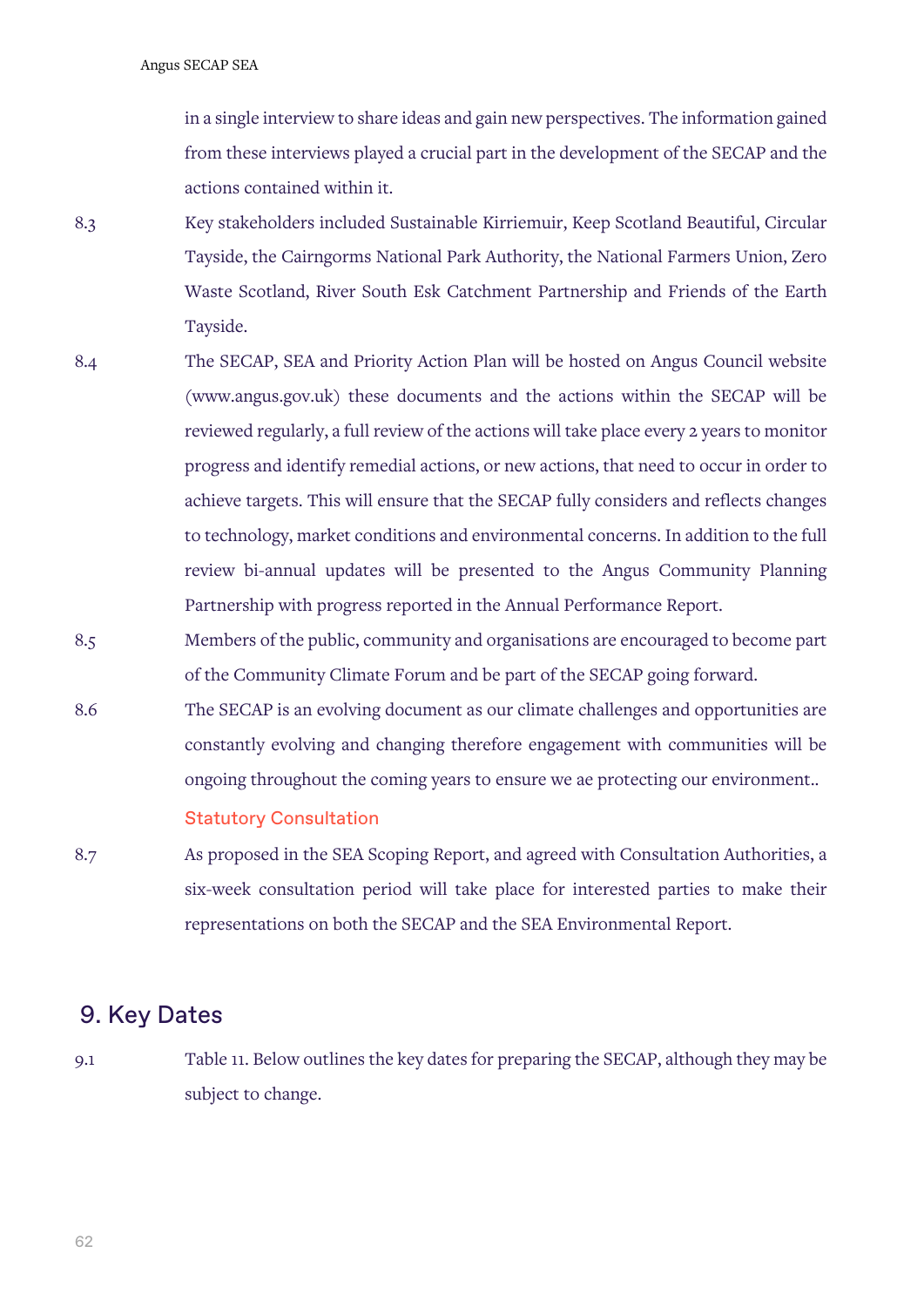| Activity                                    | Date                                    |
|---------------------------------------------|-----------------------------------------|
| Submit SEA Screening Report to Consultation | Completed 20 <sup>th</sup> October 2020 |
| Authorities                                 |                                         |
| Scoping report submitted to SEA Gateway     | Completed 27th July 2021                |
| Stakeholder interviews                      | Completed July/ August/ September 2020  |
|                                             | (phase 1)                               |
|                                             | April / May 2021 (phase $2$ )           |
| SECAP preparation                           | Completed August/September 2021         |
| Prepare SEA Environmental Report            | August/September 2021                   |
| Final SECAP to Angus Council Committee for  | $4th$ November 2021                     |
| adoption                                    |                                         |
| Publish final SECAP                         | November 2021                           |
| Publish draft Environmental Report for      | December 2021                           |
| Consultation                                |                                         |
| Consultation period                         | 6 weeks from submission                 |
| <b>Publish SEA Post-Adoption Statement</b>  | January - March 2022                    |

Table 10. SECAP Preparation Key Dates.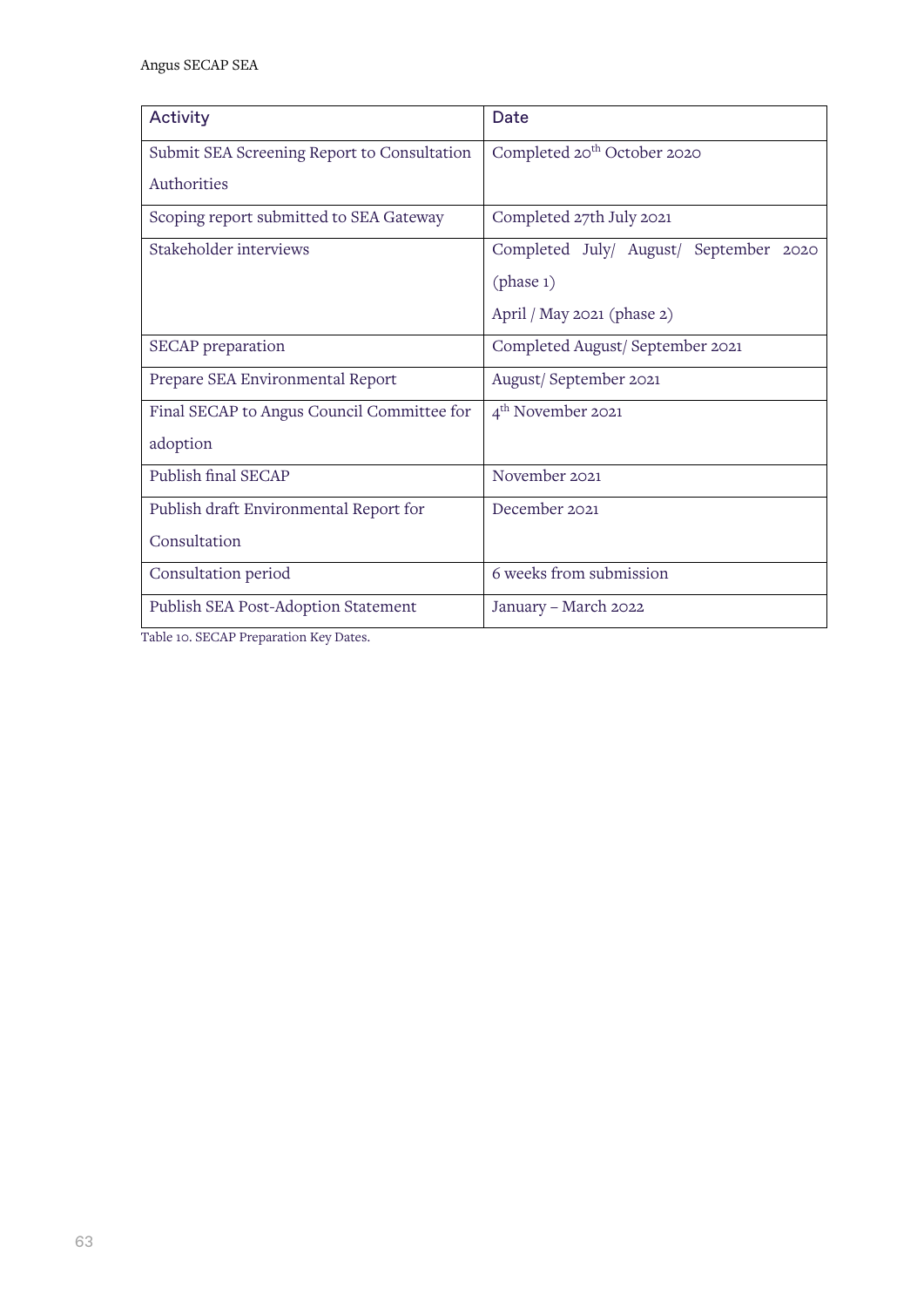# 10. Appendix I

## Comments Received from the Consultation Authorities on the Scoping Report

In accordance with Section 15(2) of the Environmental Assessment (Scotland) Act 2005 the Consultation Authorities have considered the Scoping report that was submitted to the SEA Gateway on 27th July 2021 and provided the following comments. Response to these comments from Angus Council are also provided.

|      | Scottish Environment Protection Agency (SEPA) – 17th August 2021                                                                                                                                                                                                                                                                                                                                                                                                                                                                                                                                                                                                                                                      |                                                                                                                                                                                                                                                                                                                                                                                                                                                                                                                                                                                                                                                   |
|------|-----------------------------------------------------------------------------------------------------------------------------------------------------------------------------------------------------------------------------------------------------------------------------------------------------------------------------------------------------------------------------------------------------------------------------------------------------------------------------------------------------------------------------------------------------------------------------------------------------------------------------------------------------------------------------------------------------------------------|---------------------------------------------------------------------------------------------------------------------------------------------------------------------------------------------------------------------------------------------------------------------------------------------------------------------------------------------------------------------------------------------------------------------------------------------------------------------------------------------------------------------------------------------------------------------------------------------------------------------------------------------------|
| $\#$ | Comment                                                                                                                                                                                                                                                                                                                                                                                                                                                                                                                                                                                                                                                                                                               | Angus Council Response                                                                                                                                                                                                                                                                                                                                                                                                                                                                                                                                                                                                                            |
| 1.   | Our SEA topic guidance notes (https://www.sepa.org.uk/environment/land/planning/strategic-<br>environmental-assessment/) provide advice in regard to the scope and level of detail to be included in<br>environmental reports in respect of our main areas of interest (air, water, soil, human health, material<br>assets and climatic factors). We have used this guidance to review the consultation document and in<br>accordance with Section 15(2) of the Environmental Assessment (Scotland) Act 2005 we confirm that we<br>are satisfied with the scope and level of detail proposed for inclusion in the Environmental Report.<br>We also confirm that we are content with the proposed consultation period. | No Action Required                                                                                                                                                                                                                                                                                                                                                                                                                                                                                                                                                                                                                                |
|      | NatureScot (Scottish Natural Heritage) - 30th August 2021                                                                                                                                                                                                                                                                                                                                                                                                                                                                                                                                                                                                                                                             |                                                                                                                                                                                                                                                                                                                                                                                                                                                                                                                                                                                                                                                   |
| 1.   | We recommend the SECAP includes opportunities for nature based solutions to tackle both the<br>biodiversity and climate change emergencies. Nature based solutions provide multiple benefits to both<br>people and the environment and can help us mitigate and adapt to climate change.                                                                                                                                                                                                                                                                                                                                                                                                                              | This had been built in to the design of project 12 (IMPLEMENT Biodiversity<br>and Green Infrastructure for Climate Change Mitigation and Adaptation.),<br>i.e. To deliver adaptation against effects of climate change, a whole ecosystem<br>approach to the delivery of the Tayside Local Biodiversity Action Plan 2016-<br>26 and further green infrastructure development is required. For example, the<br>replacement of hard surfaces with SuDS (as described in Project 4) and<br>installation of nature-based solutions including meadows, rain gardens and<br>other vegetation in built-up and rural locations to manage rainwater flows. |
| 2.   | NatureScot notes the proposed period of 6 weeks for consultation on the SECAP and is content with this<br>proposed period.                                                                                                                                                                                                                                                                                                                                                                                                                                                                                                                                                                                            | No Action Required                                                                                                                                                                                                                                                                                                                                                                                                                                                                                                                                                                                                                                |
| 3.   | RE: Habitats Regulations Appraisal (HRA). There may be potential for some of the actions (for example<br>those relating to renewables or other developments) to have implications for Natura sites. Plans are<br>subject to the Conservation (Habitats &c) Regulations 1994, as amended, which may mean that the<br>SECAP should undergo a Habitats Regulation Appraisal (HRA) to consider this further. Please see<br>datasets held by NatureScot which can be found on the Natural Spaces pages of our website:<br>http://gateway.snh.gov.uk/natural-spaces/                                                                                                                                                        | This should be delivered on a project by project basis upon implementation.                                                                                                                                                                                                                                                                                                                                                                                                                                                                                                                                                                       |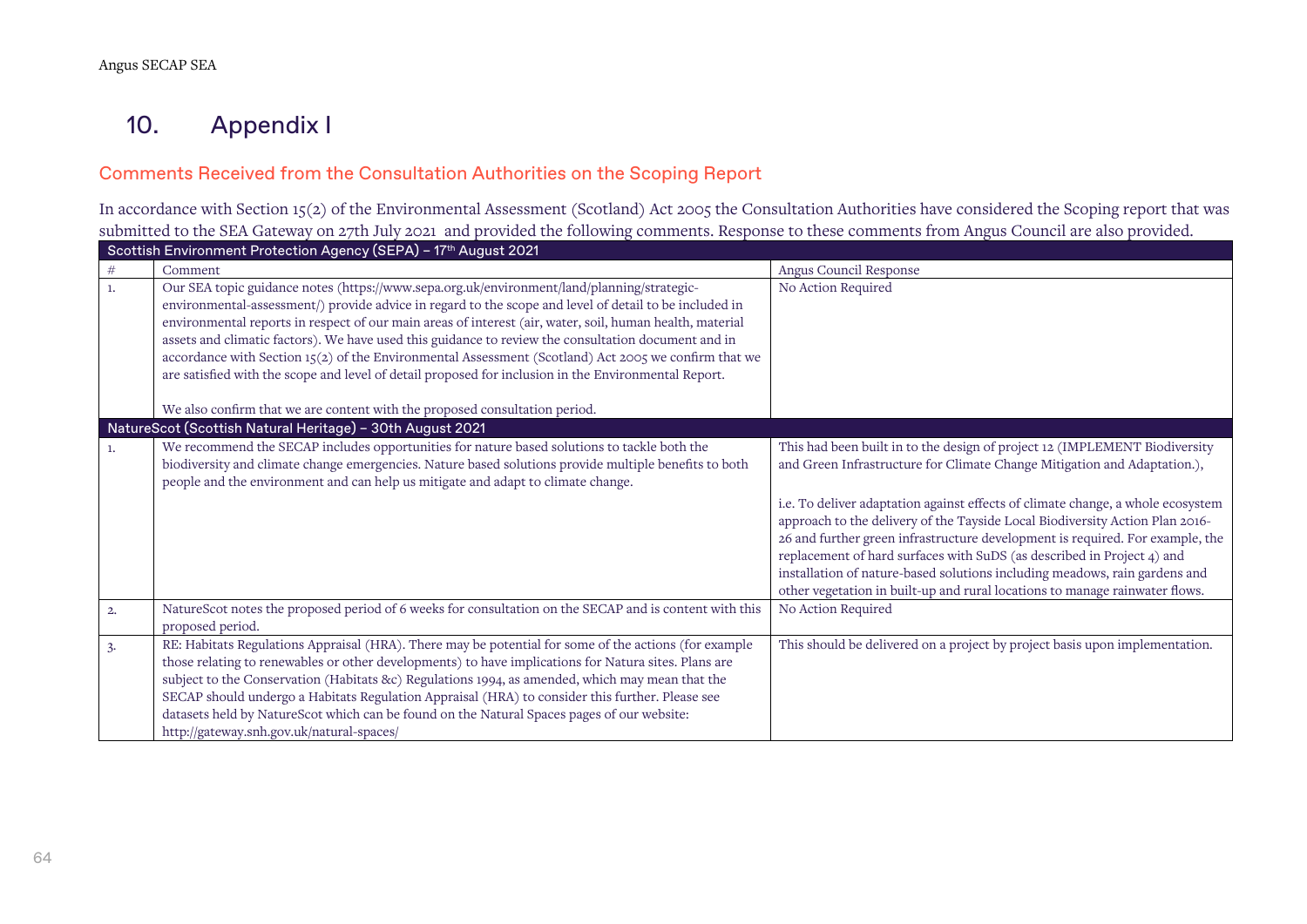|    | Relationship with other Plans, Programmes and Strategies (Section 3 and Appendix 1)                                                                                                                                                                                                                                                                        | The SECAP is aligned to these national strategies. Relevant PPS guidance will<br>be considered when designing and developing planning applications for |
|----|------------------------------------------------------------------------------------------------------------------------------------------------------------------------------------------------------------------------------------------------------------------------------------------------------------------------------------------------------------|--------------------------------------------------------------------------------------------------------------------------------------------------------|
|    | Figure 1: We suggest consideration of the following national PPS to inform the 'Sustainable Transport'<br>Strategic Programme Area: Let's Get Scotland Walking - The National Walking Strategy. Cycling Action<br>Plan for Scotland 2013. A Long-Term Vision for Active Travel in Scotland 2030.                                                           | individual projects.                                                                                                                                   |
|    |                                                                                                                                                                                                                                                                                                                                                            |                                                                                                                                                        |
|    | Landscape: please add that climate influences landform processes - these shape Scotland's landscapes<br>and help maintain our habitats, ecosystems and landscapes. Thus climate change will affect the<br>dynamics of all these processes.                                                                                                                 |                                                                                                                                                        |
| 5. | Scope of the Environmental Report (section 4)                                                                                                                                                                                                                                                                                                              | The projects are all focused on mitigating climate change and its impact<br>including projects specifically dedicated to habitats and biodiversity.    |
|    | Biodiversity, flora and fauna: please consider including that climate change will have significant adverse<br>effects on this SEA issue. We consider this to be the single greatest threat to Scotland's habitats and<br>species - please see our website for more information: https://www.nature.scot/climate-change/climate-<br>change-impacts-scotland |                                                                                                                                                        |
| 6. | Baseline Information (section 4)                                                                                                                                                                                                                                                                                                                           | These are included as part of the projects listed in SECAP.                                                                                            |
|    | This takes the form of commentary in Table 3 summarising environmental characteristics and issues.                                                                                                                                                                                                                                                         |                                                                                                                                                        |
|    | Issues: Biodiversity, flora and fauna and 'population and human health': The provision of green<br>infrastructure is a key adaptation measure and we recommend specific reference to this, as well as<br>inclusion of active travel routes as modes of sustainable transport.                                                                              |                                                                                                                                                        |
| 7. | Monitoring.                                                                                                                                                                                                                                                                                                                                                | The monitoring process and indicators used will developed on a project by<br>project basis upon implementation.                                        |
|    | Please provide details of monitoring to gauge effectiveness of mitigation proposed, identify unforeseen<br>environmental effects and manage uncertainty.                                                                                                                                                                                                   |                                                                                                                                                        |
|    | Historic Environment Scotland - 31st August 2021                                                                                                                                                                                                                                                                                                           |                                                                                                                                                        |
| 1. | We note that while Section 6.3 of the scoping report states there will be a 6 week consultation period on<br>the draft SECAP and its environmental report the accompanying table suggests a 5 week period (35<br>days). We would recommend that the 6 week consultation period is appropriate in this case.                                                | The 6 week consultation period will be clarified for all future consultation<br>documents.                                                             |
| 2. | Relationship with other Plans, Programmes and Strategies                                                                                                                                                                                                                                                                                                   | This should be delivered on a project by project basis where relevant.                                                                                 |
|    | In considering the SECAP's relationship with the historic environment we would note that the<br>preparation of all plans in Scotland should be considered through the policies and principles within the<br>Historic Environment Policy for Scotland (HEPS). Of particular relevance to the SECAP is Policy HEP3                                           |                                                                                                                                                        |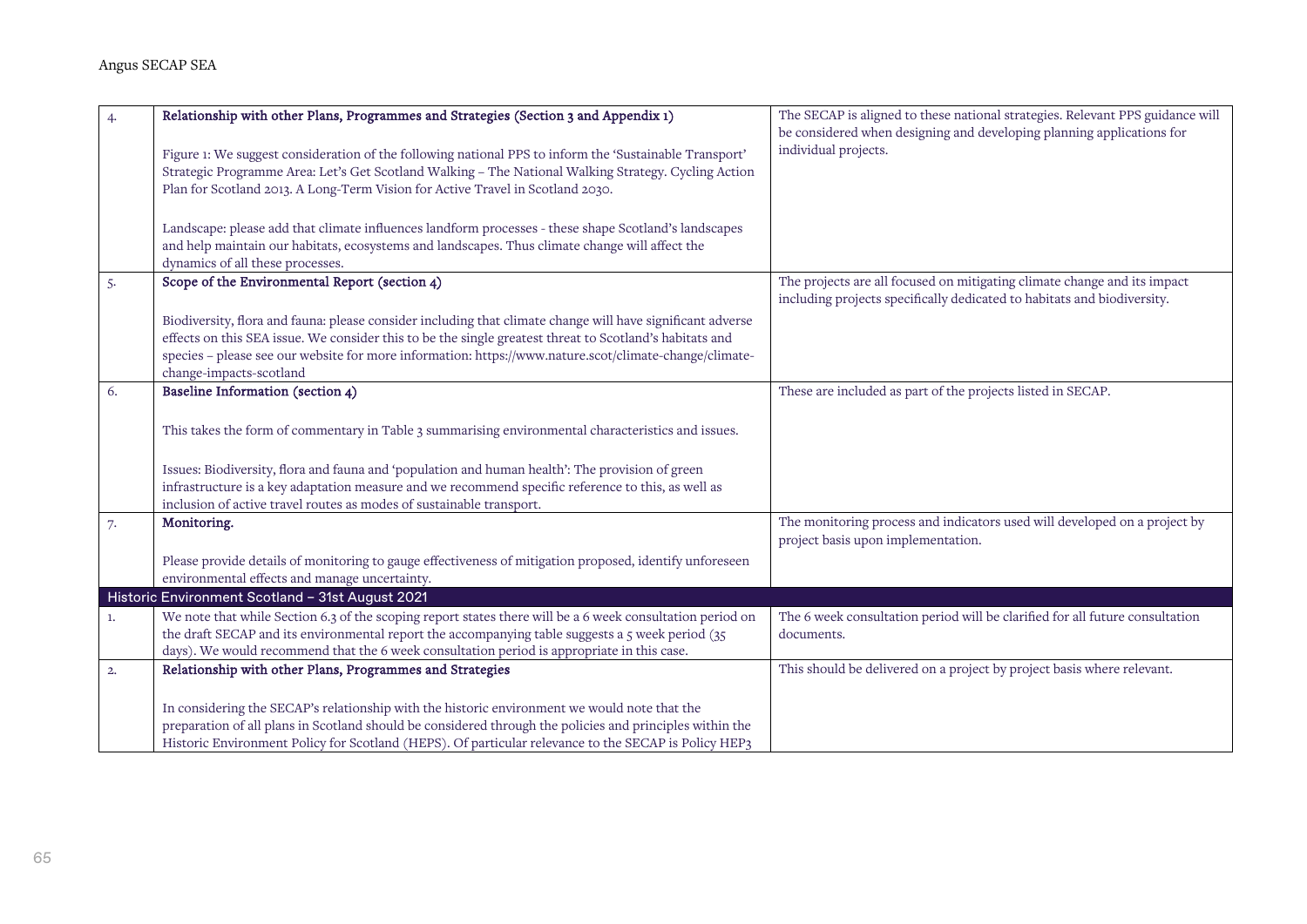|    | which states that "Plans, programmes, policies and strategies, and the allocation of resources, should be |                                                                          |
|----|-----------------------------------------------------------------------------------------------------------|--------------------------------------------------------------------------|
|    | approached in a way that protects and promotes the historic environment.                                  |                                                                          |
| 3. | <b>Environmental Baseline</b>                                                                             | This will revisited upon production of the next Angus Local Development  |
|    |                                                                                                           | Plan which is in development.                                            |
|    | We welcome the inclusion of baseline data in relation to the historic environment. In noting that the     |                                                                          |
|    | data source utilised dates back to 2017 we would point you to our Historic Environment Portal as well as  |                                                                          |
|    | our Digital Download section which provides up-to-date information on designations.                       |                                                                          |
| 4. | Scope of the Assessment                                                                                   | No Action Required                                                       |
|    |                                                                                                           |                                                                          |
|    | We note that the historic environment is scoped into the assessment and we agree with this.               |                                                                          |
| 5. | Proposed Methodology and SEA Objectives                                                                   | We appreciate this comment and this is an important opportunity to       |
|    |                                                                                                           | consider. This question and indicator will be included in the monitoring |
|    | We note that a standard methodology using objectives, assessment questions and indicators to test the     | process from relevant projects upon implementation.                      |
|    | actions of the plan is to be employed and we are content with the approach outlined. In terms of the      |                                                                          |
|    | detailed framework of the assessment we welcome the inclusion of the objectives, assessment questions     |                                                                          |
|    | and indicators to test to the content of the plan as they relate to the historic environment. However,    |                                                                          |
|    | these are focused on the impact that the plan and the actions arising from it will have on the historic   |                                                                          |
|    | environment. While this is welcome we would also note the potential for the historic environment          |                                                                          |
|    | resource to help deliver on the aspirations of the SECAP through the key role that the historic           |                                                                          |
|    | environment has to play as part of a circular economy based on the sustainable reuse and adaptation of    |                                                                          |
|    | our existing assets, places and landscapes. In light of this you may wish to also consider including an   |                                                                          |
|    | assessment question that unpacks the element of the existing objective that speaks to the maintenance     |                                                                          |
|    | of the historic environment that asks "does the SECAP promote the sustainable use of existing historic    |                                                                          |
|    | environment assets and encourage adaptation to the effects of climate change?"                            |                                                                          |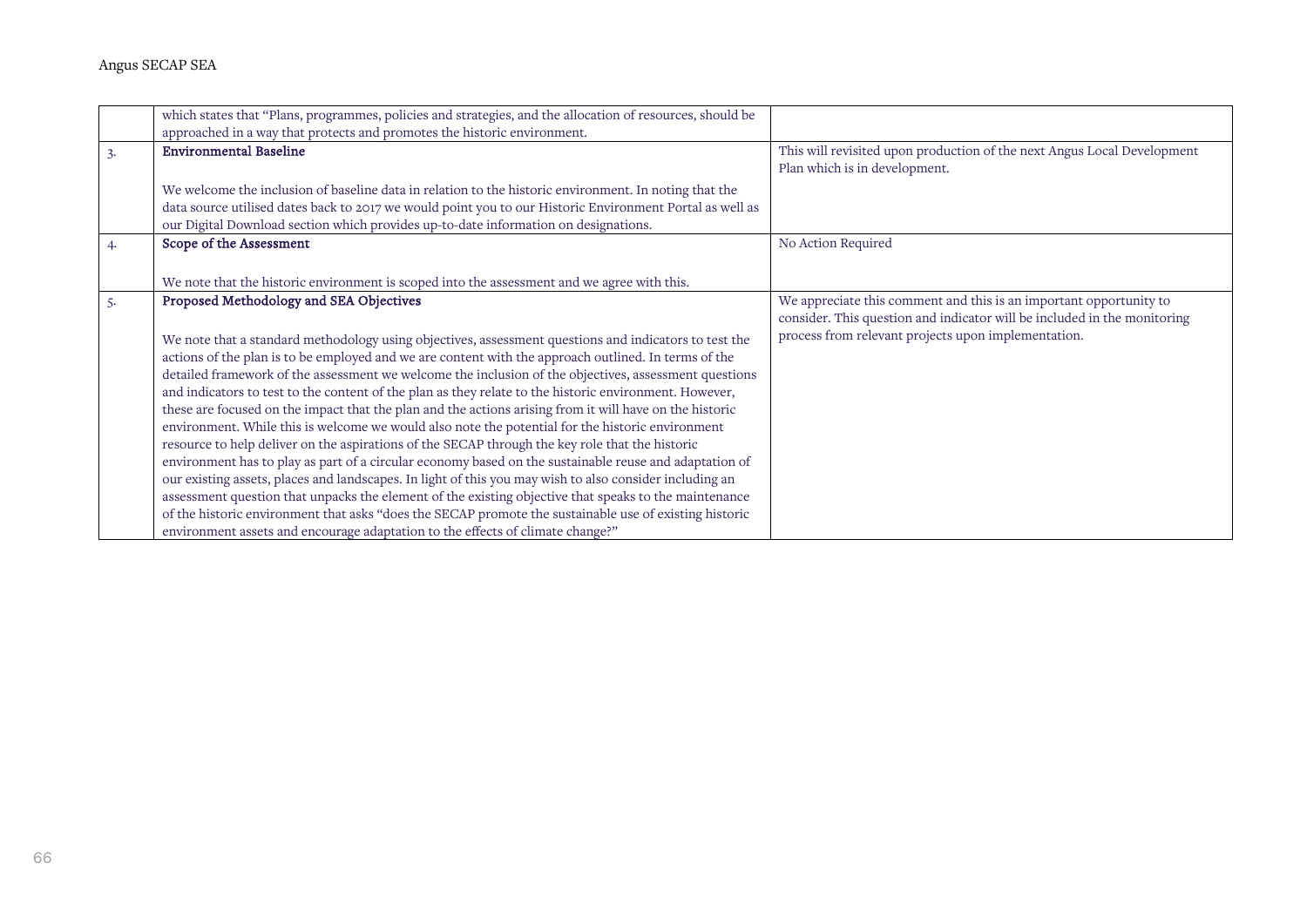# 11.Appendix II

## Supporting Plans, Programmes and Strategies

| <b>International Level</b> |                                                                                       |                                                                                                                                                                                                                                                                            |                                                                                                                      |  |
|----------------------------|---------------------------------------------------------------------------------------|----------------------------------------------------------------------------------------------------------------------------------------------------------------------------------------------------------------------------------------------------------------------------|----------------------------------------------------------------------------------------------------------------------|--|
|                            | Sustainability, Climate Change and Energy                                             |                                                                                                                                                                                                                                                                            |                                                                                                                      |  |
| 6.                         | EU 2030 Climate and Energy<br>Framework                                               | Proposes targets to make the EU's economy and energy system more competitive, secure and sustainable.<br>Including a 40% reduction in greenhouse gas emissions by 2030, a renewable energy target of at least 27%<br>of energy consumption and improved energy efficiency. | The SECAP will identify greenhouse gas<br>reduction measures which will help<br>achieve these goals.                 |  |
| 7.                         | The Energy Performance of<br><b>Buildings Directive</b>                               | Directive sets minimum energy performance requirements for new buildings, for the major renovation of<br>buildings and for the replacement or retrofit of building elements (heating and cooling systems, roofs,<br>walls, etc.)                                           | The SECAP should support initiatives to<br>improve the energy performance of<br>buildings.                           |  |
| 8.                         | <b>National Emissions</b><br><b>Reduction Directive</b><br>2016/2284/EU               | Sets national emission reduction commitments for five main air pollutants for 2020 and 2030.                                                                                                                                                                               | The SECAP will look to reduce air<br>pollutants.                                                                     |  |
| 9.                         | Directive 2009/28/EC                                                                  | Establishes an overall policy for the production and promotion of energy from renewable sources. Sets the<br>foundations of the role of hydrogen in linking renewable power, renewable heat and renewable fuels of<br>non-biological origin.                               | The SECAP should support initiatives to<br>deliver renewable energy expansion.                                       |  |
| 10.                        | <b>Energy Efficiency Directive</b><br>2018/2002 (amending<br>directive to 2012/27/EU) | Establishes a common framework for the promotion of energy efficiency in order to meet energy efficiency<br>target of 32.5%% by 2030. Also introduces measures to encourage efforts to use energy more efficiently in<br>all stages and sectors of the supply chain.       | The SECAP should support energy<br>efficient retrofit initiatives.                                                   |  |
| <b>Nature Conservation</b> |                                                                                       |                                                                                                                                                                                                                                                                            |                                                                                                                      |  |
| 11.                        | Habitats Directive 92/43/EEC                                                          | The Directive protects all wild birds, their nests, eggs and habitats and gives the basis to classify Special<br>Protection Areas; Special Areas of Conservation and European Protected Species.                                                                           | The SECAP should ensure the protection<br>of all wild, rare and vulnerable birds, their<br>nests, eggs and habitats. |  |
| 12.                        | The Birds Directive<br>2009/147/EC.                                                   | Provide for the protection, management and control of all species of naturally occurring wild birds; Seeks<br>to preserve habitats for naturally occurring, rare and migratory species                                                                                     | The SECAP should not hinder protection,<br>management and control of species of<br>naturally occurring wild birds.   |  |
| 13.<br>Water               | <b>EU Biodiversity Strategy</b><br>2030                                               | Aims to halt the loss of biodiversity and ecosystem services in the EU and help stop global biodiversity loss<br>by $2030$ .                                                                                                                                               | The SECAP should promote biodiversity as<br>a key component in climate change<br>adaptation.                         |  |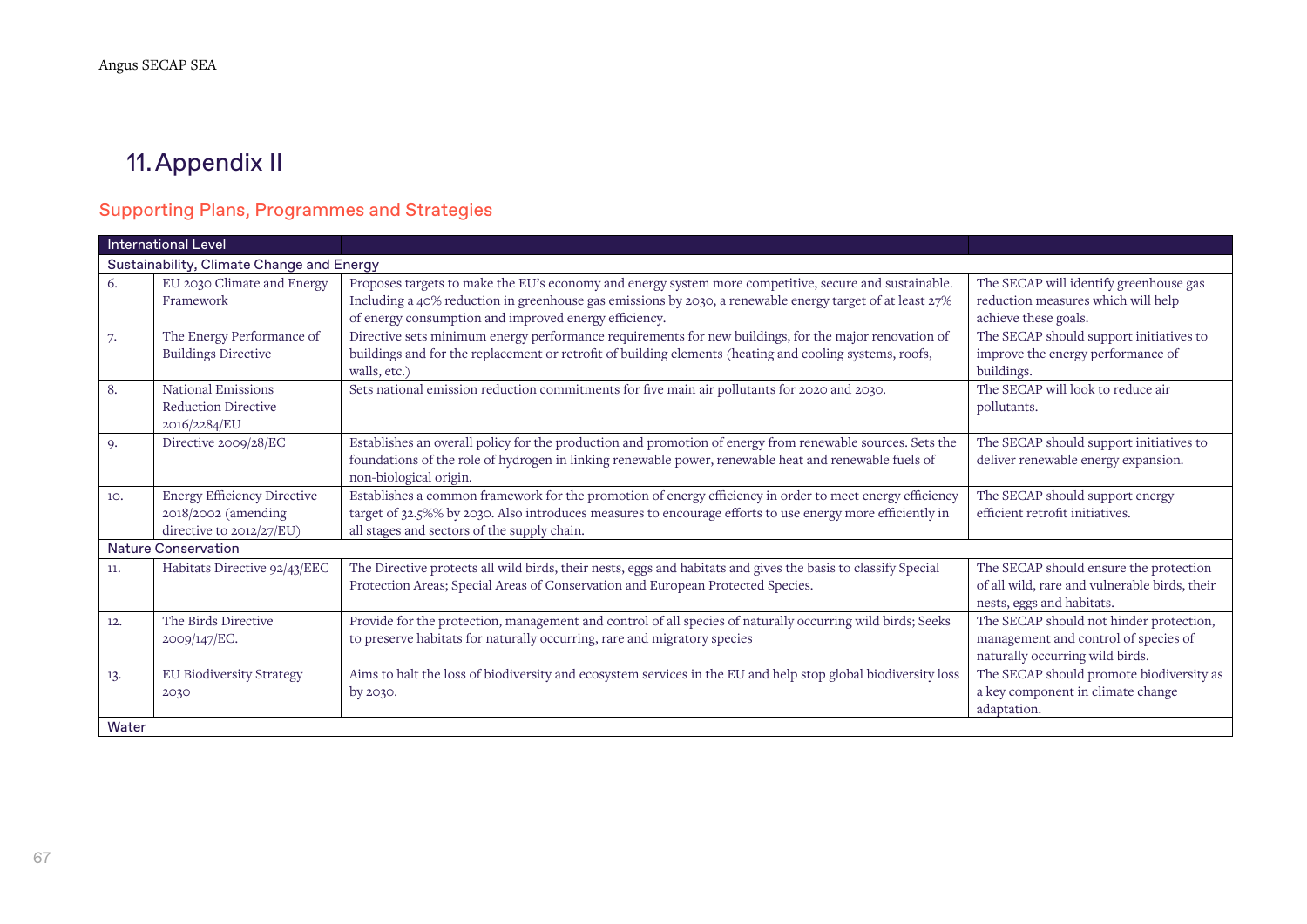| 14.                   | Water Framework Directive<br>2000/60/EC                                        | This Directive has the objective of safeguarding the sustainable use of surface water; transitional waters,<br>coastal waters and groundwater. It supports the status of aquatic ecosystems and environments and<br>addresses groundwater pollution; flooding and droughts; river basin management planning.                                                                                                                                                                                                                                                    | The SECAP should consider sustainable<br>use of water and mitigate the effects of<br>floods and droughts.                                                                                                                                                       |  |
|-----------------------|--------------------------------------------------------------------------------|-----------------------------------------------------------------------------------------------------------------------------------------------------------------------------------------------------------------------------------------------------------------------------------------------------------------------------------------------------------------------------------------------------------------------------------------------------------------------------------------------------------------------------------------------------------------|-----------------------------------------------------------------------------------------------------------------------------------------------------------------------------------------------------------------------------------------------------------------|--|
| 15.                   | Nitrates Directive 91/43/EC                                                    | This Directive has the objective of reducing water pollution caused or induced by nitrates from<br>agricultural sources; and preventing further such pollution.                                                                                                                                                                                                                                                                                                                                                                                                 | SECAP actions should not increase water<br>pollution caused or induced by nitrates<br>from point source pollution sources.                                                                                                                                      |  |
| Waste                 |                                                                                |                                                                                                                                                                                                                                                                                                                                                                                                                                                                                                                                                                 |                                                                                                                                                                                                                                                                 |  |
| 16.                   | Directive 99/31/EC (waste<br>management of landfills)                          | The Landfill Directive has derived a waste hierarchy, which starts at waste minimisation and increasing the<br>levels of recycling and recovery, and facilitates a move towards sustainable waste management.                                                                                                                                                                                                                                                                                                                                                   | The SECAP will look to minimise waste<br>and increase levels of recycling and<br>recovery.                                                                                                                                                                      |  |
| 17.                   | Waste Framework Directive<br>2008/98/EC                                        | Sets out the approach for the sustainable management of waste in the Member States of the European<br>Community. The Directive requires the application of the waste hierarchy to apply as a priority order in<br>waste prevention and waste management legislation and policy. The European Union Action Plan for the<br>Circular Economy seeks to maintain the value of products and materials for as long as possible. Waste and<br>resource use are minimised, and when a product reaches the end of its life, it is used again to create<br>further value. | The SECAP will support implementing key<br>aspects of the Directive in relation to<br>waste management                                                                                                                                                          |  |
| <b>National Level</b> |                                                                                |                                                                                                                                                                                                                                                                                                                                                                                                                                                                                                                                                                 |                                                                                                                                                                                                                                                                 |  |
|                       | <b>Planning Policy</b>                                                         |                                                                                                                                                                                                                                                                                                                                                                                                                                                                                                                                                                 |                                                                                                                                                                                                                                                                 |  |
| 18.                   | National Planning<br>Framework (Scotland) and<br>Scottish Planning Policy 2014 | Both bring together plans and strategies in economic development, regeneration, energy, environment,<br>climate change, transport, and digital infrastructure to provide a coherent vision of how Scotland should<br>evolve over the next 20 to 30 years. Ensures that planning will play a key role in delivering on the<br>commitments set out in the Scottish Government's low carbon ambitions and action set out in the<br>Reports on Proposals and Policies. It provides a direction of travel consistent with Scottish climate change<br>legislation.    | The SECAP should take account of the<br>spatial and environmental issues set out in<br>the NPF, including promoting the<br>concepts of sustainable development,<br>community regeneration, transportation<br>infrastructure, and other environmental<br>issues. |  |
| 19.                   | Scotland's Land Use Strategy<br>(2016)                                         | Strategy is a key commitment of Section 57 of the Climate Change (Scotland) Act 2009 and sets out<br>continued policy direction for sustainable land use. Principles include that "land use decisions should be<br>informed by an understanding of the opportunities and threats brought about by a changing climate.<br>Greenhouse gas emissions associated with land use should be reduced and land should continue to<br>contribute to delivering climate change adaptation and mitigation objectives."                                                      | The SECAP should take account of<br>relevant spatial and environmental issues<br>set out in the Land Use Strategy                                                                                                                                               |  |
|                       | Cross-Sectoral                                                                 |                                                                                                                                                                                                                                                                                                                                                                                                                                                                                                                                                                 |                                                                                                                                                                                                                                                                 |  |
| 20.                   | Local Government<br>(Scotland) Act 2003                                        | The Local Government in Scotland Act 2003 introduced statutory duties relating to Best Value and<br>Community Planning, one of which - $s1(5)$ - specifically requires that: "The local authority shall discharge<br>its duties under this section in a way which contributes to the achievement of sustainable development."                                                                                                                                                                                                                                   | The SECAP should support the sustainable<br>development aims of the Act.                                                                                                                                                                                        |  |
| 21.                   | Choosing our Future:<br>Scotland's Sustainable<br>Development Strategy (2005)  | It highlights the need to build a sustainable future taking account of pubic well-being (e.g. quality of life,<br>food, economic opportunities), travel, natural resources and waste.                                                                                                                                                                                                                                                                                                                                                                           | The SECAP should consider objectives<br>that will lead to sustainable communities.                                                                                                                                                                              |  |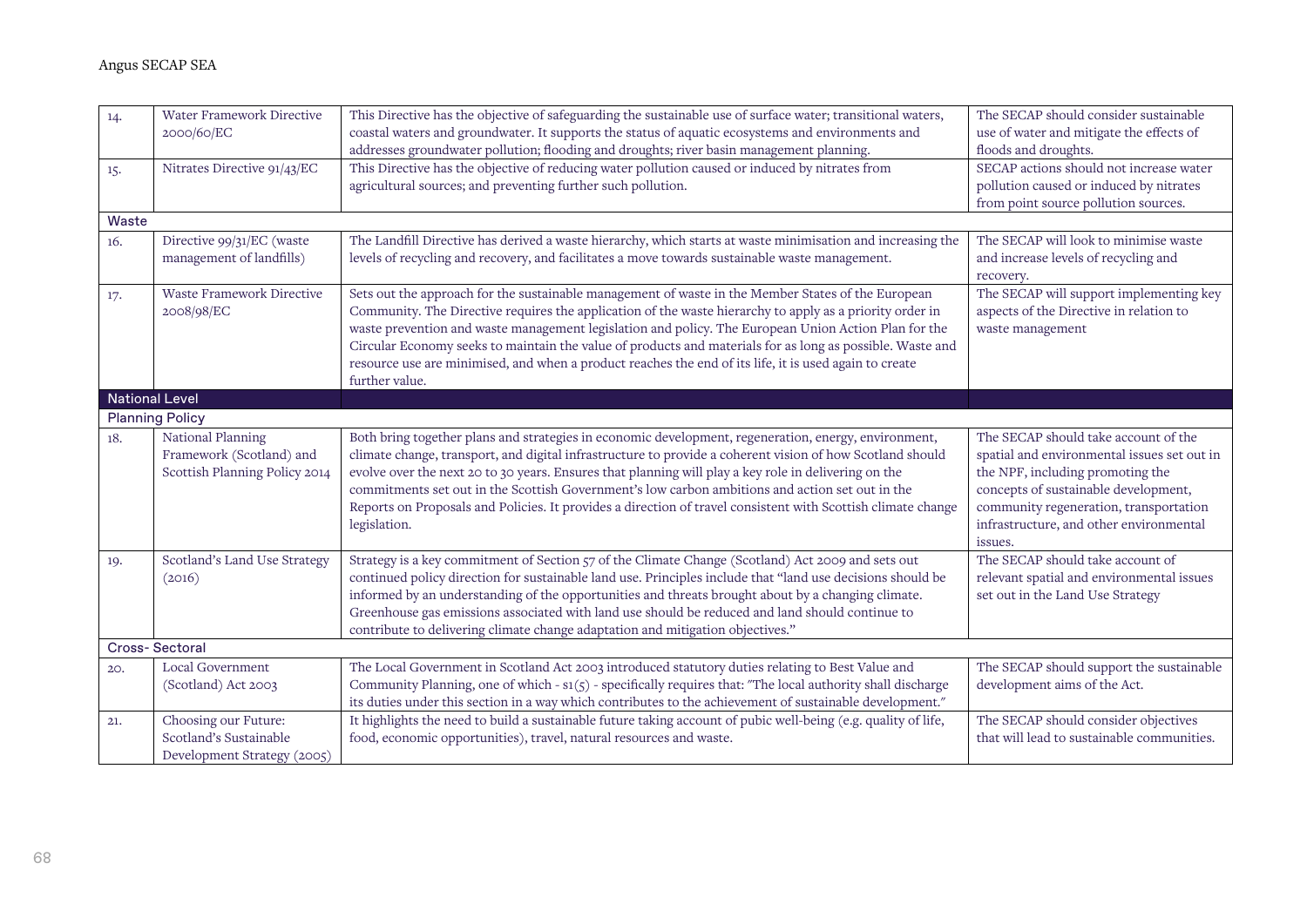| 22. | Scotland's National<br>Transport Strategy (2020)                                                                                                                | Sets out Scotland's vision for the next 20 years. This redefines investment priorities, putting sustainable<br>transport at the heart of decision-making.                                                                                                                                                                                                                                                                                                                 | The SECAP will support low carbon<br>transport opportunities.                              |
|-----|-----------------------------------------------------------------------------------------------------------------------------------------------------------------|---------------------------------------------------------------------------------------------------------------------------------------------------------------------------------------------------------------------------------------------------------------------------------------------------------------------------------------------------------------------------------------------------------------------------------------------------------------------------|--------------------------------------------------------------------------------------------|
| 23. | Scotland's Economic Strategy<br>(2015)                                                                                                                          | Sets out the Scottish Government's vision for Scotland's economy and society, focusing on tackling<br>inequality. Includes the following four priorities:                                                                                                                                                                                                                                                                                                                 | The SECAP should consider actions that<br>will support sustainable economic growth         |
|     |                                                                                                                                                                 | Investing in our people and our infrastructure in a sustainable way;<br>Fostering a culture of innovation and research and development;<br>Promoting inclusive growth and creating opportunity through a fair and inclusive jobs market<br>and regional cohesion.<br>Promoting Scotland on the international stage to boost our trade and investment, influence and                                                                                                       | and tackle inequalities in Angus,                                                          |
|     |                                                                                                                                                                 | networks                                                                                                                                                                                                                                                                                                                                                                                                                                                                  |                                                                                            |
|     | Air and Climate Change                                                                                                                                          |                                                                                                                                                                                                                                                                                                                                                                                                                                                                           |                                                                                            |
| 24. | Climate Change (Scotland)<br>Act 2019                                                                                                                           | Creates the statutory framework for greenhouse gas emissions reductions in Scotland by setting a target of<br>net-zero carbon emissions by 2045 at the latest, with interim targets for reductions of at least 56% by 2020,<br>75% by 2030 and 90% by 2040. The Act also places duties on public bodies regarding climate change.                                                                                                                                         | The SECAP should ensure compliance<br>with the duties of the Act.                          |
| 25. | Climate Change Plan: The<br>third Report on Proposals<br>and Policies (2018) currently<br>being updated to reflect the<br>Climate Change Act<br>(Scotland) 2019 | Details how Scotland will achieve its emissions reduction target of 66% by 2032. It sets out policies and<br>proposals to reduce emissions from electricity generation, housing, transport, services, industry, land use,<br>waste, and agriculture. Includes goals for 35% of homes to be heated by low-carbon technologies<br>(including heat supplies by low-carbon electricity) and a 15% reduction in residential heat demand through<br>energy efficiency measures. | SECAP actions should contribute to<br>national carbon reduction targets.                   |
| 26. | Scottish Energy Strategy: The<br>future of energy in Scotland<br>(2017)                                                                                         | Sets out Scottish Government's long-term vision for the future energy system in Scotland with 50% of<br>energy for Scotland's heat, transport and electricity consumption to be supplied from renewable sources.<br>Renewed focus on energy efficiency; and a target of 30% energy efficiency improvement by 2030.                                                                                                                                                        | The SECAP should support the aims of the<br>Strategy.                                      |
| 27. | <b>Energy Efficient Scotland</b><br>Programme (2018)                                                                                                            | A 20 year programme containing a set of actions aimed at making Scotland's existing buildings near zero<br>carbon wherever feasible by 2050, and in a way that is socially and economically sustainable.                                                                                                                                                                                                                                                                  | The SECAP should identify opportunities<br>to deliver local actions from the<br>programme. |
| 28. | Scottish Government Heat<br>Policy Statement (2015)                                                                                                             | The Heat Policy Statement sets out the Scottish Government's future policy direction for addressing the<br>three key aspects of the Heat system including how it's used (heat demand and its reduction); how it's<br>distributed and stored (heat networks and heat storage) and where heat comes from (heat generation).                                                                                                                                                 | The SECAP should support heat network<br>opportunities.                                    |
| 29. | Cleaner Air for Scotland<br>Strategy (2015)                                                                                                                     | The Strategy draws together Scottish Government policies which impact upon air quality into a single<br>framework and sets out a series of actions for delivering further improvements to air quality. The<br>approach also highlights the opportunities to generate efficiencies and cost savings by linking air quality to<br>other areas, such as climate change adaption and mitigation, transport and planning.                                                      | The SECAP should ensure synergies<br>between climate change and air quality<br>actions     |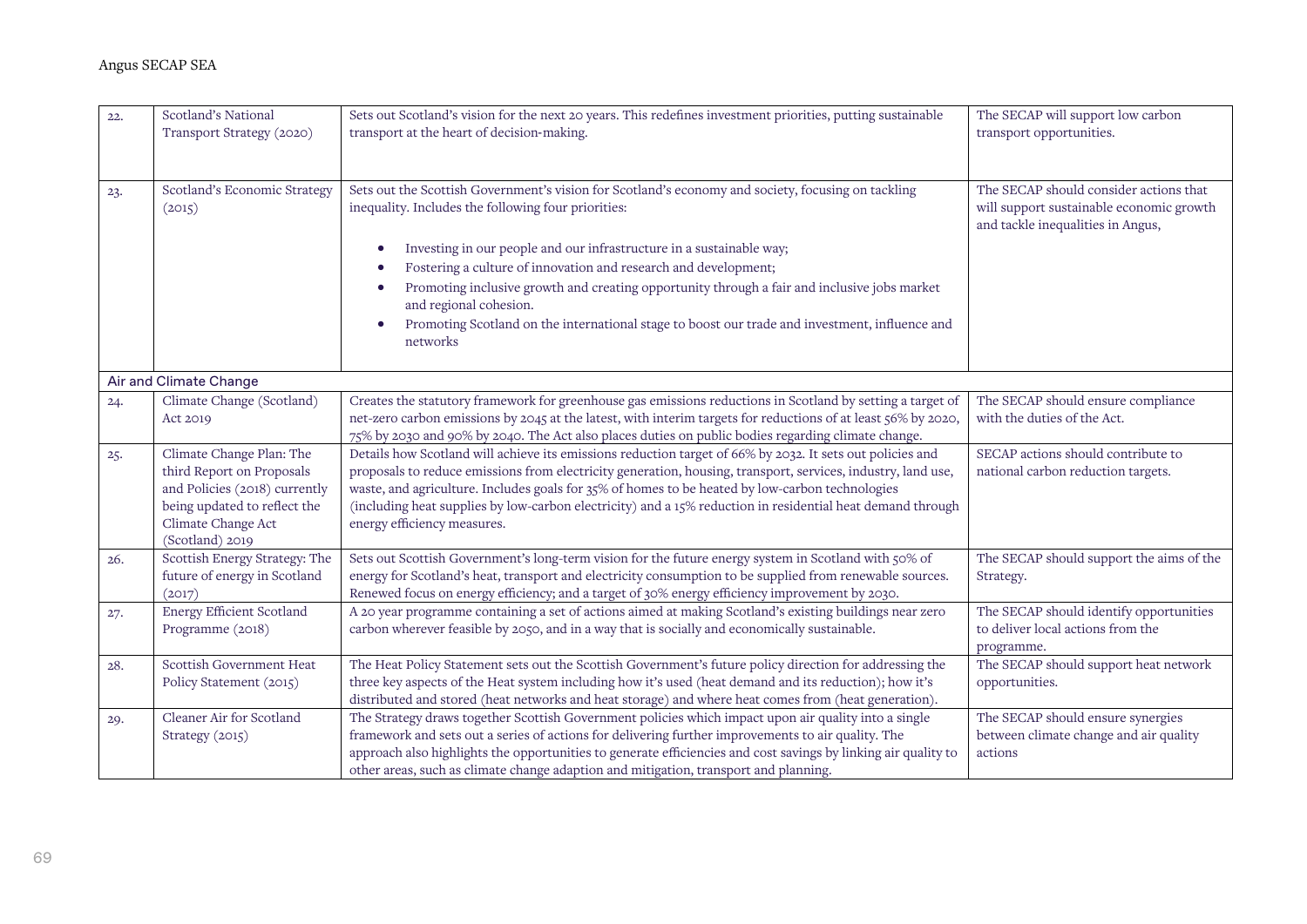| 30.    | Climate Ready Scotland:<br>Second Scottish Climate                                                            | Outlines the five-year programme to prepare Scotland for the challenges we will face as our climate<br>continues to change. The plan recognises the links between adaptation and mitigation action to help                                                                                                                                                                                                                                                                                                                                                                                                                                                                                                                                                        | The SECAP should support the aims of the<br>Adaptation Programme.                                                       |
|--------|---------------------------------------------------------------------------------------------------------------|-------------------------------------------------------------------------------------------------------------------------------------------------------------------------------------------------------------------------------------------------------------------------------------------------------------------------------------------------------------------------------------------------------------------------------------------------------------------------------------------------------------------------------------------------------------------------------------------------------------------------------------------------------------------------------------------------------------------------------------------------------------------|-------------------------------------------------------------------------------------------------------------------------|
|        | Change Adaptation<br>Programme 2019-2024                                                                      | deliver wider objectives for our society and economy.                                                                                                                                                                                                                                                                                                                                                                                                                                                                                                                                                                                                                                                                                                             |                                                                                                                         |
|        | <b>Nature Conservation</b>                                                                                    |                                                                                                                                                                                                                                                                                                                                                                                                                                                                                                                                                                                                                                                                                                                                                                   |                                                                                                                         |
| 31.    | The Nature Conservation<br>(Scotland) Act 2004                                                                | Places duties on public bodies in relation to the conservation of biodiversity and increases protection for<br>Sites of Special Scientific Interest (SSSI).                                                                                                                                                                                                                                                                                                                                                                                                                                                                                                                                                                                                       | The SECAP should take into account<br>environmental and conservation issues<br>within climate action.                   |
| 32.    | Scotland's Biodiversity<br>Strategy- it's in your hands<br>(2004)                                             | A long-term strategy that sets out a vision for the future health of Scotland's biodiversity to 2030. It<br>highlights the need to:<br>look at the bigger picture: reconnecting and extending habitats and reducing barriers;                                                                                                                                                                                                                                                                                                                                                                                                                                                                                                                                     | The SECAP should support the aims of the<br>Strategy in support of climate change<br>adaptation action.                 |
|        |                                                                                                               | think in terms of landscapes and ecosystems (not just in terms of species and<br>habitats), which it says can be better delivered through strategic planning; and<br>encourage more engagement with people in biodiversity conservation.<br>The Strategy is supplemented by the Scottish Government's 2020 Challenge for Scotland's Biodiversity.                                                                                                                                                                                                                                                                                                                                                                                                                 |                                                                                                                         |
| 33.    | The Conservation (Natural<br>Habitats) Regulation and<br>Subsequent Amendments<br>(Scotland) Regulations 2007 | Regulations implement the Habitats and Wild Birds Directives and provide for the: Designation and<br>protection of 'European sites' (e.g. SACs);<br>Protection of 'European protected species' from deliberate harm; and<br>Adaptation of planning and other controls for the protection of European sites.                                                                                                                                                                                                                                                                                                                                                                                                                                                       | The plan should not adversely affect<br>habitats and species protected under the<br>Wild Birds and Habitats Directives. |
| 34.    | Scottish Forestry strategy<br>$(2019 - 2029)$                                                                 | Outlines a 50-year vision for Scotland's forests and woodlands and sets out a 10-year framework for action.<br>The strategy outlines forestry in Scotland significant role in driving forward the ambitions to make<br>Scotland a low carbon economy and as a world leader in dealing with the threat of climate change.<br>Forestry has a role in climate change mitigation by continuing to store captured carbon (sequestration),<br>and in adaptation to unavoidable climate change by, for example, providing natural flood management and<br>shelter for livestock. The strategy also recognises the need for Scotland's forests and woodlands to adapt<br>to a changing climate and become more resilient to the growing threats and challenges they face. | The SECAP should take into account the<br>opportunities within forestry for climate<br>action.                          |
| $35 -$ | Making the Links:<br>Greenspace for a more<br>successful and sustainable<br>Scotland (2009)                   | Sets out the key actions that are needed to ensure that greenspace delivers for people, communities and<br>places across the whole of urban Scotland.                                                                                                                                                                                                                                                                                                                                                                                                                                                                                                                                                                                                             | The SECAP should take account of the<br>actions required to deliver quality.                                            |
| Water  |                                                                                                               |                                                                                                                                                                                                                                                                                                                                                                                                                                                                                                                                                                                                                                                                                                                                                                   |                                                                                                                         |
| 36.    | Water Environment<br>(Controlled Activities)<br>(Scotland) Regulations 2005                                   | Implements the obligations of section 20 of the Water Environment and Water Services (Scotland) Act<br>2003 (WEWS Act), and the requirements of the Water Framework Directive (2000/60/EC). Its sets out the<br>framework for protecting the water environment that integrates the control of pollution, abstractions,<br>dams and engineering activities in the water environment.                                                                                                                                                                                                                                                                                                                                                                               | The SECAP should not promote<br>development that would have adverse<br>impacts on the water environment.                |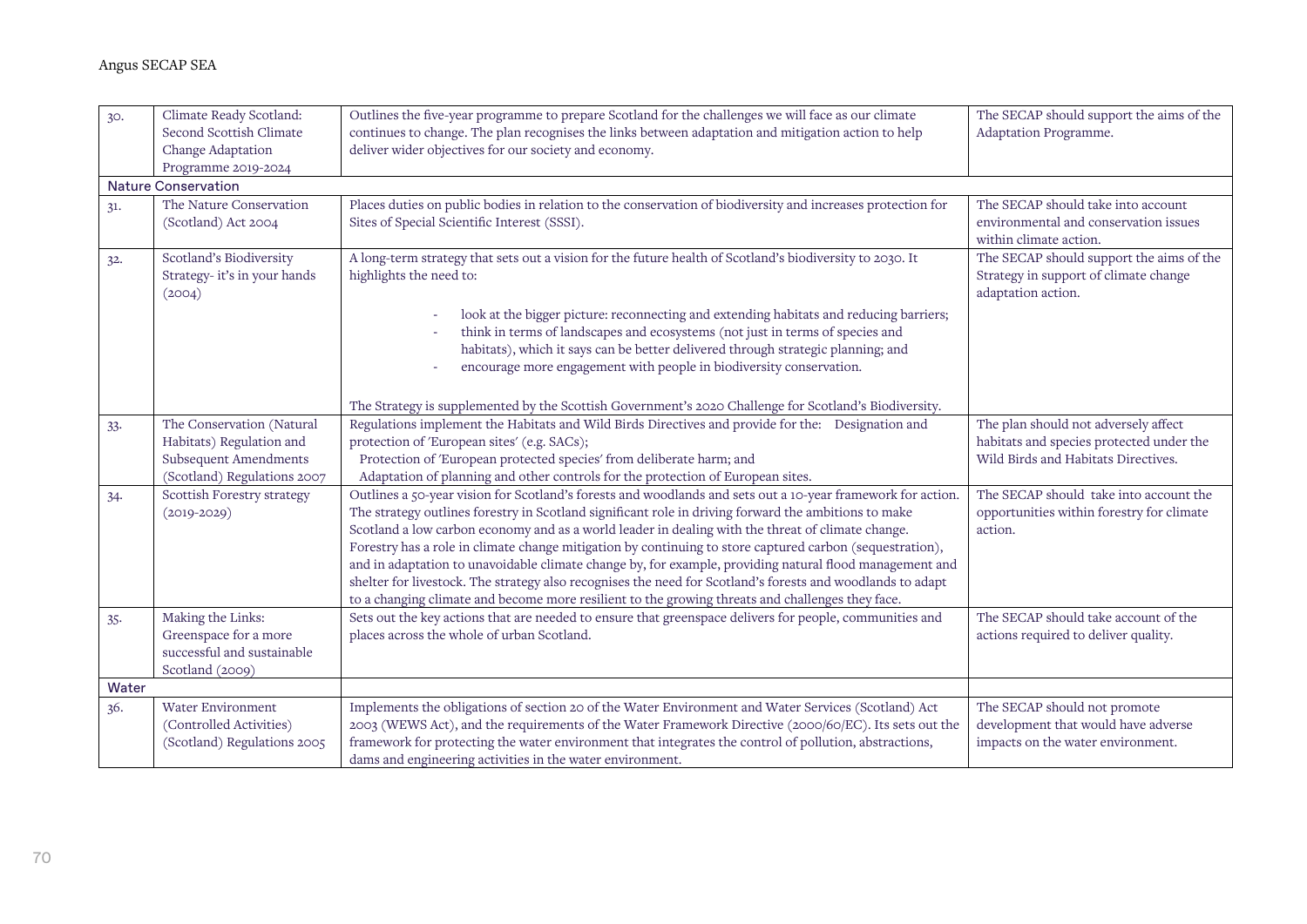| 37.                       | Water Environment and<br>Water Services (Scotland)<br>Act 2003            | Makes provision for protection of the water environment and implementing European Parliament and<br>Council Directive 2000/60/EC.                                                                                                                                                                                                                                                                                                                                                                                                                                               | The SECAP should not promote<br>development that would have adverse<br>impacts on the water environment.                      |  |
|---------------------------|---------------------------------------------------------------------------|---------------------------------------------------------------------------------------------------------------------------------------------------------------------------------------------------------------------------------------------------------------------------------------------------------------------------------------------------------------------------------------------------------------------------------------------------------------------------------------------------------------------------------------------------------------------------------|-------------------------------------------------------------------------------------------------------------------------------|--|
| 38.                       | Flood Risk Management<br>(Scotland) Act 2009                              | The Act creates a framework in which organisations involved in flood risk management can co-ordinate<br>actions to deliver sustainable and modern approaches to flood risk management.                                                                                                                                                                                                                                                                                                                                                                                          | The SECAP should actively promote<br>sustainable flood risk management.                                                       |  |
| 39.                       | Scotland's River Basin<br>Management Plan (2015)                          | The Plan details the strategy and requirements for River Basin Management Planning in Scotland.                                                                                                                                                                                                                                                                                                                                                                                                                                                                                 | The SECAP should align with River Basin<br>Management Plan for the area (Tay<br>Estuary).                                     |  |
| Waste                     |                                                                           |                                                                                                                                                                                                                                                                                                                                                                                                                                                                                                                                                                                 |                                                                                                                               |  |
| 40.                       | Scotland's Zero Waste Plan<br>(2010)                                      | The plan outlines Scotland's key objectives in relation to waste prevention, recycling and reducing the<br>amount of waste sent to landfill on the journey to a zero waste Scotland. The plan proposes targets for<br>Scotland's waste.                                                                                                                                                                                                                                                                                                                                         | The SECAP should have regard to the<br>Scottish Governments recycling targets.                                                |  |
| 41.                       | Scottish Government Charter<br>for Household Recycling<br>(2016)          | Sets out a number of requirements that signatories are expected to follow to improve household waste and<br>recycling services to maximise the capture of, and improve the quality of, resources from the waste stream.                                                                                                                                                                                                                                                                                                                                                         | The SECAP should align with and<br>contribute to the commitments of the<br>Charter.                                           |  |
| 42.                       | Making Things Last: A<br>Circular Economy Strategy<br>for Scotland (2016) | Sets out Scotland's ambitions for changing how waste is seen in our economy. It seeks to reduce waste lost<br>from the economy, and retain the value of materials through repair, reuse, recycling, and remanufacturing<br>via a range of policies and proposals. This is noted as fundamental to helping tackle climate change and<br>preserve natural capital.                                                                                                                                                                                                                | The SECAP will look to minimise waste<br>and increase levels of recycling and<br>recovery.                                    |  |
| <b>Marine and Coastal</b> |                                                                           |                                                                                                                                                                                                                                                                                                                                                                                                                                                                                                                                                                                 |                                                                                                                               |  |
| 43.                       | Marine (Scotland) Act 2010                                                | Provides a framework to help balance competing demands on Scotland's seas. It introduces a duty to<br>protect and enhance the marine environment and includes measures to help boost economic investment<br>and growth in areas such as marine renewables.                                                                                                                                                                                                                                                                                                                      | The SECAP should promote objectives<br>that promote clean, safe, healthy and<br>productive coastal and water<br>environments. |  |
| 44.                       | Scotland's National Marine<br>Plan $(2015)$                               | Sets out how Scotland's marine resources are to be used and managed out to 200 nautical miles. It<br>supports development and activity in Scotland's seas while incorporating environmental protection into<br>marine decision-making to achieve sustainable management. The Plan applies to all decisions taken by<br>public authorities which affect this marine area.                                                                                                                                                                                                        | The SECAP should promote objectives<br>that promote clean, safe, healthy and<br>productive coastal and water<br>environments. |  |
| <b>Regional Level</b>     |                                                                           |                                                                                                                                                                                                                                                                                                                                                                                                                                                                                                                                                                                 |                                                                                                                               |  |
| 45.                       | TAYPlan Strategic<br>Development Plan (2016)                              | Recognises the long-term implications of climate change and sea level rise. It supports the switch to a low<br>carbon economy and zero waste economy by providing for appropriate infrastructure and improvements<br>in our resilience to climate change and other potential risks. It seeks to deliver better quality development<br>and places which respond to climate change by ensuring resilience built into the natural and built<br>environments through a presumption against development in areas vulnerable to coastal erosion, flood<br>risk and rising sea levels. | The SECAP should support the provision<br>of the TAYplan.                                                                     |  |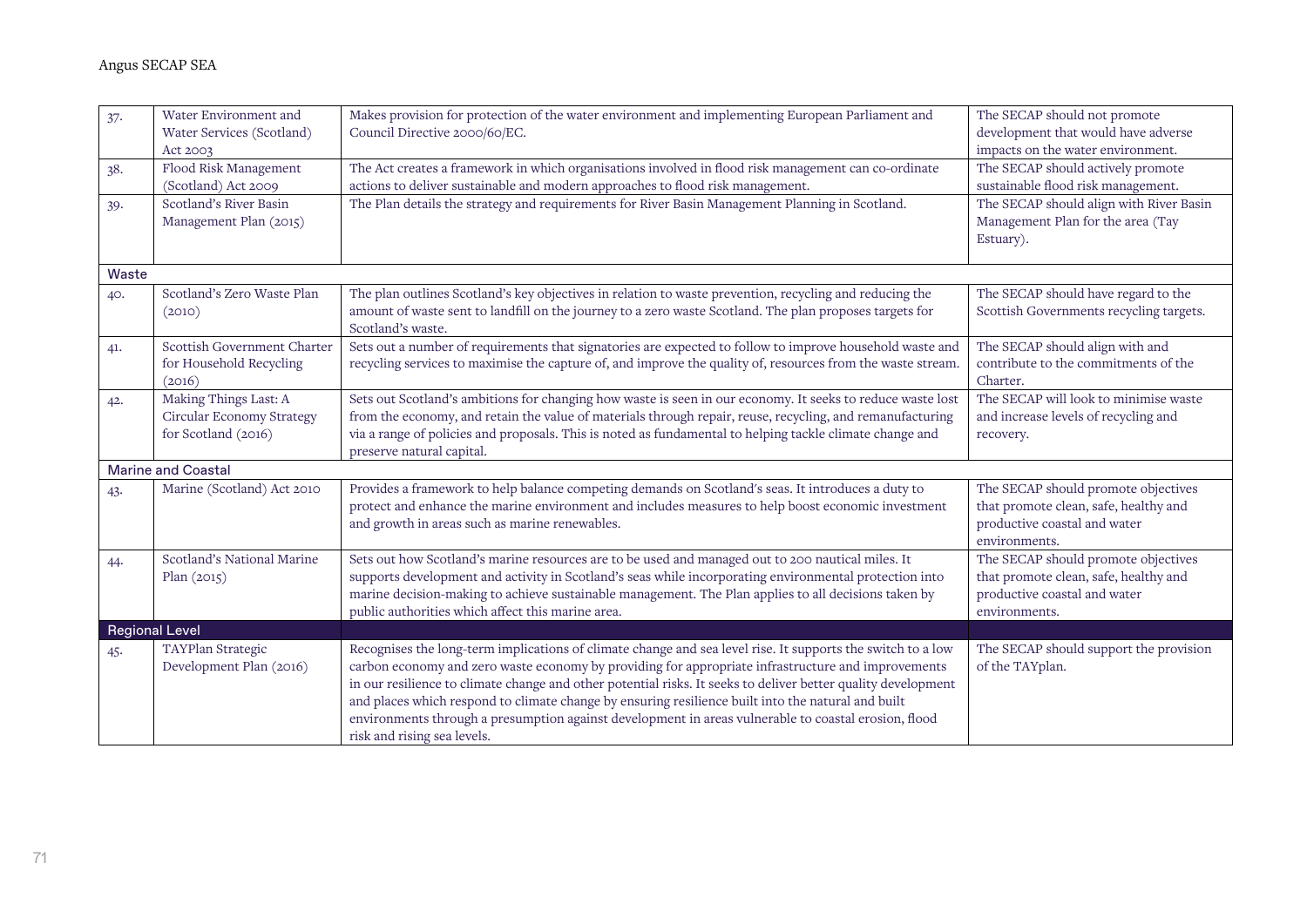| 46.                | Tay Estuary and Montrose<br>Basin (TEAMB) Local Flood<br>Risk Management Plan                     | The plan details the actions adopted to reduce the impact of flooding in the Tay Estuary and Montrose<br>Basin (TEAMB) local plan district (LPD) as required by the Flood Risk Management (Scotland) Act.                                                                                                                                                                                                                                                                  | The SECAP should contribute to the<br>delivery of actions proposed the plan.                                          |
|--------------------|---------------------------------------------------------------------------------------------------|----------------------------------------------------------------------------------------------------------------------------------------------------------------------------------------------------------------------------------------------------------------------------------------------------------------------------------------------------------------------------------------------------------------------------------------------------------------------------|-----------------------------------------------------------------------------------------------------------------------|
| 47.                | Tay Cities Regional<br>Economic strategy (2017) -<br>Tay Cities Deal                              | A multi-organisation proposal for the long-term economic investment in the Tay region, focusing on<br>inclusive growth and tackling challenges around innovation, internationalisation and connectivity.                                                                                                                                                                                                                                                                   | The SECAP should support sustainable<br>economic growth.                                                              |
| 48.                | TACTRAN Regional<br>Transport Strategy refresh<br>$(2015 - 2036)$                                 | The Strategy sets out a vision for improving the region's transport infrastructure, services and other<br>facilities to 2036. It identifies 31 Strategic Actions which are aimed at supporting regional economic<br>prosperity; connecting our communities and being socially inclusive; and promoting environmental<br>sustainability and improved health and wellbeing.                                                                                                  | The SECAP should support the aims of the<br>Regional Transport Strategy.                                              |
| 49.                | Tayside Local Biodiversity<br>Action Plan (2016-26)                                               | Charts the way ahead in protecting the multitude of flora and fauna that flourish across the county, as well<br>as their habitats, bringing together organisations, communities and individuals.                                                                                                                                                                                                                                                                           | The SECAP should promote biodiversity as<br>a key component in climate change<br>adaptation.                          |
| <b>Local Level</b> |                                                                                                   |                                                                                                                                                                                                                                                                                                                                                                                                                                                                            |                                                                                                                       |
| 50.                | Angus Council Plan (2019-<br>2024)                                                                | The Council Plan highlights Angus' ongoing commitment to its four strategic priorities:<br>Angus is a go to place for business.<br>1.<br>We want to maximise inclusion and reduce inequalities<br>2.<br>We want our communities to be strong, resilient and led by citizens<br>3.<br>We want Angus Council to be efficient and effective.<br>It sets out the Councils intentions over the next five years under the headings of Economy, People, Place<br>and Our Council. | The SECAP should demonstrate how it will<br>contribute to achieving the outcomes of<br>the Council Plan.              |
| 51.                | Angus Local Outcomes<br>Improvement Plan (2017-<br>2030)                                          | Illustrates Angus' vision to be a great place to live, work and visit across three cross cutting themes of<br>Economy, People and Place. Under the heading of Place there are 3 strategic objectives:<br>Safe, secure, vibrant and sustainable communities<br>1.<br>A reduced carbon footprint<br>2.<br>An enhanced, protected and enjoyed natural and built environment                                                                                                   | The SECAP should demonstrate how it will<br>achieve the relevant objectives of the Local<br>Outcomes Improvement Plan |
| 52.                | Angus Local Development<br>Plan (ALDP) 2016. Currently<br>under review will be updated<br>in 2021 | Sets out the planning policies and proposals for the development and use of land across Angus. The plan is<br>supported by Supplementary Guidance which explains in greater detail how planning policies will be used.                                                                                                                                                                                                                                                     | The SECAP should conform to the ALDP.                                                                                 |
| $53-$              | ALDP Renewable and Low<br>Carbon Energy Development<br>Supplementary Guidance                     | Prepared to support the use and implementation of the ALDP Policy PV9: Renewable and Low Carbon<br>Energy Development. It establishes a spatial framework for onshore wind energy and detailed criteria to<br>assist in the preparation and assessment of proposals.                                                                                                                                                                                                       | The SECAP should conform to the ALDP<br>and its supplementary guidance.                                               |
| 54.                | Angus Community Plan<br>$(2017 - 2030)$                                                           | The Community Plan is the Angus Community Planning and Locality Implementation Partnership tool.<br>The framework sets out the building blocks to help achieve Angus' vision. The local outcomes include an<br>inclusive and sustainable economy; a reduced carbon footprint; and an enhanced, protected and enjoyed<br>natural and built environment.                                                                                                                     | The SECAP should demonstrate how it will<br>contribute to achieving the outcomes of<br>the Community Plan.            |